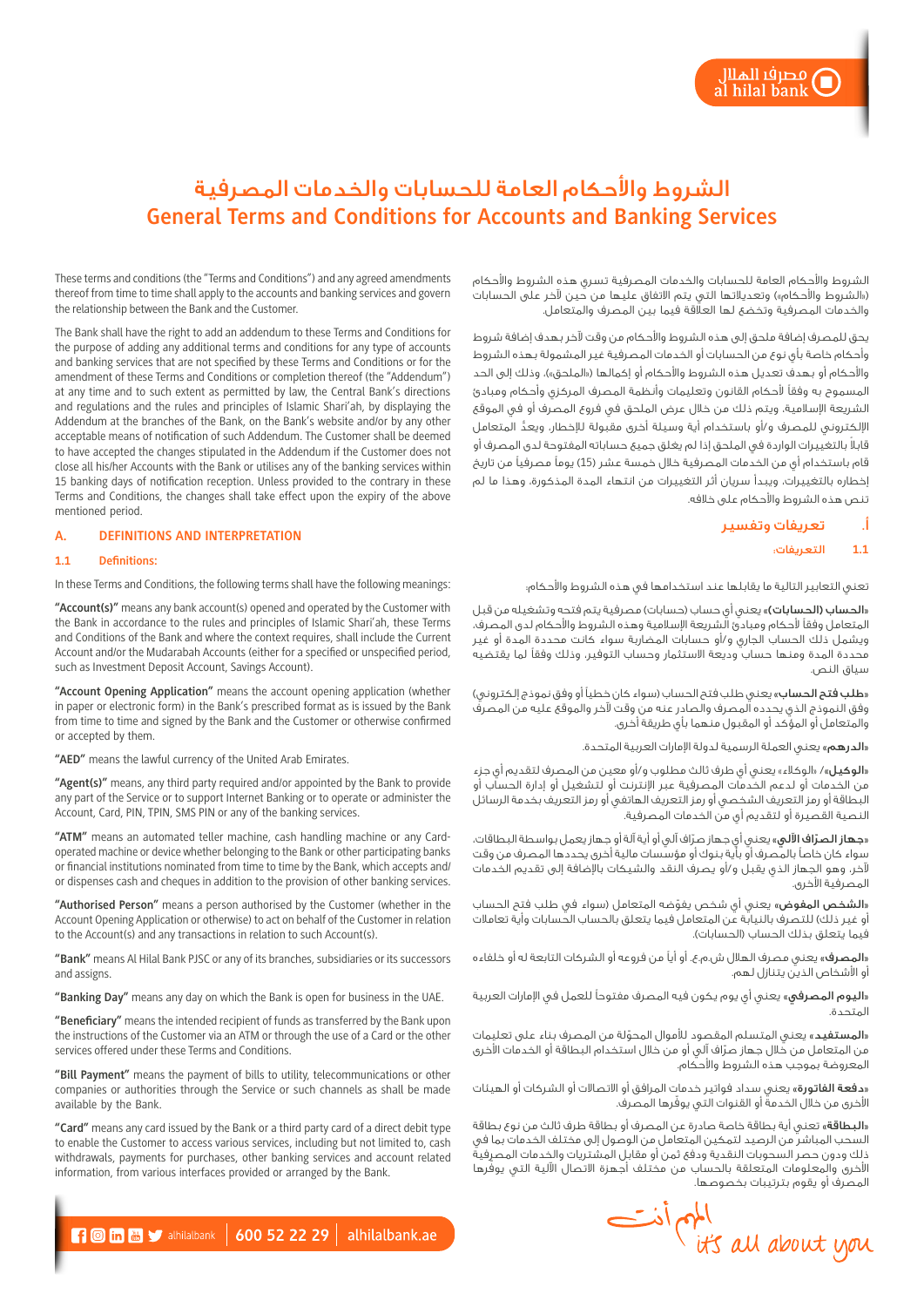مصر<mark>ف</mark>ا الهلال<br>I hilal bank

«**حامل البطاقة**» يعني أي متعامل أو حامل بطاقة فرعية صدرت البطاقة بإسمه.

«**السحوبات النقدية**» يعني أية سحوبات نقدية من أي حساب لدى المصرف تتم ّ باستخدام أمناء الصندوق أو أجهزة الصراف اآللي أو نقاط البيع أو منافذ صرف النقد األخرى ّ التي يوفرها المصرف.

«المصرف المركزي» يعني مصرف الإمارات العربية المتحدة المركزي.

«**البند**» يعني أي بند في هذه الشروط والأحكام.

«**الحساب الجاري**» يعني الحساب (الحسابات) الجاري الذي يقوم على أساس «القرض» وفقاً لأحكام ومبادئ الشريعة الإسلامية والذي يفتحه المتعامل (المقرض) ويحتفظ به لدى المصرف (المقترض).

«**المتعامل**» يعني أي متعامل من الأفراد يكون صاحب الحساب المسمّى في طلب فتح الحساب.

«تعليمات المتعامل» تعني أي تعليمات صادرة من المتعامل إلى المصرف.

«ا**لإيداع**» يعني المبالغ المودعة في الحساب أو في أي حساب آخر مفتوح لدى المصرف من خالل أية نقطة إيداع يعمل المصرف على توفيرها.

«**هيئة الفتوى والرقابة الشرعية**» تعني هيئة الفتوى والرقابة الشرعية للمصرف.

«**العملية المالية**» تعني أي قيد أو مجموعة قيود أو عملية تؤدي إلى تحريك الأموال وتؤثر على الرصيد (الأرصدة) في الحساب (الحسابات)، سواء تمت مباشَّرة بطريقة يدوية أو آلية ّ أو إلكترونية أو تمت عن بعد بواسطة القنوات التي يوفرها المصرف.

«**العملة الأجنبية**» تعني أي عملة يوافق عليها المصرف غير الدرهم الإماراتي

<mark>«تسهيلات التعريف»</mark> تعني رمز تعريف الدخول ورمز التعريف الهاتفي ورمز التعريف بخدمة الرسائل النصية القصيرة ورقم التعريف الشخصي وأية تسهيالت تعريف أخرى فيما يتعلق بالخدمة.

»المتعامل الفرد« يعني أي متعامل يكون شخصًا طبيعيًا.

«**التعليمات**» يعنى المستندات أو تعليمات التشغيل أو التوجيهات المرجعية فيما يتعلق بالخدمات المصرفية عبر اإلنترنت والتي يتم إصدارها من قبل المصرف وتكون بأية صيغة خطية أو في الدليل الخاص بموقع الخدمات المصرفية عبر اإلنترنت الخاص بالمصرف.

«**الإنترنت**» تعنى شبكة كمبيوتر مؤلفة من شبكة عالمية من شبكات الكمبيوتر لتسهيل إرسال وتبادل البيانات.

«<mark>الخدمات المصرفية عبر الإنترنت»</mark> تعني خدمة إلكترونية آمنة تعتمد على الإنترنت ويقدمها المصرف لتمكين المتعامل من االتصال بالمصرف عبر اإلنترنت للقيام بالعمليات المالية وغير المالية مع المصرف من مواقع بعيدة.

«**وديعة الاستثمار**» تعني الأموال التي يتم إيداعها في حساب وديعة الاستثمار.

«**حساب وديعة الاستثمار**» يعني حساب وديعة (حساب وديعة آجلة) يقوم على صيغة المضاربة، يفتحه المتعامل ويحتفظ به لدى المصرف لمدة محددة منذ البداية.

«مدة الاستثمار» تعني فترة مؤلفة من شهر أو ثلاثة أو ستة أو تسعة أو اثني عشر شهراً ميالديًا أو أي مدة أخرى يوافق عليها المصرف حسب اختيار المتعامل بخصوص مدة وديعة االستثمار.

«**احتياطي مخاطر الاستثمار**» يعني الاحتياطي الذي يحتفظ به المصرف من حصة أصحاب حسابات المضاربة من األرباح بغرض المحافظة على مستوى معين من األرباح والحماية من الخسارة المستقبلية ألصحاب حسابات المضاربة، وذلك وفقًا للبند .16.3

«ا**لشريعة الإسلامية**» تعنى الأحكام الفقهية المستنبطة باجتهاد الفقهاء من القرآن الكريم أو السنة النبوية المطهرة أو الثابتة باإلجماع أو المستنبطة بالقياس أو بغيره من األدلة الشرعية، وهي التي تحددها أو تستنبطها هيئة الفتوى والرقابة الشرعية للمصرف.

«**الحساب المشترك**» يعنى أي حساب مفتوح باسم متعاملين أو أكثر.

«**رمز التعريف للدخول**» يعني رقم/رمز لتعريف المستخدم للتعرّف على المتعامل عند استخدامه باالشتراك مع رمز التعريف الشخصي.



**"Cash Withdrawal"** means a cash withdrawal from an account maintained with the Bank using teller counters, ATMs, point of sale and other cash dispensing outlets made available by the Bank.

**"Central Bank"** means the Central Bank of the UAE.

**"Clause"** means a clause of these Terms and Conditions.

**"Current Account"** means the Islamic current account(s), structured on the concept of Qard as per rules and principles of Islamic Shari'ah opened and maintained by the Customer (lender) with the Bank (borrower).

**"Customer"** means an Individual Customer who is the account holder named in the Account Opening Application.

**"Customer's Instructions"** means any instruction given by the Customer to the Bank.

**"Deposit"** means funds deposited in an Account or any other account maintained with the Bank at any point of deposit made available by the Bank.

**"Fatwa and Shari'ah Supervisory Board**" means the Bank's Fatwa and Shari'ah Supervisory Board.

**"Financial Transaction"** means an entry or set of entries or transaction causing movement of funds and affecting the balance(s) in the Account(s), whether directly initiated manually, automatically, electronically or remotely transmitted via the channels made available by the Bank.

**"Foreign Currency"** means any currency approved by the Bank other than "AED".

**"Identification Facilities"** means a Login ID, TPIN, PIN, SMS PIN and any other identification facilities in relation to the Service.

**"Individual Customer**" means a Customer who is a natural person.

**"Instructions"** means documentation, operating instructions or reference guidelines relating to Internet Banking, issued by the Bank in any written form or in the guide on the Bank's Internet Banking site.

**"Internet"** means a computer network consisting of a worldwide network of computer networks to facilitate data transmission and exchange.

**"Internet Banking"** means a secured Internet-based electronic service offered by the Bank which enables the Customer to connect with the Bank via the Internet to undertake Financial Transactions and Non-Financial Transactions with the Bank from remote locations.

**"Investment Deposit"** means the funds invested in the Investment Deposit Account.

**"Investment Deposit Account"** means the deposit Account (term deposit Account) based on Mudarabah opened and maintained by the Customer with the Bank for a pre-specified period.

**"Investment Period"** means a period of one, three, six, nine or twelve calendar months or any other period approved by the Bank as may be selected by the Customer in respect of the tenure of an Investment Deposit.

**"Investment Risk Reserves"** means the reserve maintained by the Bank of the Mudarabah Account Holders' Share in the Profit in order to maintain a certain level of profits and protection against future losses incurred by the Mudarabah Account Holders in accordance with Clause 16.3.

**"Islamic Shari'ah"** means the provisions of Islamic law derived from the Holy Qur'an, Prophetic Tradition «Sunnah», ijma, "consensus" of the community of Islamic scholars, and the qiyas, or analogical deductions as well as other Islamic law evidence, as may be determined or deduced by the Bank's Fatwa and Shari'ah Supervisory Board.

**"Joint Account"** means an account opened in the name of two or more Customers.

**"Login ID"** such identification number/name used for identifying a Customer when used in conjunction with a PIN.



 $\blacksquare$   $\blacksquare$   $\blacksquare$  alhilalbank | 600 52 22 29 | alhilalbank.ae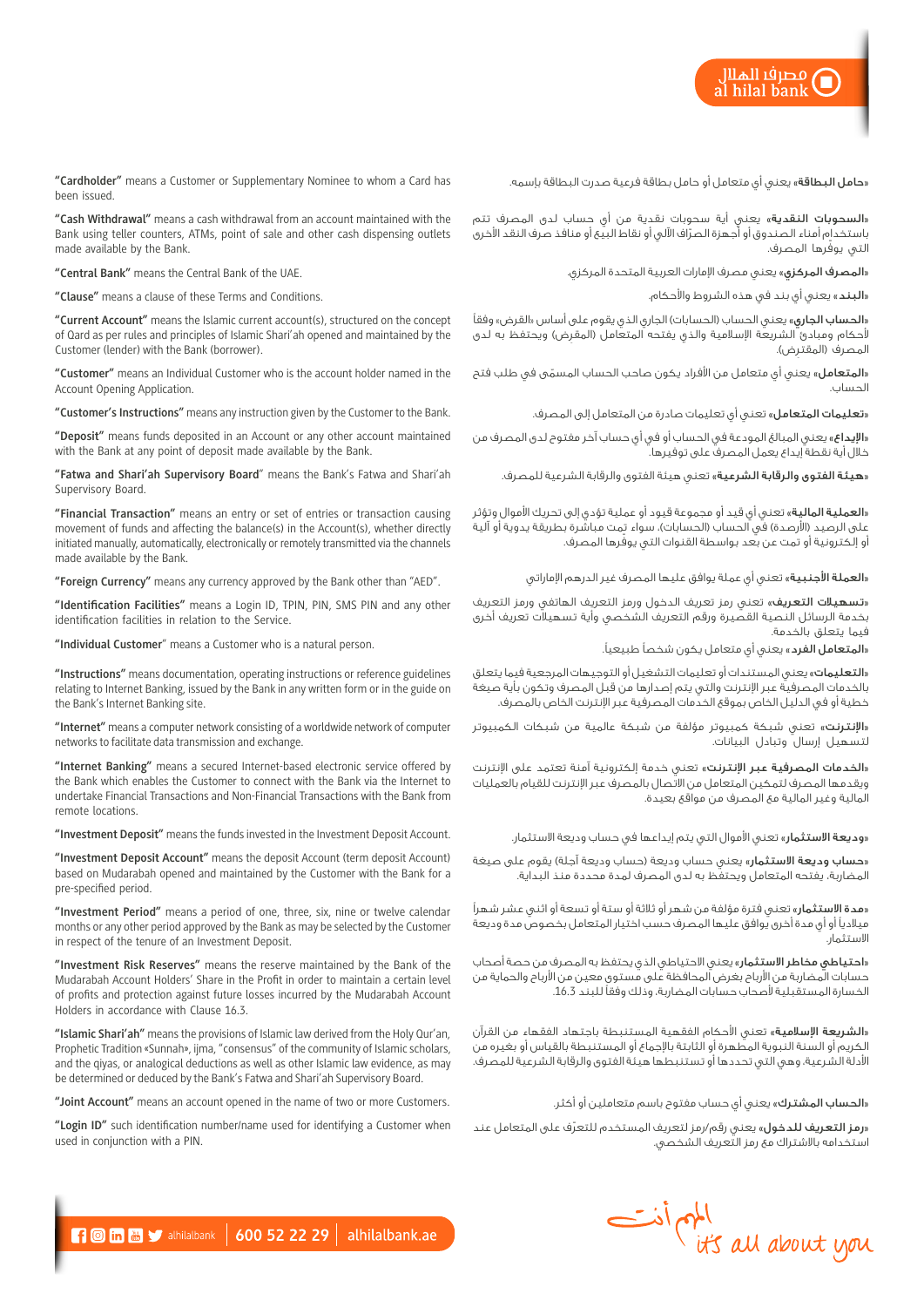مصر<mark>ف</mark>ا الهلال<br>I hilal bank

«**التاجر**» يعنى أية هيئة اعتبارية أو شخصاً أو مؤسسة أخرى تقوم بتوريد البضائع و/أو الخدمات وتقبل بالبطاقة كوسيلة دفع أو حجز من قبل حامل البطاقة.

«**المضاربة»** تعني المشاركة في الأرباح بحيث يقدم أحد الطرفين رأس المال («رب المال») أو «المستثمر في المضاربة» بينما يقدم الطرف الآخر خبرته ومهارته وجهده لاستثمار رأس المال المذكور («ألمضارب» أو «مدير المضاربة»)، ويتم توزيع الأرباح (إن وجدت) بين الطرفين وفق النسب الشائعة المتفق عليها، أما الخسارة المالية (إن وجدت) فيتحمّلها المستثمر في المضاربة لوحده إذا لم تكن راجعة إلى تعدي المضارب أو تقصيره أو مخالفته لشروط التعاقد ويخسر المضارب جهده ووقته.

«**حسابات المضاربة**» تعني مع الالتزام بالبند 16 - 1 (أ)، حساب وديعة الاستثمار وحساب التوفير وأي حسابات أخرى قائمة على صيغة المضاربة.

«**العملية غير المالية**» تعني أي عملية ينفذها المتعامل مع المصرف ولا تؤدي إلى تحريك الأموال أو تؤثر على الرصيد (الأرصدة) في الحساب (الحسابات)، سواء تمت بطريقة يدوية، .<br>أو آلية، أو إلكترونية، أو تمت عن بُعد بواسطة القنوات التي يوفّرها المصرف أو من خالل الخدمات المصرفية عبر الإنترنت فيما يتعلق بالحساب (الحسابات) و/أو أنشطة الأعمال األخرى مع المصرف، ويشمل هذا األمر الرسائل عبر البريد اإللكتروني والتي تتم معاملتها على أنها تعليمات من المتعامل.

«الدفع» يعني تحويل الأموال من قبل المصرف من حساب المتعامل إلى أي مستفيد وفقاً لتعليمات المتعامل.

«تعليمات الدفع» تعني الدفعات المصرفية بالنيابة عن المتعامل والتي تشمل ودون حصر الشيكات المصرفية والكمبياالت المصرفية والتحويالت البرقية.

«**كلمة المرور**» تعني رمزاً سرياً مكوناً من حروف و/أو أرقام يسمح للمتعامل بالدخول إلى الخدمات المصرفية عبر اإلنترنت.

«<mark>الخدمات المصرفية عبر الهاتف»</mark> تعني الخدمة التي يمكن دولة الوصول إليها عبر الهاتف بالنسبة لحاملي البطاقة الذين توجد لديهم حسابات في دولة اإلمارات العربية المتحدة لتقديم معلومات عن الحساب ومعلومات عامة وتسهيالت تحويل األموال وأي خدمات مصرفية أخرى قد يقدمها المصرف من خالل الهاتف.

«**رمز التعريف الشخصي**» يعني رمز التعريف الشخصي الصادر لحامل البطاقة والذي يسمح للمتعامل بالدخول إلى نظام الكمبيوتر التابع للمصرف من خالل الخدمات ّ المصرفية عبر اإلنترنت أو أجهزة الصراف اآللي أو الخدمات اإللكترونية األخرى التي يقدمها المصرف، وهو يشمل أي رمز تعريف شخصي يتم استبداله من قبل المتعامل.

«**سعر الصرف السائد** » يعني سعر صرف العملة المعنية الفوري في سوق الصرف المحلي أو العالمي (حسب الحال).

«سعر الصرف النافذ لدى المصرف» يعني سعر صرف العملة المعنية النافذ لدى المصرف والمعلن في فروعه و/أو موقعه اإللكتروني.

«**مدة حساب الأرباح**» تعنى فيما يتعلق بأي حساب مضاربة فترة مؤلفة من شهر أو ثلاثة أو ستة أو تسعة أو اثني عشر شهرًا ميالديًا أو أي مدة أخرى وفقًا لما يطلبه المتعامل عند فتح الحساب ويوافق عليه المصرف، وهي المدة التي يتم احتساب أرباح على أموال المضاربة بخصوصها من األرباح المحققة.

«**احتياطي معدل الأرباح**» يعني الاحتياطي الذي يحتفظ به المصرف من أرباح الوعاء العام (قبل اقتطاع حصة المضارب من الأرباح) بغرض المحافظة على مستوى معين من عائدات الاستثمار لأصحاب حسابات المضاربة وزيادة حقوق أصحاب الملكية، وذلك وفقاً للبند 16 - 3 (ح)

«تاريخ دفع الأرباح» يعني التاريخ الذي يدفع فيه المصرف حصة صاحب حساب المضاربة ّ من األرباح المحققة، والموزعة، وهو يتحدد وفق المطبق لدى المصرف والمتفق عليه مع أصحاب حسابات المضاربة.

«الشراء» يعني أية عملية شراء بضائع أو الحصول على خدمات يدفع حامل البطاقة ثمنها أو المقابل عليها باستخدام أية بطاقة.

«صندوق الإيداع الآمن أو الصندوق» يعني الخدمة التي يعرضها المصرف على ّ المتعاملين الحاليين بحيث يمكن للمتعامل إيداع أشياء مادية قيمة ومستندات في صناديق مقفلة يحتفظ بها المصرف في منطقة آمنة لديه.

«**حساب التوفير**» يعنى حساباً يقوم على صيغة المضاربة، ويحسب الربح فيه من الربح المحقق على أي رصيد يُزيد على الحد الأدنى المحدد أو متوسط الرصيد (وفقاً لما يتم االتفاق عليه مع المصرف(.

**"Merchant"** means any corporate entity, person or other establishment supplying goods and/or services who accepts the Card as a mode of payment or reservation by the Cardholder.

**"Mudarabah**" means a partnership in profit in which one party provides capital ("Rabal-Maal" or "Mudarabah Investor") and the other party provides its expertise, skill and effort in the investment of such capital ("Mudarib" or "Mudarabah Manager"). Profit, if any, is shared between the parties as per an agreed common ratio. Unless financial loss (if any) is not due to the Mudarib's negligence, infringement or violation of the Terms and Conditions of the contract, it shall be borne solely by the Mudarabah investor while the Mudarib will lose his efforts and time spent.

**"Mudarabah Accounts"** means subject to Clause 16.1(a), the Investment Deposit Account and the Savings Account, and any other accounts opened on Mudarabah basis.

**"Non-Financial Transaction"** means any transaction made by the Customer with the Bank which does not cause movement of funds or affect the balance(s) in the Account(s), whether initiated manually, automatically, electronically or remotely transmitted to the Bank via channels made available by the Bank or transmitted via Internet Banking services relating to the Account(s) and/or other business activities with the Bank. This will include e-mail messages which will be treated as a Customer's Instruction.

**"Payment"** means a transfer of funds by the Bank from a Customer Account to a Beneficiary pursuant to Customer's instructions.

**"Payment Instruction"** means banking payments on behalf of a Customer which may include, but are not limited to bank cheques, bank drafts and telegraphic transfers.

**"Password"** means a secret code consisting of alpha and/or numeric values which allows a Customer to access Internet Banking services.

**"Phone Banking"** means the Service, which is accessed through the telephone to Cardholders whose accounts are domiciled in the UAE providing Account and general information, fund transfer facilities and any other banking services that may be provided by the Bank through the telephone.

**"PIN"** means a personal identification number issued to the Cardholder which allows a Customer to access the Bank's computer system through Internet Banking, ATMs or other electronic services provided by the Bank, and includes any PIN substituted by the Customer.

**"Prevailing Exchange Rate"** means the spot exchange rate of the relevant currency in the local or global exchange market (as the case may be).

**"Prevailing Exchange Rate of the Bank"** means the exchange rate of the relevant currency in force at the Bank as announced in its branches and/or website.

**"Profit Calculation Period"** means, in relation to a Mudarabah Account, a period of one, three, six, nine or twelve calendar months or any other period as may be required by the Customer at the Account opening date and approved by the Bank, It is the period in relation to which profits on the Mudarabah Funds shall be calculated from the realised profits.

**"Profit Equalisation Reserves"** means the reserve of the general pool maintained by the Bank (prior of the deduction of the Mudarib's Profit Share) in order to maintain a certain level of return on investment for the Mudarabah Account Holders and increase the rights of property owners in accordance with Clause 16.3(h).

**"Profit Payment Date"** means the date on which the Bank pays the Mudarabah Account holder's share of the realised and distributable Profits which shall be determined as per the rules applied by the Bank and agreed upon with the Mudarabah Account Holders.

**"Purchase"** means any purchasing transaction of goods or obtaining services being paid by a Cardholder by the use of a any Card.

**"Safety Deposit Box"** means the service offered by the Bank to existing Customers whereby a Customer can store valuable physical items and documents in locked boxes maintained in a secure area of the Bank.

**"Savings Account"** means an account, which is based on Mudarabah and its profit shall be calculated based on the profit earned on any balance maintained above the minimum threshold or average threshold (as may be agreed upon with the Bank).



 $\blacksquare$   $\blacksquare$   $\blacksquare$   $\blacksquare$  alhilalbank. 600 52 22 29 | alhilalbank.ae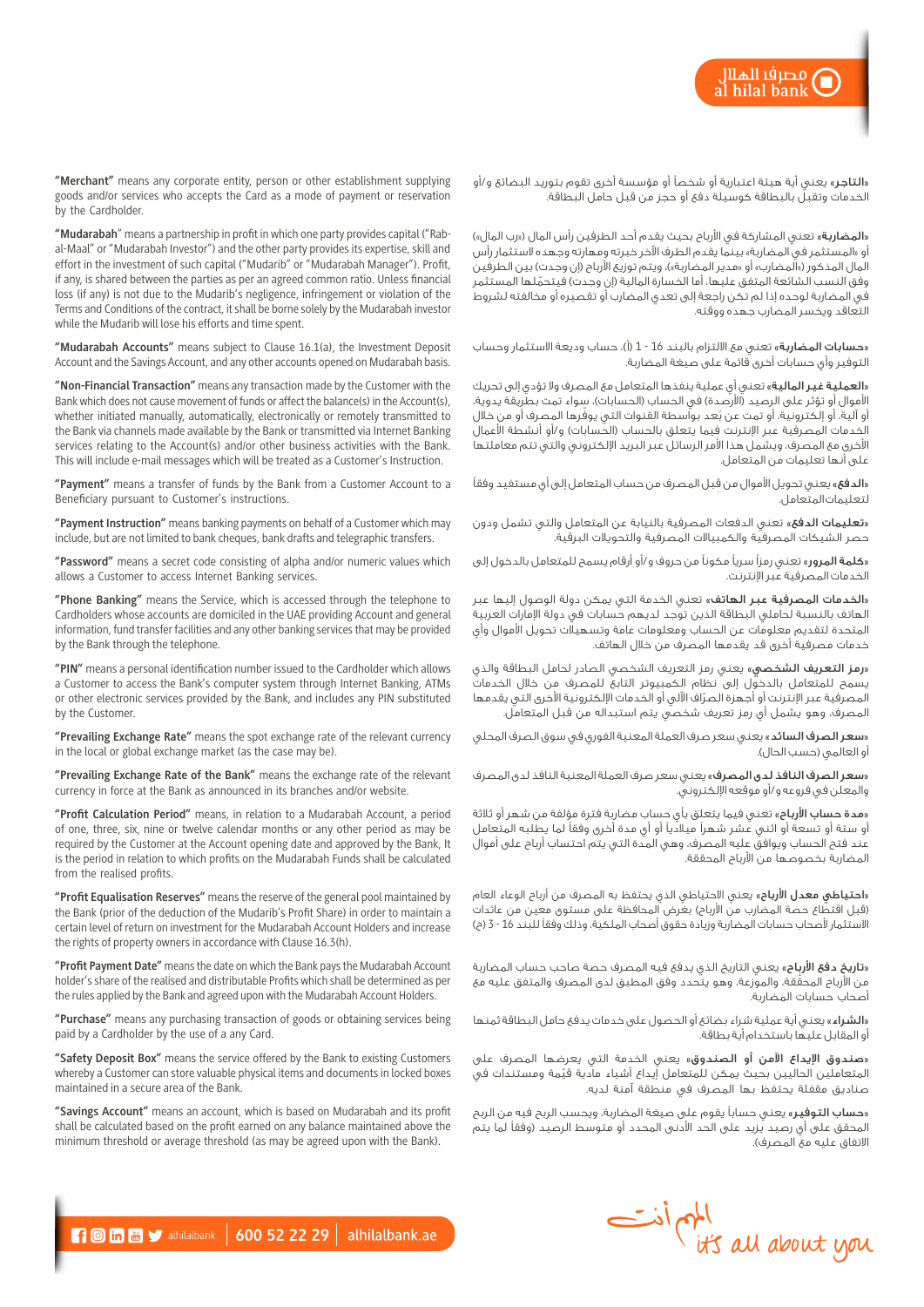«**جدول الرسوم**»: يعني الجدول المعلن في فروع المصرف و/أو موقعه الإلكتروني والذي يتضمن العموالت، والرسوم، واالستقطاعات، والتحمالت، والمصاريف التي تقتطع من أو تفرض أو تحمل على الحساب أو تستحق األداء للمصرف مقابل الخدمات المصرفية المقدمة وفقًا لهذه الشروط واألحكام أو مقابل فتح وتشغيل الحسابات أو تقديم خدمات مصرفية محددة أو خدمات مصرفية شخصية، والتي قد يجري تعديلها من حين آلخر ليسري التعديل للمستقبل بعد إخطار المتعامل به قبل شهرين على األقل من تاريخ ً نفاذ التعديل، ويعد المتعامل قابال بالتعديل إذا استمر فاتحًا ألي من الحسابات لدى المصرف بعد المدة المذكورة أو مستفيدًا من الخدمات بعد تلك المدة، وهذا جميعه بما ال يتعارض مع تعليمات المصرف المركزي، وإن رسوم الخدمات المصرفية عبر اإلنترنت قد ال نكون مشمولة بجدول الرسوم وقد يغرد لها المصرف جدولا خاصاً لكن ينطبق عليها ما ينطبق على غيرها من الخدمات بالنسبة لتعديل الرسوم.

«<mark>البرنامج</mark>» يعني برنامج الدفع بالبطاقات الذي تقوم بتشغيله فيزا كارد/ ماستر كارد أو أية هيئات مشابهة أخرى في دولة اإلمارات العربية المتحدة أو دول مجلس التعاون الخليجي أو أي دول أخرى .

«الخدمة» يكون لهذه الكلمة المعنى المحدد في البنود 18 و 19 و 20

«أ**جر الخدمة**» يعني فيما يتعلق بهذه الشروط والأحكام، رسوم الخدمة المستحقة للمصرف من المتعامل.

»رمز التعريف بخدمة الرسائل النصية القصيرة« يعني الرمز الصادر إلى المتعامل والذي يسمح له باستخدام خدمة الرسائل النصية القصيرة.

«البرمجيات» تعني مجموعة البرامج أو الإجراءات أو القواعد المكتوبة والمستندات المرتبطة بها والمتعلقة بتشغيل نظام كمبيوتر.

«**كشف حساب**»: يعني الكشف الدوري الذي يقوم المصرف بإرساله إلى المتعامل عن طريق البريد أو يتم الحصول عليه مباشرة من قبل المتعامل أو الكشف اإللكتروني الذي يقوم المصرف بإرساله إلى البريد اإللكتروني المسجل للمتعامل لدى المصرف على أساس الفترة التي ينتقيها المتعامل أو هو الكشف الذي يحصل عليه المتعامل من خالل الخدمات المصرفية عبر اإلنترنت، وهو الذي يعرض تفاصيل المعامالت المالية التي أجريت على الحساب خالل فترة معينة، بما في ذلك عمليات الخصم المتعلقة بالمدفوعات المختلفة والتحويالت التي تتم من خالل الخدمات المصرفية عبر اإلنترنت، والهاتف المصرفي، وخدمة الرسائل القصيرة، وغيرها من الخدمات المصرفية.

«**حامل البطاقة الفرعية**» يعني أي شخص يسميه حامل البطاقة لإصدار بطاقة فرعية له.

<mark>«سويفت</mark>» يعنى جمعية الاتصالات المالية العالمية بين البنوك وهى شبكة كمبيوتر تقدم خدمات االتصاالت بين البنوك على نطاق عالمي.

«التخارج» يعني بيع صاحب حساب المضاربة لحصته الشائعة في موجودات وعاء المضاربة (والوعاء العام) وفي احتياطي معدل الأرباح واحتياطي مخاطر الاستثمار، وغيرها، وما يحصل عليه صاحب حساب المضاربة عند التخارج هو مقابل التخارج.

«**رمز التعريف الهاتفي**» يعني رمز التعريف الهاتفي الصادر لحامل البطاقة والذي يسمح للمتعامل بالدخول إلى الخدمات المصرفية عبر الهاتف والخدمات األخرى ذات الصلة التي يقدمها المصرف.

«الإمارات العربية المتحدة» تعني دولة الإمارات العربية المتحدة.

«**المستخدم**» يعني شخصاً واحداً أو أكثر مفوضاً من قبل المتعامل والذي يتم تخصيص كلمة مرور له أو رمز تعريف شخصي أو رمز تعريف مستخدم صادر عن المصرف للدخول إلى الخدمات المصرفية عبر اإلنترنت.

«**رمز تعريف المستخدم**» يعني رمز تعريف المتعامل الذي يبلغه المصرف به لأغراض ّ التعرف عليه أثناء استخدام الخدمات المصرفية عبر اإلنترنت.

«الترجيحات أو الأوزان» تعني الترجيحات أو الأوزان التي يتم على أساسها توزيع حصة أصحاب حسابات المضاربة من الأرباح بين أصحاب حسابات المضاربة (وفقاً للوارد في البند 16.3( التفسير ما لم يتطلب سياق النص خالف ذلك، تسري القواعد اآلتية:

# **1.2** التفسير

ما لم يتطلب سياق النص خالف ذلك، تسري القواعد اآلتية:

إذا كانت عبارة «المتعامل» تعني شخصين أو أكثر، فإنه تعتبر جميع ہے۔<br>التعهدات والاتفاقيات والالتزامات والاشتراطات والضمانات والشروط وغيرها من األحكام في هذه الشروط واألحكام ومسؤوليات أولئك األشخاص بموجب هذه الشروط واألحكام على أنها صدرت عن أولئك األشخاص وأنها ملزمة ونافذة بحق كل منهم بالتكافل والتضامن كما تكون ملزمة ونافذة على الممثلين الشخصيين و/أو الخلفاء و/أو المتنازل لهم التابعين لكل منهم بالتكافل والتضامن.



**"Schedule of Fees"** means the table announced in the Bank's branches and/or its website that includes commissions, fees, deductions, deductible charges and expenses that are deducted from, imposed or charged to the Account or due to the Bank for the banking services provided in accordance with these Terms and Conditions or for opening and operating Accounts or providing specific banking services or personal banking services, as may be amended from time to time by addressing at least a two-month notice to the Customer prior of the effective date of such amendment. The Customer shall be deemed to have accepted such amendment if he continued in opening any accounts with the Bank or benefiting from such services after this period. This shall be done always subject to the Central Bank's regulations. The Internet Banking fees may not be included in the Schedule of Fees and the Bank may designate another schedule for the same but they shall be subject to the same rules applied on other services concerning the amendment of the charges.

**"Scheme"** means the Card payment scheme operated by MasterCard, Visa card or other similar entities and supported by UAE Switch, GCC Switch or any other countries' Switch.

**"Service"** has the meaning ascribed to that term in the Clause 18, 19 and 20.

**"Service Fee"** means, in respect of these Terms and Conditions, the service fees payable to the Bank by the Customer.

**"SMS PIN"** means the identification number issued to the Customer, which allows a Customer to utilise the SMS Service.

**"Software"** means a set of written programs, procedures or rules and associated documentation relating to the operation of a computer system.

**"Statement of Account"** means the periodic statement sent to the Customer by the Bank via mail or collected directly by the Customer or the electronic statement dispatched by the Bank to Customer's e-mail registered with the Bank based on his selective period or it is the statement obtained by the Customer via Internet Banking, showing particulars of the Financial Transactions conducted under the Account during a certain period, including debits connected to various payments and transfers made through the Internet Banking services, Phone Banking, SMS service and other banking services.

**"Supplementary Nominee"** means a person nominated by a Cardholder to be issued with a supplementary Card.

**"SWIFT"** means Society for Worldwide Interbank Financial Telecommunications, a computer network which provides Interbank communication facilities worldwide.

**"Takharuj"** means the sale of the Mudarabah Account holder's common share in the assets of Mudarabah pool (and the general pool), Profit Equalisation Reserves, Investment Risk Reserves and others, and the amount obtained by the Mudarabah Account holder shall be the return of Takharuj.

**"TPIN"** means a telephone identification number issued to the Customer which allows a Customer to access Phone Banking and other related services provided by the Bank.

**"UAE"** means the United Arab Emirates.

**"User"** means one or more individuals, authorised by the Customer, who is/are assigned a Password, PIN and User Identification issued by the Bank to access Internet Banking.

**"User Identification"** means the Customer's Identification number advised by the Bank to the Customer for the purposes of identification within Internet Banking.

**"Weightings"** means weightings or weighs on which the Mudarabah Account Holders' Share in the Profit is distributed among the Mudarabah Account Holders (as defined in Clause 16.3).

### **1.2 Interpretation**

Unless the context requires otherwise, the following rules shall apply:

(a) where two or more persons constitute the expression the "Customer", all covenants, agreements, undertakings, stipulations, obligations, conditions and other provisions hereof and their liability herein shall be deemed to be made by and be binding and applicable respectively on them jointly and each of them severally and shall also be binding on and applicable to his personal representatives, successors and/or assigns jointly and severally.

 $\begin{array}{|c|c|c|c|c|c|c|c|}\hline \textbf{1} & \textbf{0} & \textbf{m} & \textbf{v} & \text{alhilabank.} \ \hline \end{array}$  alhilalbank.ae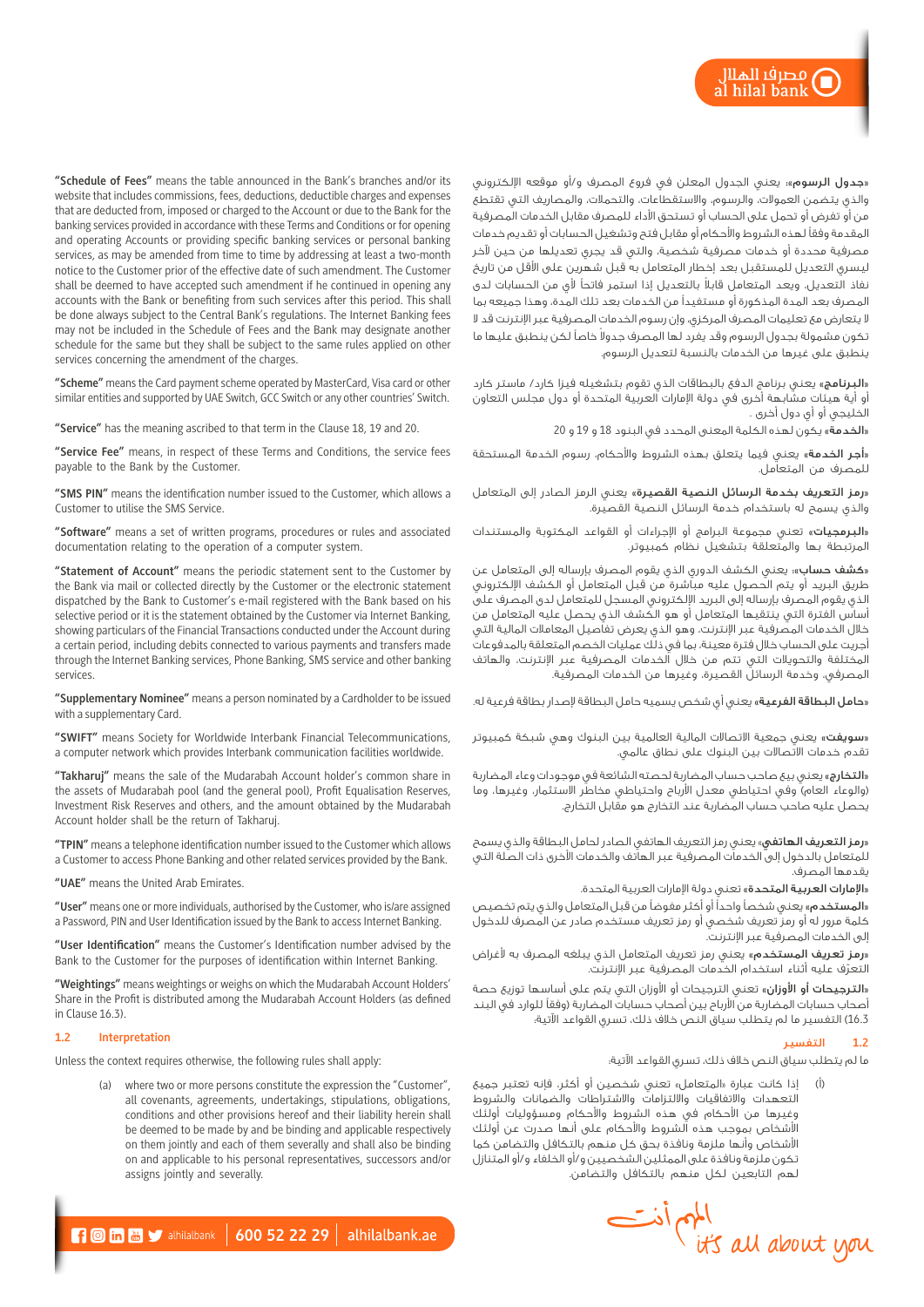- )ب( تشمل اإلشارة إلى أي شخص بما في ذلك المتعامل و/أو المصرف و/أو أي أشخاص آخرين و/أو هيئات قانونية الممثلين الشخصيين و/أو الخلفاء و/ أو المتنازل لهم المصرح لهم من قبل ذلك الشخص.
- )ج( تشمل اإلشارة إلى أي شخص أية شركة أو مؤسسة أو شراكة أو جمعية أو هيئة قانونية أو وكالة، سواء كانت محلية أو أجنبية.
- )د( إن البنود والعناوين األخرى في هذه الشروط واألحكام هي لغرض سهولة اإلشارة فقط ولن تؤثر على تفسير أي شرط منها.
- )هـ( تشمل اإلشارة إلى أي نص قانوني، اإلشارة إلى أي تعديل أو تغيير أو إضافة عليه والذي يكون نافذًا في الوقت المعني باإلضافة إلى جميع المستندات القانونية أو األوامر الصادرة وفقًا له.
- )و( تشمل الكلمات التي تشير إلى المفرد صيغة الجمع والعكس صحيح، وفقًا لما يقتضيه سياق النص.
	- )ز( تشمل الكلمات التي تشير إلى أحد الجنسين الجنس اآلخر.
- )ح( إذا كانت أية كلمة أو عبارة معرفة، فإنه يكون للصيغ اللغوية األخرى منها ععنبي مماثلا.
	- (ط) تعني الإشارة إلى «شهر» الإشارة إلى شهر ميلادي.

# ب. الحسابات

# .**2** فتح الحساب

- 2.1 يجوز للمصرف أن يفتح حسابات مضاربة للمتعامل، وأن يفتح حسابًا جاريًا للمتعامل المقيم في اإلمارات العربية المتحدة )وفقًا لتعريف المصرف المركزي لكلمة «مقيم» وفقاً لما قد يجري تعديله من وقت لآخر) مع الالتزام دائماً بقوانين اإلمارات العربية المتحدة وأنظمة المصرف المركزي بما ال يتعارض مع أحكام ومبادئ الشريعة اإلسالمية.
- 2.2 ٪ يلتزم المتعامل بملء والتوقيع أصولا على طلب فتح الحساب (أو عدا ذلك تأكيده أو قبوله) وتقديم جميع المستندات المطلوبة وفقاً لمتطلبات فتح الحساب وبعد ذلك يمكن فتح الحساب مع االلتزام بتنفيذ الشروط التي يحددها المصرف من وقت آلخر ويتم االتفاق عليها مع المتعامل، وللمصرف أن يقبل طلب المتعامل بفتح الحساب أو أن يرفضه وفق خياره المنفرد دون إعطاء أية مبررات في هذا الخصوص، وفي حال القبول فإنه يجب أن يوقّع المصرف على طلب فتح الحساب بقبوله.
- 2.3 يمكن فتح أي حساب فردي بإسم فرد واحد أو باالشتراك مع متعاملين أفراد آخرين.
- 2.4 بناء على طلب المتعامل ومع مراعاة خيار المصرف وأية متطلبات تتصل بالحد األدنى للرصيد أو متوسط الرصيد أو أجور خدمة نافذة، فإنه يمكن للمصرف فتح حسابات إضافية باسم المتعامل، وما لم يتم االتفاق على خالف ذلك، فإن ً كل حساب من هذه الحسابات يعتبر مستقال عن اآلخر وتخضع هذه الحسابات لهذه الشروط واألحكام ويشار إليها مجتمعة في هذه الشروط واألحكام بعبارة »الحساب«.
- 2.5 ّ في حال إغالق المتعامل الحساب، وعدم تسلمه لمبلغ الرصيد المتوافر في الحساب أو للمبلغ الذي يستحقه عند اإلغالق، فإنه يجب أن يخطره المصرف على ّ عنوانه الذي زود به المصرف بضرورة الحضور إلى المصرف ليتسلم المبلغ، فإذا لم يقم بذلك خلال شهر من الإخطار، فإن المبلغ يحوّل إلى حساب الخيرات لدى المصرف، وإذا طالب به المتعامل بعد ذلك فإنه يدفع له من هذا الحساب إن كان به رصيد وإال دفع المصرف المبلغ له.

# .3 اإليداعات والسحوبات

- 3.1 يقبل المصرف اإليداعات من المتعامل نقدًا أو بموجب شيكات أو تحويل مصرفي أو من خالل أي من الممارسات المصرفية المعتادة، ويمكن قبول اإليداعات من الغير في حسابات المتعامل دون أية مسؤولية على عاتق المصرف، ما لم يكن هناك تعد أو تقصير ومخالفة لهذه الشروط واألحكام من قبل المصرف.
- 3.2 يمكن للمصرف تزويد المتعامل بدفاتر شيكات وسندات دفع والمواد ذات العالقة وفقًا لهذه الشروط واألحكام.



- (b) reference to any person including the Customer, the Bank and/or any other persons and/or legal entities shall include the personal representatives, successors and/or assigns of such person.
- (c) reference to any person shall include any corporation, firm, partnership, society, association, statutory body and agency, whether local or foreign.
- (d) the clauses and other headings herein are for ease of reference only and shall not affect the interpretation of any provision hereof.
- (e) reference to a statutory provision includes reference to any modification, consolidation or re-enactment of it for the time being in force, and all statutory instruments or orders made pursuant to it.
- (f) words importing the singular meaning shall where the context so requires include the plural and vice versa.
- (g) words importing any gender shall include all genders.
- (h) where a word or phrase is defined, its other grammatical forms have a corresponding meaning.
- references to "month" shall mean references to a Gregorian month.

#### **B. ACCOUNTS**

# **2. Opening of Account**

- 2.1 The Bank may open Mudarabah Accounts for the Customer, and may open Current Accounts for the Resident Customer in the UAE (in accordance to the Central Bank's definition of the word "Resident" as may from time to time be amended) which will always subject to the laws of the UAE and the Central Bank's regulations without any contradiction with the provisions and principles of the Islamic Shari'ah.
- 2.2 The Customer shall duly complete and sign (or otherwise confirm or accept) the Account Opening Application and submit all documents as are required pursuant to the opening of the Account, following which the Account may be opened subject to fulfilment of such conditions as determined by the Bank from time to time and shall be agreed upon with the Bank. The Bank may either accept or reject the Customer's application at its sole discretion without giving any reasons therefore in this respect. In case of acceptance, the Bank shall sign on the Account Opening Application for approval.
- 2.3 An Individual Customer may open an Account in its own name or jointly with other Individual Customers.
- 2.4 The Bank may upon the Customer's request, and subject to the Bank's discretion and any applicable minimum or average balance requirements or service fees, open additional accounts under the Customer's name. Unless agreed otherwise, each account shall be deemed as being independent of the other Accounts and such Accounts shall be governed by these Terms and Conditions and shall collectively be referred to herein by the term "Account".
- 2.5 In case the Customer closes the Account and does not receive the amount of the credit balance in the Account or the amount due at the time of the closure, the Bank shall serve a notice to the Customer to his address provided to the Bank to be present in the Bank to receive such amount. If the Customer doesn't receive the said amount within one calendar month from the date of such notice, the said amount will be transferred to the charity fund of the Bank. If later on the Customer requests such amount, it will be paid to him from the charity fund of the Bank if such fund maintains a sufficient balance; otherwise, it will be paid by the Bank.

# **3. Deposits and Withdrawals**

- 3.1 The Bank shall accept deposits from the Customer in cash, cheques, bank transfer or by any of the customary banking practices. Deposits by third parties into the Customer's account may be accepted without any responsibility to the Bank, unless the Bank neglects, infringes or otherwise violates these Terms and Conditions.
- 3.2 The Bank may supply cheque books, payment instruments and related materials to the Customer in accordance with these Terms and Conditions.

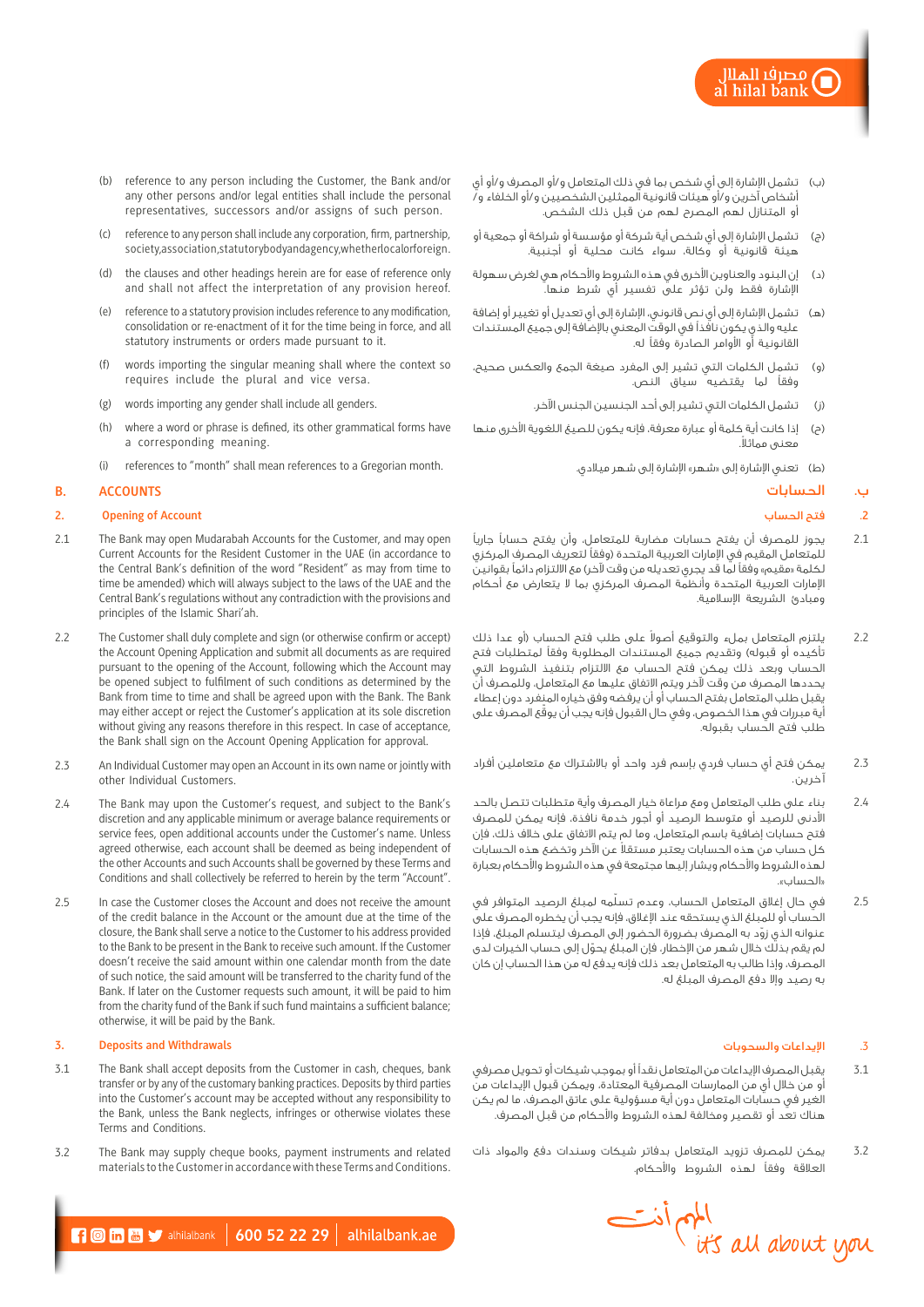- 3.3 مع االلتزام بهذه الشروط واألحكام، يمكن للمتعامل أو ألي شخص مفوض إجراء سحوبات من كل نوع من الحسابات باستخدام أية طريقة من الطرق التي يوفرها المصرف بما في ذلك ودون حصر البطاقة أو قسائم السحب أو الشيكات أو التعليمات القائمة أو أوامر الدفع أو التعليمات اإللكترونية وذلك من خالل القنوات التي يوفرها المصرف بما في ذلك ودون حصر نقاط البيع أو الفروع ّ أو الخدمات المصرفية عبر اإلنترنت أو أجهزة الصراف اآللي أو الخدمات المصرفية عبر الرسائل النصية القصيرة أو الخدمات المصرفية عن طريق الهاتف العادي أو ّ بأية وسائل أو قنوات أخرى يوفرها المصرف من وقت آلخر مع مراعاة ما يلي:
- )أ( المزايا المحددة والقيود والشروط واألحكام النافذة على الحساب المعني؛ و
- )ب( ِ حد السحب اليومي األقصى المسموح به من قبل المصرف ورسوم السحب أو أجوره بخصوص الحساب المعني وفقًا لما هو محدد في جدول الرسوم.
- 3.4 ّ لن يتم تقييد أية مبالغ في حساب المتعامل حتى يتسلم المصرف المبلغ نقدًا أو ما يقوم مقامه، ولدى قبول المصرف أوراقًا مالية قيد التحصيل فإنه يتصرّف بصفته وكيل تحصيل لصالح المتعامل ولا يتحمّل أية مسؤولية تجاه عدم تحصيل قيمة تلك األوراق ما لم يكن ذلك راجعًا إلى تعديه أو تقصيره أو مخالفته لهذه الشروط واألحكام.
- 3.5 يجوز للمصرف تحويل أية إيداعات أو تحويالت بالعملة األجنبية إلى الحساب وفق سعر الصرف السائد لتلك العملة في تاريخ اإليداع أو التحويل.
- 3.6 يملك المصرف الحق في تجميد أو تعليق تشغيل الحساب ورفض جميع أو بعض اإليداعات والمبالغ المضافة إلى رصيد الحساب والسحوبات منه إذا كان المتعامل في حالة إخاال بأي من هذه الشروط والأحكام أو إذا (1) كانت أية تعليمات صادرة إلى المصرف غامضة أو متضاربة أو غير مقبولة وفقًا للمتفق عليه أو وفقاً للمعلن عنه لدى المصرف أو (2) إذا اشتبه المصرف بأنه قد يكون هناك أي احتيال أو عدم قانونية في أية تعامالت )بما في ذلك ودون حصر أي إخالل بلّوائح المصرف المركزي فيما يتعلّق بغسل الأموال) أو (3) إذا طلب المصرف أية تعليمات أو معلومات أو مستندات إضافية وفق الصيغة والمضمون المقبولين للمصرف والمتعامل ولم يقم المتعامل بتقديمها أو (4) إذا أصدر المصرف المركزي أو أية جهة حكومية مختصة أخرى تعليمات للقيام بذلك.
- 3.7 يحق للمصرف أن يرفض وفق خياره المنفرد أي أداة تحصيل أو إيداع و/أو تحديد المبلغ الذي سيتم إيداعه و/أو إعادة أية إيداعات أو أي جزء منها في أي وقت ومن .<br>مقت لآخر<sup>.</sup>
- 3.8 على المصرف قبول تعليمات المتعامل التي تسمح ألي طرف ثالث بسحب األموال من الحساب لكن فقط إذا كانت تلك التعليمات وفق صيغة مقبولة لدى المصرف وعلى شرط أن يقوم المتعامل بتعويض المصرف عن جميع األضرار الفعلية التي قد تلحق به نتيجة تنفيذ تلك التعليمات، كما هو منصوص عليه في هذه الشروط واألحكام.

# .4 عمليات التحصيل والتحويل

- 4.1 تقبل الشيكات المصرفية والأوراق التجارية القابلة للتداول المسحوبة لأمر المتعامل والتى يتم إيداعها (بالوسيلة التي يوفّرها المصرف) في الحساب كبنود تحصيل ما لم يتفق مع المصرف على خالف ذلك وفقًا لألعراف المصرفية السارية في البنوك اإلسالمية العاملة في اإلمارات العربية المتحدة، وللمصرف الحق في رفض الشيكات أو الحواالت أو أية ضمانات أخرى مسحوبة ألمر أي طرف ثالث، ويحتفظ المصرف بالحق في خصم أية بنود غير مدفوعة وغير محصلة ّ باإلضافة إلى رسوم المصرف المعلنة من أي حساب دون تحمل أية مسؤولية في حالة عدم تحصيل تلك البنود ما لم يكن ذلك راجعًا إلى تعدي المصرف أو تقصيره أو مخالفته لهذه الشروط واألحكام.
- 4.2 ال يسمح بالسحوبات مقابل شيكات قيد التحصيل إال بعد التحصيل الفعلي لتلك الشيكات، ويملك المصرف الحق في رفض المصادقة على أي شيك أو سند أو تعليمات إذا كان التوقيع عليها أو أي قيد أو تغيير أو تظهير عليها غير مقبول لدى المصرف أو إذا كانت األموال المتوافرة في الحساب غير كافية.
- 4.3 يدفع المصرف المبلغ الفعلي حسب التحويل البرقي/سويفت أو الحواالت/ الشيكات المصرفية التي يتسلمها لصالح المتعامل بعد خصم األجور/الرسوم المصرفية والعموالت المعلن عنها أو التي يتكبدها المصرف.



- 3.3 Subject to these Terms and Conditions, drawings from each type of Account can be made by the Customer or by any Authorised Person by using any of the modes made available by the Bank, including but not limited to using the Card, withdrawal slips, cheques, standing instructions, pay orders or electronic instructions, through the channels made available by the Bank, including but not limited to point of sale, branches, Internet Banking, ATMs, mobile banking, Phone Banking or by such other modes or channels as shall be made available by the Bank from time to time subject to:
	- the specific features, restrictions, Terms and Conditions applicable to the relevant Account; and
	- (b) the Bank's maximum daily withdrawal limit permitted by the Bank and fees or charges for the relevant Account, shall be as specified in the Schedule of Fees.
- 3.4 No amounts shall be credited to the Customer's Account until the Bank has received the amount in cash or its equivalent. Upon accepting negotiable instruments under realisation, the Bank shall act as the Customer's collecting agent and assumes no responsibility for realisation of such deposits unless the same is due to the Bank's negligence, infringement or otherwise violation of these Terms and Conditions.
- 3.5 The Bank may convert all foreign currency deposits or transfers to the Account at the Prevailing Exchange Rate for such currency at the deposit or transfer date.
- 3.6 The Bank shall have the right to freese or suspend operation of the Account and to refuse all or some of the deposits, credits and withdrawals if the Customer is in breach of any of these Terms and Conditions or if (i) any instructions given to the Bank are ambiguous, conflicting or not acceptable as per agreed upon or announced with the Bank; (ii) if the Bank suspects that there may be any fraud or illegality in any transactions (including, without limitation any breach of the Central Bank regulations relating to money laundering); or (iii) if the Bank requires any further instructions, information or documentation, in form and content satisfactory to the Bank but the Customer has failed to provide the same or (iv) if such instruction is issued by the Central Bank or any other competent authority.
- 3.7 The Bank shall be entitled, in its sole discretion, to refuse any instrument or deposit and/or limit the amount permitted to be deposited and/or return any deposit or any part thereof at any time and from time to time.
- 3.8 The Bank should accept the Customer's instruction allowing a third party to withdraw funds from the Account, but only if such instructions are in a form acceptable to the Bank and on the condition that the Customer shall indemnify the Bank for all actual damages that may be sustained by the Bank as a result of executing such instructions, as herein provided or otherwise as required by the Bank.

# **4. Collections and Remittances**

- 4.1 Bank cheques and negotiable instruments drawn to the order of the Customer and deposited (by such mode as shall be made available by the Bank) in the Account shall be accepted as collection items, unless agreed otherwise by the Bank and in accordance with the banking practices prevailing at Islamic banks operating in the UAE. The Bank has the right to reject cheques, drafts or any other securities drawn to the order of a third party. The Bank maintains the right to debit any Account with any unpaid and non-collected items in addition to the Bank's charges, without assuming any responsibility in case of non-collection of such items, unless the same is due to the Bank's negligence, infringement or otherwise violation of these Terms and Conditions.
- 4.2 Drawings against cheques under collection shall only be allowed after their actual realisation. The Bank shall have the right to refuse to honor any cheque, instrument or instruction if the signature thereon or any entry, alteration or endorsement thereon is not acceptable to the Bank or if the funds available in the Account are insufficient.
- 4.3 The Bank shall pay the actual amount of telex/SWIFT transfers or the bank drafts/cheques received in favor of the Customer after deducting the announced banking fees/charges and commissions incurred by the Bank.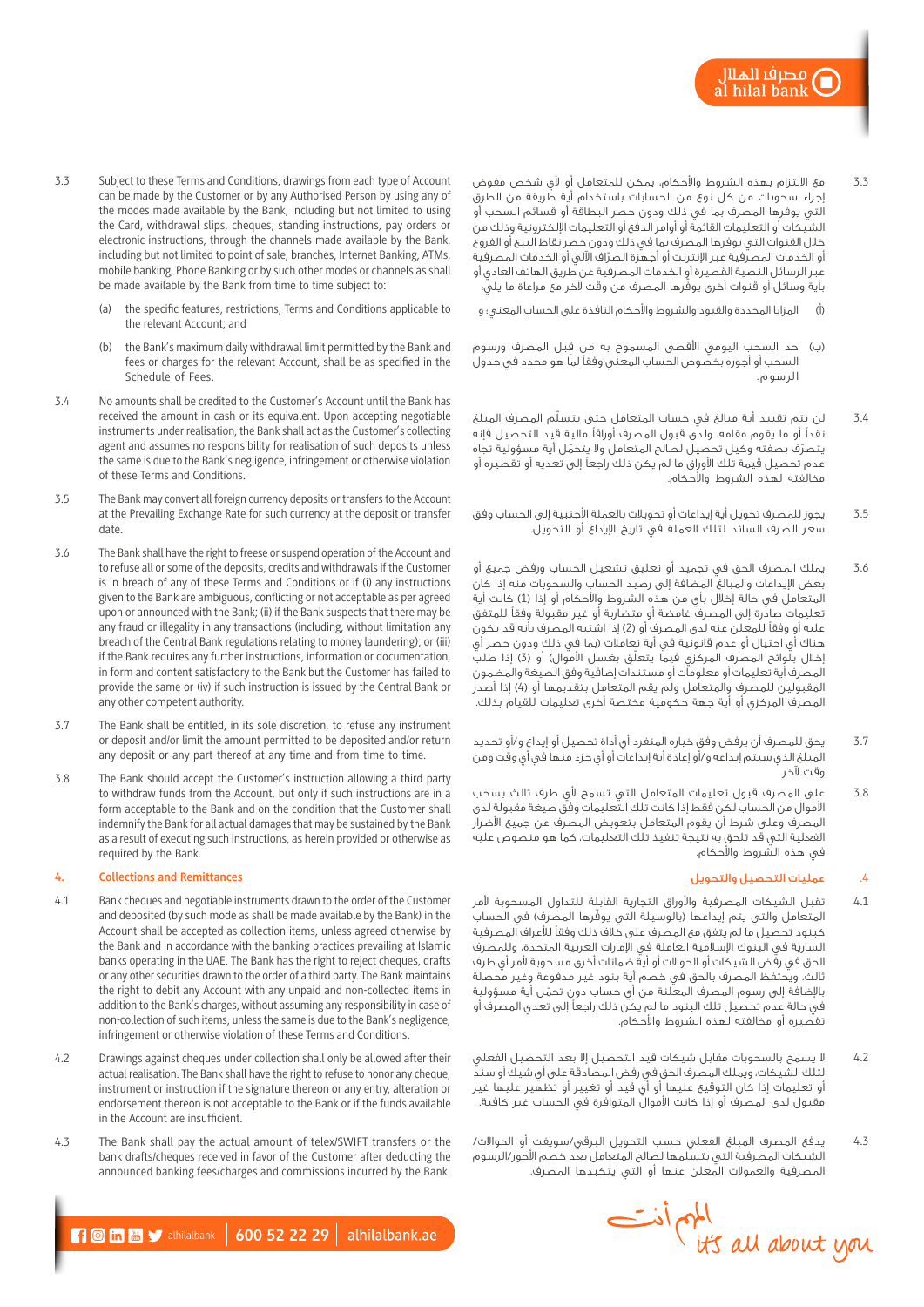- 4.4 في حالة موافقة المصرف على قبول الكمبياالت أو الشيكات أو الحواالت أو .<br>السندات المسحوبة على المصرف خارج الإمارات العربية المتحدة («السندات الأجنبية») لغرض المقاصة أو التحصيل، فإن المتعامل يقرّ ويوافق بشكل غير قابل لإللغاء وغير مشروط على ما يأتي:
- )أ( أن المقاصة أو تحصيل السندات األجنبية يعتمد على قوانين وأعراف البلد أو الدولة التي يقع فيها البنك المسحوب عليه؛
- )ب( يمكن للمصرف قبول السندات األجنبية للمقاصة أو التحصيل وفق خياره المطلق لتسهيل أمور المتعامل حصرًا وبناء على طلبه من وقت آلخر، ويحتفظ المصرف بالحق في رفض أي سند أجنبي وفق خياره الخاص أو إعادة أية سندات أجنبية في أي وقت من األوقات؛
- (ج) لا يتحمّل المصرف أية مسؤولية بخصوص تحصيل أي سند أجنبي مودع لديه أو بخصوص قيمته التي يحددها أي بنك أجنبي أو بخصوص أي تأخير سية بر <del>تصدر عن ت</del>سيس بين بين.<br>في تسلّم البريد أو المراسلات أو فقدان الرسائل المرسلة عبر البريد أو من خلال خدمة الطرود البريدية أو عن الأخطاء التشغيلية أو التأخير فى نظام المقاصة أو عن الخسائر أو عن أية رسوم أو مصاريف أو خسائر ما لم تكن راجعة لتعدي المصرف أو تقصيره أو مخالفته لهذه الشروط واألحكام؛ و
- )د( يمكن في بلدان معينة أن تكون مقاصة الشيكات متضمنة حق الرجوع حتى في حالة توفير األموال لصرف الشيك، ويمكن للبنك المسحوب عليه إعادة الشيك واستعادة المبالغ المدفوعة.
- 4.5 يلتزم المصرف بقيد قيم جميع األوراق التجارية القابلة للتظهير والحواالت الواردة ّ إلى المتعامل في الحسابات وفق عملة تلك الحسابات ما لم يتسلم المصرف تعليمات مغايرة من المتعامل، ويتم اإليداع وفق سعر الصرف السائد في تاريخ اإليداع.
- 4.6 يملك المصرف الحق في رفض سداد أية حوالة أو كمبيالة إذا كان اسم المستفيد أو رقم الحساب ال يتطابقان مع سجالت المصرف.
- .<br>4.7 كون جميع التحويلات التي يقوم بها المصرف وفقاً لتعليمات المتعامل أو التي يقوم بها المتعامل بنفسه، على حساب ومسؤولية المتعامل ولن يكون المصرف مسؤولا إذا كانت المبالغ المقيدة في جانب الرصيد المتوافر في حسابات المتعامل أقل من المطلوب بسبب الرسوم أو ذات قيمة أقل، كما لن يكون المصرف مسؤولا في حالة عدم تمكَن المتعامل من الاستفادة من المبالغ األخرى بسبب أية قيود صادرة من السلطات المعنية.
- 4.8 فــي غيــر حــاالت التعــدي أو التقصيــر أو مخالفــة هــذه الشــروط واألحــكام، فلــن يكـون المصـرف والبنـوك المراسـلة التابعـة لـه مسـؤولين عـن نتائـج أيـة مخالفـة أو تأخيـر أو خطـأ أو خلـل برقـي أو إغفـال أو تفسـير خاطـئ والـذي يمكـن أن تنشـأ ّ عنــه أيــة خســارة يتكبدهــا المتعامــل نتيجــة لعــدم التمكــن مــن التعــرف أصــوال علـى هويـة الأشـخاص المذكـورة أسـماؤهم فـى التعليمـات أو الاحتفـاظ بالأمـوال إذا اعتبــر المصــرف أو البنــوك المراســلة التابعــة لــه أن ذلــك االحتفــاظ مطلــوب بانتظـار التأكـد مـن هويـة أي شـخص أو مـن التعليمـات المذكـورة أعـاه بموجـب أي خطــاب أو غيــر ذلــك.
- 4.9 فــي حالــة عــدم ســداد وإعــادة جميــع أو بعــض المبالــغ المحولــة إلــى المصــرف، فإنـه يمكـن للمتعامـل المطالبـة بقيمتهـا فقـط وفـق سـعر الشـراء السـائد فـي تاريـخ إعادتهـا إليـه، وال يمكـن تنفيـذ عمليـة إعـادة المبالـغ المحولـة حتـى يتسـلم المصـرف إشـعارًا محـددًا مـن البنـوك المراسـلة التابعـة لـه بـأن األمـوال المحولـة لــم تســدد وأنــه تــم إلغــاء التعليمــات األصليــة.
- 4.10 قــد يكــون مطلوبــً مــن المتعامــل مــلء نمــاذج مقدمــة مــن المصــرف المركــزي عنــد إيــداع أدوات أجنبيــة مســحوبة فــي بلــدان معينــة أو بعمــالت معينــة.

# **.5** الكشوفات

- 5.1 يلتــزم المصــرف بــأن يقــدم إلــى المتعامــل كشــوف حســاب دوريــة عــن طريــق البريــد العــادي أو البريــد اإللكترونــي وذلــك إلــى آخــر عنــوان قــام المتعامــل بتزويــد المصــرف بــه أو يلتــزم المصــرف بتمكيــن المتعامــل مــن الحصــول علــى كشــوف الحســاب مــن القنــوات األخــرى التــي يقــوم المصــرف بتوفيرهــا بمــا فــي ذلـك ودون حصـر فروعـه أو القنـوات المصرفيـة اإللكترونيـة، مـع االلتـزام بـأي رسـم خدمـة محـددة ومعلـن عنهـا فـي جـدول الرسـوم، ويمكـن للمصـرف وفـق خيـاره
	- Information Stimus
- 4.4 In the event the Bank agrees to accept bills, cheques, drafts or instruments drawn on banks outside the UAE (the "Foreign Instruments") for clearing or collection, the Customer irrevocably and unconditionally acknowledges and agrees as follows:
	- (a) the clearing or collection of Foreign Instruments is dependent upon the laws and practices of the country or state in which the drawee bank is located;
	- (b) the Bank may accept Foreign Instruments for clearing or collection at its absolute discretion and solely as a facility to the Customer at its request from time to time. The Bank reserves the right to refuse any Foreign Instrument at its discretion or to return any Foreign Instruments at any time;
	- (c) the Bank assumes no responsibility for the realisation of any Foreign Instrument deposited with it or for the value given by a foreign bank or for any mail or communication delays, loss of mail or courier, operating errors, clearing system delays or losses or for any charge, expense or loss, unless the same is due to the Bank's negligence, infringement or otherwise violation of these Terms and Conditions; and
	- (d) in certain countries, the clearing of cheques may be with recourse and, even when funds have been made available, the drawee bank may return the cheque or recall the paid up funds subsequently.
- 4.5 The Bank shall credit all the incoming remittances and negotiable instruments of the Customer into the Accounts in the currency of such Accounts unless the Bank receives contrary instructions from the Customer. The deposit shall be at the Bank's exchange rate prevailing on the same day of deposit.
- 4.6 The Bank shall have the right to reject to pay for any draft or transfer if the name of the beneficiary and the Account number does not match the Bank's record.
- 4.7 All the transfers affected by the Bank according to the Customer's instructions or otherwise undertaken by the Customer shall be at the Customer's expense and responsibility, and the Bank shall not be responsible if the amount credited to the side of the credit balance in the Customer's accounts are lower than required due to the charges or decline in value, and the Bank shall not be responsible if the Customer was unable to avail other funds on account of any restrictions issued by the concerned authorities.
- 4.8 The Bank and it correspondents, in cases other than the negligence, infringement or otherwise violation of these Terms and Conditions, shall not liable for the consequences of any irregularity, delay, mistake, telegraphic error, omission or misinterpretation that may arise, and from and against any loss, which may be incurred through its correspondents failing properly to identify the persons named in the instructions or retailing the funds, should the Bank or its correspondents deem such retention expedient, pending confirmation of the identity of any person or of the above instruction by a letter or otherwise.
- 4.9 In the event that all or any of the transfers is unpaid and refunded to the Bank, the Customer shall only be entitled to claim the value thereof at the prevailing buying rate of the day when the refund takes place. The refund shall not be effected until the Bank has received definite advice from its correspondents that the funds are unpaid and that the original instructions have been cancelled.
- 4.10 The Customer may be required to complete forms provided by the Central Bank when depositing foreign instruments drawn in certain countries or in certain currencies.

# **5. Statements**

5.1 The Bank shall periodically provide to the Customer statements of account by post or electronic mail at the Customer's last known mailing address as provided by the Customer to the Bank or the Bank shall provide the Customer with access to retrieve the statements of account from the other channels made available by the Bank, including but not limited to its branches or electronic banking channels, subject to any service fee specified

 $\blacksquare$   $\blacksquare$   $\blacksquare$   $\blacksquare$  alhilalbank | 600 52 22 29 | alhilalbank.ae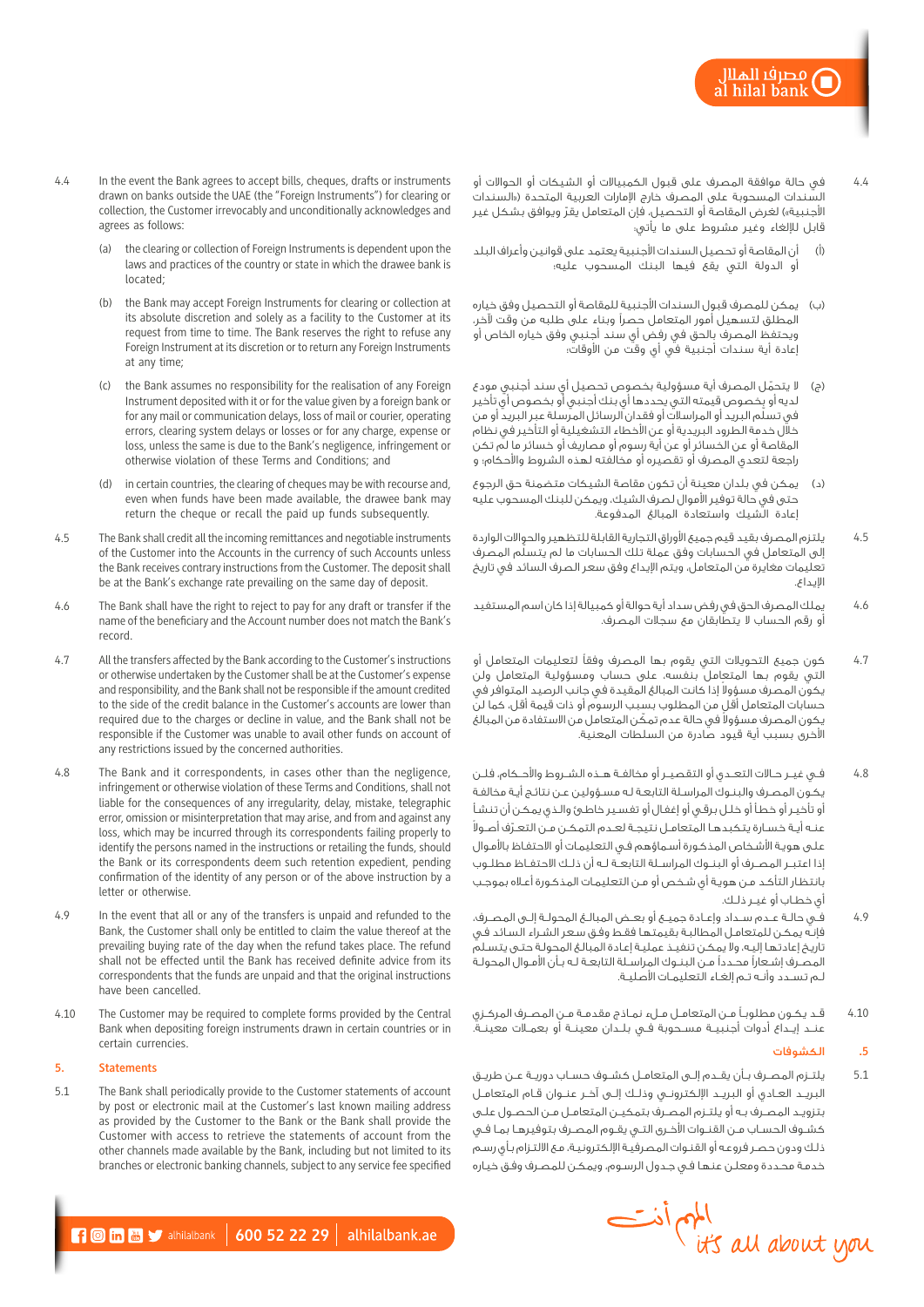مصرف الملاإ l hilal bank

المنفـرد تعديـل الفتـرة الفاصلـة بيـن كشـف حسـاب وآخـر وذلـك بموجـب إشـعار مقــدم إلــى المتعامــل.

- 5.2 في حالة عدم تسلم أي كشف حساب، فإن المتعامل يلتزم بإخطار المصرف بعد<br>بعدم تسلمه إياه وذلك في خالل ثالثين (30) يوماً مصرفياً من نهاية الفترة ّ المتعلقة بكشف الحساب، في حالة االختالف في أي قيد أو رصيد مبين في كشف الحساب، فإن المتعامل يلتزم بإخطار المصرف بذلك االختالف خالل ثالثين )30( يومًا مصرفيًا من تاريخ كشف الحساب.
- 5.3 يعد المتعامل بأنه قد تسلم كشف الحساب ووافق بشكل غير قابل لإللغاء على صحة بياناته والرصيد المبين فيه وما تم من حساب وتوزيع لألرباح )إن وجدت) أو ما تم من اقتطاع للرسوم أو الأجور أو العمولات، ويتنازل المتعامل عن أي حق في االعتراض على التعامالت أو القيود أو العمليات األخرى في الحساب ً ويعتبر قابال بها، إال:
- )أ( في حالة عدم تسلم أي كشف حساب، وقيام المتعامل بإخطار المصرف بعدم تسلمه إياه وذلك خالل ثالثين (30) يوماً مصرفياً من نهاية الفترة المتعلقة بكشف الحساب.
- )ب( في حالة وجود اختالفات في أي قيد أو رصيد مبين في كشف الحساب، وقيام المتعامل بإخطار المصرف بتلك االختالفات خالل ثالثين )30( يومًا مصرفيًا من تاريخ كشف الحساب.
- 5.4 ما لم يقدم المتعامل إشعاراً خطيا (أو بأية طريقة أخرى مقبولة لدى المصرف من وقت لآخر) فإن العنوان المبين في طلب فتح الحساب يعتبر هو العنوان المعتمد لغرض إرسال جميع الرسائل واإلشعارات واإلنذارات وكشوف الحساب أو الإخطارات الأُخرى (القانونية أو غير القانونية)، ويلتزم المتعامل فوراً بإبلاغ المصرف خطيًا في حالة وجود أي تغيير في أي من بيانات المتعامل المبينة في طلب فتح الحساب.
- 5.5 يمكن للمصرف إيقاف إرسال اإلشعارات أو كشوف الحساب بالبريد في حالة إعادتها دون تسلم لها لمرتين أو أكثر على التوالي، وذلك إلى أن يتم تقديم عنوان بديل من قبل المتعامل للمصرف.
- 5.6 يملك المتعامل الحق في طلب الحصول على نسخة إضافية من كشوف الحساب على نفقته الخاصة وفقًا للرسم المحدد والمعلن عنه في جدول الرسوم

# **.6** األوامر الدائمة

- 6.1 يجوز للمصرف قبول طلبات تنفيذ أي أمر دائم من المتعامل بشرط أن يكون لديه رصيد كاف في الحساب في تاريخ (تواريخ) الاستحقاق لتنفيذ ذلك الأمر، ولن يكون المصرف مسؤولا عن أي تأخير أو خطأ في الإرسال أو عن أي خطأ من ّ جانب المصرف الدافع أو أي من البنوك المراسلة التابعة له، ويقر المتعامل أن المصرف لن يكون مسؤولاً عن حالات التأخير أو الأخطاء المذكورة ما لم تكن راجعة إلى تعدي المصرف أو تقصيره أو مخالفته لهذه الشروط واألحكام ويلتزم المتعامل بتعويض المصرف عن جميع الخسائر واألضرار والمصاريف الفعلية التي يتكبدها المصرف نتيجة تنفيذ األوامر الدائمة المعطاة من المتعامل، بما في ذلك التكاليف القانونية التي يتكبدها المصرف نتيجة المطالبات أو الدعاوى التي قد تقام ضد المصرف فيما يتعلق بأية تعليمات دائمة صادرة عن المتعامل.
- 6.2 يفوض المتعامل المصرف لقيد جميع الرسوم والتكاليف التي يتحملها و/ أو يتكبدها المصرف نتيجة تنفيذ التعليمات الدائمة على الحساب )أو أي من الحسابات).
- 6.3 للمصرف وفقًا لتقديره المطلق، ودون تقديم إخطار مسبق للمتعامل ودون أي إجراءات قانونية أخرى الحق في:
- )أ( إلغاء أي أمر دائم في حال عدم وجود رصيد كاف في حساب المتعامل لتنفيذه.
- )ب( إعطاء األولوية لتنفيذ األوامر الدائمة على أي مدفوعات أخرى كالشيكات المقدمة من خالل المقاصة أو الشيكات المقدمة للتحصيل أو غيرها من المدفوعات من حساب المتعامل.

and announced in the Schedule of Fees. The Bank may, in its sole discretion, vary the frequency of the statements of account by notice to the Customer.

- 5.2 In the case of non-receipt of a Statement of Account, the Customer shall notify the Bank of such non-receipt within thirty (30) Banking Days of the end of the period to which the Statement of Account relates. In the case of discrepancy in any entry or balance shown in a Statement of Account, the Customer shall notify the Bank of such discrepancy within thirty (30) Banking Days of the date of the Statement of Account.
- 5.3 The Customer shall be deemed to have received the Statement of Account and have irrevocably consented to the correctness of the entries, the balance shown therein, and the calculation and distribution of profit made, if any, or deduction of charges, fees or commissions and the Customer shall waive any right to challenge the transactions, entries or other dealings on the Account and shall be deemed to have accepted the same unless:
	- in the case of non-receipt of the Statement of Account, the Customer has notified the Bank within thirty (30) Banking Days of the end of the period to which the Statement of Account relates; and/or
	- (b) in the case of discrepancies in any entry or the balance shown in the Statement of Account, the Customer has notified the Bank within thirty (30) Banking Days of the date of the Statement of Account and such notification has been agreed and accepted by the Bank.
- 5.4 Unless the Customer gives notice in writing (or by such other mode acceptable to the Bank from time to time) the address set out in the Account Opening Application shall be deemed as the approved address for the mailing of all letters, notices, advices, statements of account or other notification (legal or otherwise). The Customer shall immediately notify the Bank in writing if there is a change to any of the Customer particulars set out in the Account Opening Application.
- 5.5 The Bank may stop mailing the advices or statements of account if they are returned undelivered, consecutively on two or more occasions, until such time the Bank is provided by the Customer with an alternative address for mailing the statements.
- 5.6 The Customer shall have the right to ask for an additional copy of the Statement of Account at the Customer's own expense as per the charge specified and announced in the Schedule of Fees.

# **6. Standing Orders**

- 6.1 The Bank shall accept requests for the execution of any standing order from the Customer provided that the Customer shall have sufficient balance in the Account in the due date(s) for the execution of such orders. The Bank shall not be liable for any delay or error in the dispatch or in the transmission or for any error on the part of the paying bank or any of its correspondents. The Customer acknowledges that the Bank shall not be liable for such delays or errors unless the same are due to the Bank's negligence, infringement or otherwise violation of these Terms and Conditions and the Customer shall indemnify the Bank for all actual loss, damages and expenses incurred by the Bank as a result of the execution of the standing orders given by the Customer, including legal costs incurred by the Bank as a result of claims or actions against the Bank in relation to any standing orders issued by the Customer.
- 6.2 The Customer authorises the Bank to debit the Customer's Account(s) for any and all charges and costs charged and/or incurred by the Bank as a result of executing the Customer's standing orders on the Account (or any other accounts).
- 6.3 The Bank at its absolute discretion, without any prior notification to the Customer or any other legal process, shall have the right to:
	- (a) cancel any standing orders where there are insufficient cleared funds available in the Customer's Account to process such standing order.
	- (b) to prioritise the execution of the standing orders over any other payments whatsoever such as cheques presented through clearing and cheques due for presentment or other payments to be withdrawn from the Customer's Account.



 $\blacksquare$   $\blacksquare$   $\blacksquare$   $\blacksquare$  alhilalbank.  $\vert$  600 52 22 29  $\vert$  alhilalbank.ae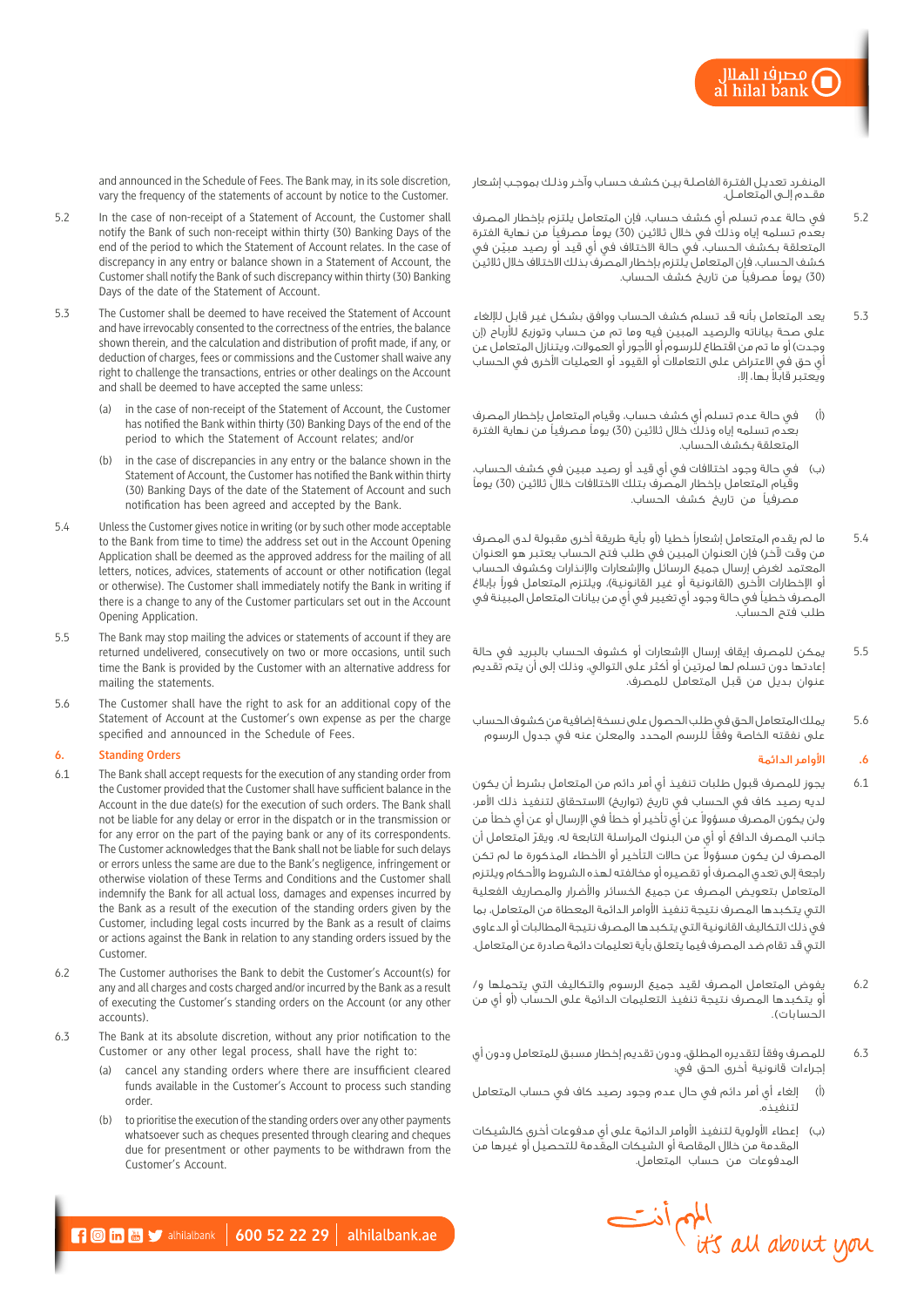6.4 أي تعديالت على أو إلغاء ألوامر دائمة يجب أن يتم خطيًا من خالل النموذج المعتمد من المصرف وذلك قبل ثالثة أيام عمل من تاريخ تنفيذ األوامر الدائمة األصلية التي كان المتعامل قد أوعز بتنفيذها.

# **.7** التعليمات

- 7.1 يحق للمتعامل أن يطلب من المصرف التصرف وفق التعليمات عن طريق الخدمات المصرفية عبر الهاتف، الخدمات المصرفية عبر اإلنترنت، خدمة الرسائل النصية القصيرة، البريد اإللكتروني المصحوب بشهادة مصادقة إلكترونية )أو أية وسيلة إلكترونية أخرى مقبولة لدى المصرف من وقت لآخر) فيما يتعلق بالحساب (الحسابات) و/أو الخدمات المصرفية و/أو التسهيلات المصرفية بما في ذلك ودون حصر تحويل األموال إلى المصرف أو منه أو إغالق الودائع وتجديدها وتسويتها أو توقيع وإرسال الطلبات وعقود ومستندات التسهيالت المصرفية.
- 7.2 يحق للمصرف وفق خياره المنفرد تنفيذ أو رفض أية تعليمات يقدمها المتعامل إذا كان من المحتمل أن يتحمل المصرف أية مسؤولية لدى تنفيذ تلك التعليمات أو أي جزء منها أو إذا كان تنفيذ أية تعليمات مخالفًا ألي قانون أو لوائح أو يمس بمصالح المصرف أو في حالة منع أو تأخير المصرف بشكل مباشر أو غير مباشر عن التصرف وفق تلك التعليمات لأى سبب خارج نطاق سيطرة المصرف.
- 7.3 يلتزم المتعامل بإعفاء المصرف من أي تعويض والمحافظة على تعويضه ضد جميع اإلجراءات والدعاوى والتكاليف واالدعاءات والمطالبات والرسوم والمصاريف والخسائر وااللتزامات الفعلية مهما كان نوعها والتي تنشأ نتيجة أو فيما يتعلق بقبول المصرف لتعليمات المتعامل، ما لم يكن ذلك راجعًا إلى تعدي المصرف أو تقصيره أو مخالفته لهذه الشروط واألحكام.
- 7.4 في حالة وفاة المتعامل، لن يتم القيام بأي نشاط في الحساب دون تعليمات جديدة من الورثة الشرعيين (المعتمدين بموجب حصر إرث قانوني وصحيح) للمتعامل وفق الصيغة والمضمون المقبول لدى المصرف.
- 7.5 ما لم يشترط المتعامل في طلب فتح الحساب غير ذلك، فإنه في حالة فتح أية حسابات من قبل أكثر من شخص واحد، يحق ألي شخص منهم تقديم تلك التعليمات الخطية كما يحق للمصرف االعتماد على مثل تلك التعليمات.
- 7.6 يجوز للمصرف تسجيل مكالمات أو تعليمات المتعامل عبر الهاتف مع المصرف، وتعتبر هذه التسجيالت صحيحة وملزمة بالنسبة للمتعامل.

#### **.8** تجميد الحساب

يلتزم المتعامل بتعويض المصرف والمحافظة على تعويضه ضد أية أضرار فعلية يتكبدها المصرف بخصوص أي مبلغ يتم تجميده نتيجة التقيد بالمتطلبات القانونية أو تعليمات المصرف المركزي أو أية سلطة مختصة أخرى داخل اإلمارات العربية المتحدة أو أية مطالبة من المصرف ضد المتعامل.

# **.9** القيود الخاطئة

في حالة وجود أي خطأ في القيود في الحساب من جانب المصرف، فإن المصرف يعتبر مفوضًا تلقائيًا بتغيير القيود ذات الصلة أو تعديلها لتنفيذ التصحيحات الضرورية، وال يملك المتعامل الحق في المطالبة بقيمة أية إيداعات أدخلت ِ بشكل خاطئ في الحساب من قبل المصرف، ويوافق المتعامل على أن المصرف يملك الحق في المطالبة من جانب واحد بالمبالغ المبينة خطأ في الحساب إما من المتعامل أو مباشرة من الحساب وقيد تلك المبالغ على الحساب وفقًا لذلك، وفي حالة تقديم تلك المطالبة/المطالبات، يكون المتعامل ملزمًا بتسديد مبلغ تلك المطالبة/المطالبات على الفور وفقًا لتعليمات المصرف وذلك في أي وقت من األوقات اعتبارًا من تاريخ ارتكاب الخطأ.

# **.10** األجور ورسوم الخدمات المصرفية

10.1 للمصرف الحق في أن يقيد على الحساب ويلتزم المتعامل عند الطلب بسداد أية رسوم أو مصاريف أو عموالت مستحقة األداء مقابل الخدمات المصرفية المقدمة وفقًا لهذه الشروط واألحكام والتسهيالت المصرفية المقدمة للمتعامل وذلك وفق الرسوم والعموالت المصرفية المحددة في جدول الرسوم المعلن.

6.4 All amendments for and cancellations of standing orders shall be in writing, through the Bank's prescribed form and presented at the counters of the Bank more than three (3) Banking Days prior to the execution of any standing order that was originally instructed by the Customer to be executed.

# **7. Instructions**

- 7.1 The Customer shall be entitled to request the Bank to act upon Phone Banking, Internet Banking, SMS Service, e-mail accompanied by electronic attestation certificate, (or such other electronic means acceptable to the Bank from time to time) with regard to the Account(s) and/or the banking services and/or the banking facilities, including without limitation, funds transfer to, from and within the Bank, closing of deposits, rollovers, settlements of deposits, signing and sending any applications, facilities agreements and documents.
- 7.2 The Bank has the right, at its sole discretion, to process or refuse any instructions given by the Customer, if the Bank may incur a liability in carrying out the instruction or any part thereof, or if carrying out of any instruction will result in a breach of any law or regulation or otherwise be prejudicial to the Bank's interests; or if the Bank is prevented or delayed directly or indirectly from acting on the instruction by reasons beyond the Bank's control.
- 7.3 Otherwise than by the Bank's willful misconduct, negligence or its violation of the Terms and Conditions, the Customer shall release the Bank from any indemnity and hold the Bank harmless from and against all actions, suits proceedings, actual costs, claims, demands, charges, expenses, losses and liabilities however arising in consequences of, or in any way related to the acceptance by the Bank of the Customer's instruction.
- 7.4 In case of death of the Customer, no activity on the Account will be undertaken without fresh instructions from the legitimate heirs (approved by a legal and valid succession) of the Customer in form and content satisfactory to the Bank.
- 7.5 Unless otherwise instructed by the Customer in the Account Opening Application, where any of the Accounts are opened by more than one person, any such one person shall be entitled to give any such written instructions and the Bank shall be entitled to rely upon any such instructions.
- 7.6 The Bank may record the Customer's telephone conversations or instructions with the Bank. Such recordings will be considered valid and binding on the Customer.

### **8. Freezing of the Account**

The Customer shall indemnify the Bank and hold it harmless against any actual damages incurred by the Bank in respect of any amount, which is blocked by reason of the compliance with legal requirements or under instruction from the Central Bank or any other competent authority or for any claim of the Bank on the Customer.

# **9. Erroneous Entries**

In the event that there has been any error in entries posted to the Account by the Bank, the Bank is automatically authorised in its sole discretion to process relevant entries or adjustments to effect necessary corrections. The Customer does not have the right to claim the value of any deposits into the Account posted in error by the Bank. The Customer agrees that the Bank holds the right to unilaterally claim the amounts posted in error, either from the Customer or directly from the Account, and debit the Account accordingly. In the event of such claim(s) made, at any point in time since the commission of the error the Customer is obliged to immediately reimburse such claim(s) in accordance with the instructions of the Bank if required.

# **10. Fees and the Banking Services Charges**

10.1 The Bank may debit the Accounts with, and the Customer will on demand pay, any charges, expenses or commission payable against the banking services rendered in accordance with these Terms and Conditions and the banking facilities extended to the Customer at the banking charges and commissions specified in the announced Schedule of Fees such charges, expenses or commission may be debited directly by the Bank to any Account.



 $\blacksquare$   $\blacksquare$   $\blacksquare$   $\blacksquare$  alhilalbank | 600 52 22 29 | alhilalbank.ae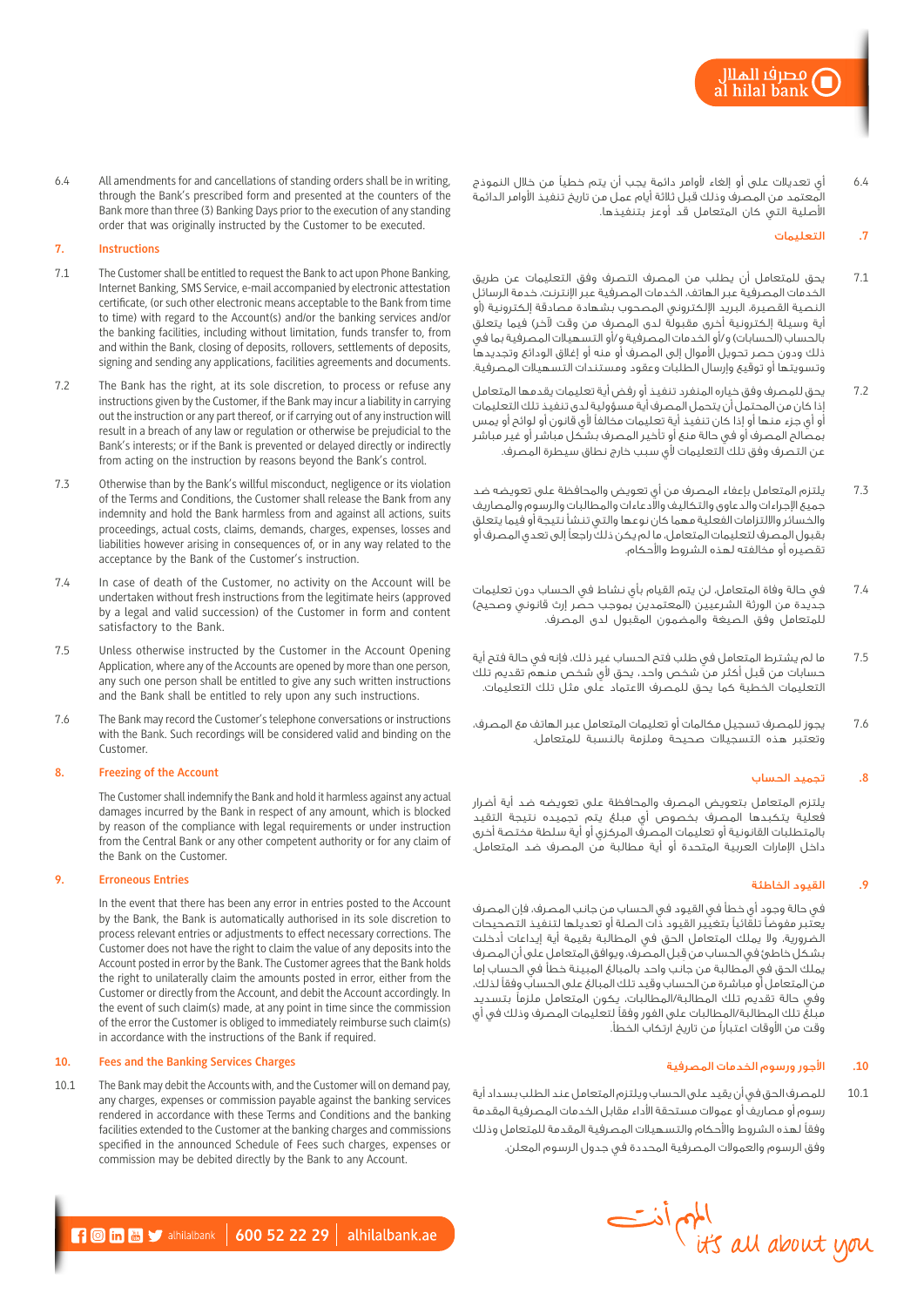10.2 تخضع الحسابات لمستويات الرصيد اليومية الدنيا المقررة كما هي محددة ِ ومعلنة مقدمًا من قبل المصرف، ويملك المصرف الحق في خصم األجور المحددة في جدول الرسوم المعلن إذا أصبح الرصيد اليومي للحساب أقل من المستوى المحدد.

# .11 المقاصة

يمكن للمصرف أن يستخدم في أي وقت جميع أو بعض األموال المتوافرة بإسم المتعامل في أي حساب و/أو أي فرع تابع للمصرف (بما في ذلك تسييل أي من الودائع الاستثمارية أو أية وديعة أخرى قبل انتهاء مددها) لسداد أية مديونية أو مبالغ مستحقة بموجب أية عملية مالية أو تسهيالت مصرفية أيًا كان سبب التزام المتعامل بها لصالح المصرف )أو إذا كان الحساب حسابًا مشتركًا، سداد أية مديونية بالنسبة ألي من المتعاملين الذين يملكون الحساب المشترك إلى المصرف سواء بالتضامن أو التكافل أو غير ذلك) وسواء كان ذلك بنفس عملة الحساب أم ال، ويمكن للمصرف إجراء أية عمليات تحويل ضرورية وفق سعر الصرف السائد، وتكون جميع التكاليف والنفقات الفعلية التي يتكبدها المصرف بخصوص ممارسة حق المقاصة على حساب المتعامل وتستحق السداد عند الطلب.

# **.12** الحسابات بالعمالت األجنبية

- 12.1 يمكن للمتعامل فتح حسابات بعمالت أجنبية بموافقة المصرف وتنفذ العمليات في ذلك الحساب (الحسابات) عن طريق نماذج المصرف أو طلباته أو تعليماته الخطية أو أي وسائل أخرى يوفرها المصرف بنفس عملة الحساب ووفقًا لهذه الشروط واألحكام.
- 12.2 تخضع السحوبات النقدية عن طريق أوراق العمالت األجنبية أو الشيكات السياحية من الحسابات بالعمالت األجنبية لسعر الصرف السائد في تاريخ السحب والعمولة التي يحددها المصرف من وقت آلخر وتكون معلنة عند إجراء ا لسحب .
- 12.3 ّ يمكن للمتعامل أن يحول من حساباته بالعملة األجنبية إلى حساباته بالعملة ّ المحلية أو العكس وفق سعر الصرف النافذ في يوم التحويل، ويقر المتعامل أن المصرف لن يكون مسؤولا عن أية خسائر صرف عملات يتكبدها المتعامل عند تحويل أي مبلغ من حساباته بالعملة الأجنبية إلى حسابات بعملة أخرى ما لم يكن ذلك راجعًا إلى تعدي المصرف أو تقصيره أو مخالفته لهذه الشروط واألحكام، وال يجوز تحويل عملة دين على المتعامل إلى عملة أخرى دون سداد الدين وبشرط أن يكون التحويل في هذه الحالة بسعر الصرف السائد وقت إجراء التحويل.
- 12.4 للمصرف الحق في رفض إصدار دفاتر شيكات للحسابات الجارية المفتوحة بالعمالت األجنبية، ويمكن أن يصدر المصرف بطاقات لهذه الحسابات الستعمالها ّ في عمليات السحب النقدي من أجهزة الصراف اآللي أو في عمليات الشراء.
- 12.5 كافة اإليداعات التي تكون بعمالت غير عملة الحساب يتم تحويلها إلى الدرهم الإماراتي أولا ومن ثم إلى عملة الحساب وذلك بسعر الصرف السائد لدى المصرف وقت اإليداع.
- 12.6 إن جميع اإليداعات في الحساب عبر جهاز الصراف اآللي يجب أن تتم بالدرهم اإلماراتي.
- 12.7 جميع السحوبات النقدية من الحسابات بالعمالت األجنبية التي تتم باستعمال البطاقة داخل دولة اإلمارات العربية المتحدة تكون بالدرهم اإلماراتي فقط، ويتم تطبيق سعر الصرف النافذ لدى المصرف بخصوص سحوبات البطاقة عند الخصم من الحساب.
- 12.8 جميع السحوبات النقدية من الحسابات بالعمالت األجنبية التي تتم باستعمال البطاقة خارج دولة اإلمارات العربية المتحدة تكون بالعملة السائدة في الدولة التي تتم فيها عملية السحب ويتم تطبيق سعر الصرف النافذ لدى المصرف ّ بخصوص سحوبات البطاقة عند الخصم من الحساب ما لم يوفر جهاز الصراف اآللي تسهيالت سحب المبلغ المطلوب بنفس عملة الحساب.

# **.13** الحسابات المشتركة

- 13.1 يحق للمصرف أن يفتح حسابًا مشتركًا بين متعاملين أو أكثر بالتساوي فيما بينهم ما لم يكن هناك اتفاق بخالف ذلك.
- 13.2 ِ يفتح الحساب المشترك من ق ِ بل أصحابه جميعًا أو من قبل شخص/أشخاص يحمل/يحملون تفويضًا صادرًا من أصحاب الحساب المشترك مصدقًا عليه من



10.2 The Accounts shall be subject to stipulated minimum daily balance levels as determined and announced by the Bank. The Bank shall have the right to deduct the fees specified in the announced Schedule of Fees if the daily balance falls below the determined level.

# **11. Set Off**

The Bank is authorised at any time, to apply all or part of any credit balance which is held in the Customer's name in any Account and/or at any branch of the Bank (including the termination of any Investment Deposit or any other deposit prior of their maturity dates) towards any indebtedness or amounts due under any Financial Transaction or banking facilities, whatsoever the reason of the Customer's obligation of the same to the Bank (or if the Account is a Joint Account, any such indebtedness of any of the Customers to that Joint Account to the Bank, whether several or joint or otherwise) and whether in the same currency as the Account or not. The Bank may effect any necessary conversions at the Prevailing Exchange Rate. All actual costs and expenses incurred by the Bank in respect of the exercise of the said right of reconciliation shall be for the account of the Customer and payable on demand.

# **12. Accounts in Foreign Currencies**

- 12.1 The Customer may open Accounts in foreign currency with the approval of the Bank and the transactions in this Account or these Accounts shall be effected only by the Bank's forms, applications, written instructions or any other means offered by the Bank, in the same currency of the Account and subject to these Terms and Conditions.
- 12.2 Cash withdrawal in Foreign Currency notes or travelers cheques from Foreign Currency Accounts will be subject to the Prevailing Exchange Rate at the time of withdrawal and commission determined by the Bank from time to time and shall be announced when the withdrawal is made.
- 12.3 The Customer may transfer from its Foreign Currency Accounts to its Local Currency Accounts or vice versa at the Prevailing Exchange Rate of the Bank in the same day of transfer. The Customer acknowledges that the Bank shall not be held responsible for any exchange losses that the Customer may incur when transferring any amount from its Foreign Currency Accounts to another currency Accounts unless the same are due to the Bank's negligence, infringement or otherwise violation of these Terms and Conditions. The currency of the Customer's debt may not be converted to another currency without paying off the debt and on condition that the conversion in this case shall be made at the Prevailing Exchange Rate when the conversion is made.
- 12.4 The Bank is entitled to refuse to issue cheque books for the Current Accounts in Foreign Currency. The Bank may issue Cards for Accounts in Foreign Currency to be used for cash withdrawal from ATM and purchases at point of sale.
- 12.5 All Deposits made at a currency other than the currency of the Account shall be converted to AED first and then from AED to the currency of the Account at the Prevailing Exchange Rate at the time of depositing.
- 12.6 All Deposits in the Account in Foreign Currency through ATM shall be in AED.
- 12.7 All withdrawals from the Account in Foreign Currency made through the Card within the UAE shall be in AED only and Prevailing Exchange Rate of the Bank in respect to withdrawal by Cards shall be applied when debiting the Account.
- 12.8 All withdrawals from the Account in Foreign Currency made through the Card outside the UAE shall be in the currency denomination prevailing in country of withdrawal and Prevailing Exchange Rate of the Bank in respect to withdrawal by Cards shall be applied when debiting the Account unless the ATM provides a facility of dispensing the requested amount in the same Foreign Currency.

# **13. Joint Accounts**

- 13.1 The Bank may open a Joint Account for two or more Customers with equality among them, unless otherwise agreed upon.
- 13.2 The Joint Account shall be opened by all its holders or by one person or persons holding a power of attorney from the owners of the Joint Account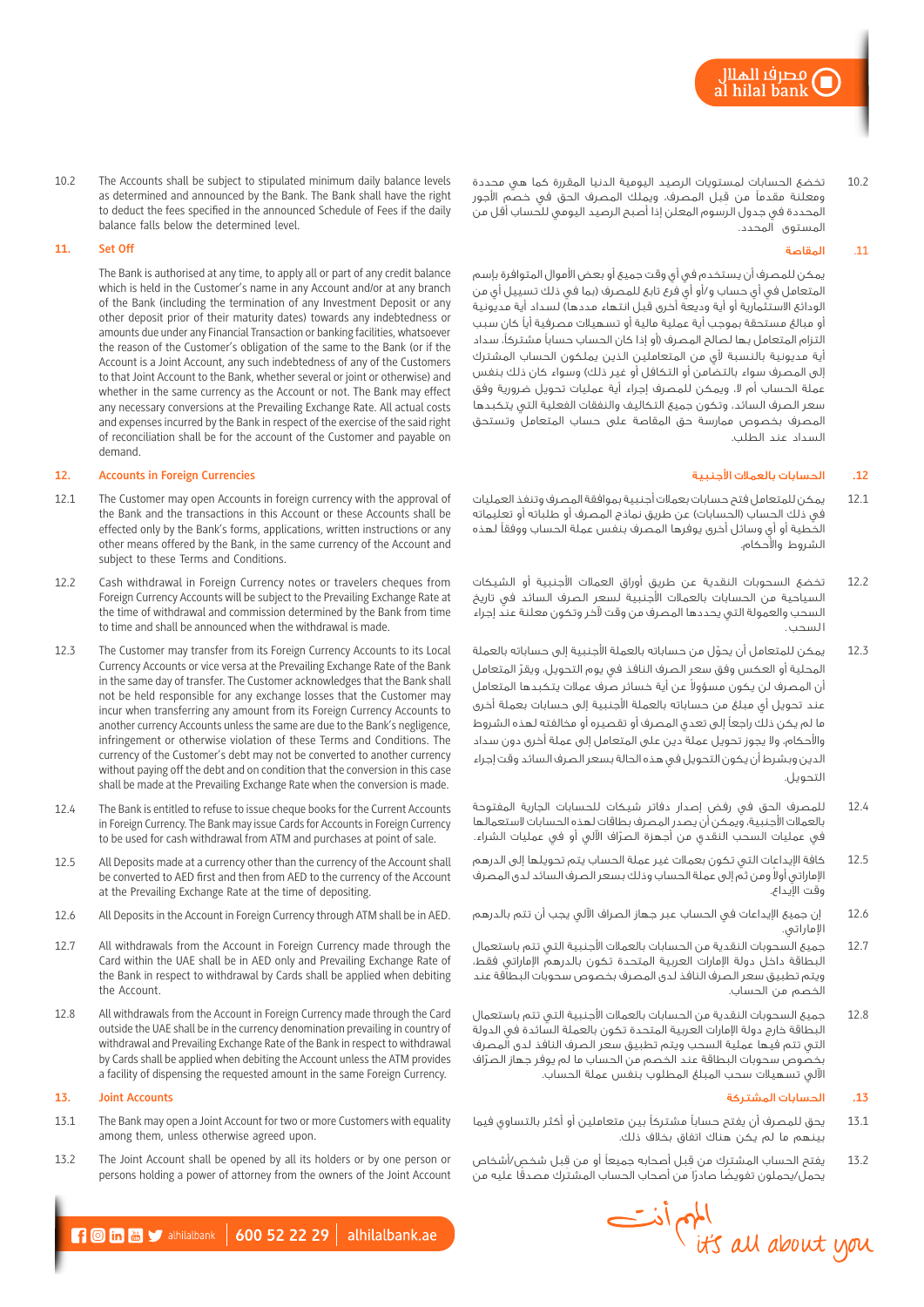مصر<mark>ف</mark>ا الهلال<br>I hilal bank

duly authenticated by an official specialised authority. Operations of such account shall be effected according to the agreement of the Account holders.

- 13.3 To open a Joint Account, two or more Customers will be required to duly complete and sign the applicable Account Opening Application(s) and other related documents for Joint Account holders. Unless otherwise agreed, each Customer will have equal access and equal rights to operate all the Joint Accounts and services which can be operated via a Joint Account. In addition, the following conditions shall apply in respect of Joint Accounts:
	- (a) these Terms and Conditions shall constitute an agreement between the Joint Account holders to be jointly and severally liable as well as between the Joint Account holders and the Bank.
	- (b) instructions in respect of a Joint Account may be given by the authorised Customer(s) as specified in the Account Opening Application (including withdrawal in favour of the signatory/signatories thereof) and the Joint Account holders hereby accept and ratify all actions carried out by the Bank pursuant to such instructions.
	- (c) unless otherwise agreed, all the Joint Account holders shall be jointly and severally responsible for any debit balance arising on the Joint Account for any reason (and any other liability that may be incurred). The Joint Account holders' liability and their responsibility will not be discharged or otherwise affected by the death or incapacity of any one or more of them.
	- (d) the Bank shall be authorised to accept for deposit or credit to the Joint Account any cheque, instrument, transfer or payment order issued in the name of one or more of the Joint Account holders.
	- (g) subject to the Bank's policies, the Bank shall have the right to issue the Card and PIN to each or select of the Joint Account holders if each of them is authorised to handle the account by a single signature only, and they will be held individually or jointly responsible for all liabilities that occur from using this service.
	- (h) the Bank may continue to rely upon the information provided in the Account Opening Application until it is notified to the contrary by any one or more of the Joint Account holders.
	- (i) in the event of the demise of a Joint Account holder, the other Account holders must give notice to the Bank of that fact within a reasonable time of the date of death or loss of capacity, the Bank shall thereupon suspend the withdrawal from the Joint Account from the date of notification until a successor is appointed and may freeze or suspend operation of the Joint Account.
	- the Terms and Conditions of the Current Accounts and Mudarabah Accounts shall apply to the Joint Account, and shall be an integral part of these Terms and Conditions and completing them in a manner that shall not prejudice the Terms and Conditions of the Joint Account.

# **C. TYPES OF ACCOUNTS**

#### **14. Current Account - Qard**

14.1 The Customer, as lender, shall deposit the credit balance in the Current Account as a benevolent loan granted to the Bank and is guaranteed by the Bank, on which no profit, any other form of return or contingent, even as a common practice, benefits is payable on the balance of the Current Account. The Bank undertakes to pay any amounts outstanding in the Current Account in full upon demand, subject to the Customer's compliance with these Terms and Conditions. The Bank may invest all amounts outstanding in the Current Account in such manner as the Bank, in its absolute discretion; deems fit. All returns on such investment shall be the Bank's own property and the Current Account holder shall not receive any part thereof. The Current Account shall be subject to the minimum balance or average balance requirements as may be agreed on with the Customer from time to time. If the Customer's Current Account balance falls below the minimum/average balance requirement, always subject to the Central Bank's regulations and directions, the Bank shall charge the monthly fee specified in the Schedule of Fees announced جهة رسمية مختصة، ويُراعى في كيفية إدارة هذا الحساب اتفاق أصحابه.

- 13.3 لفتح حساب مشترك، يطلب من متعاملين أو أكثر ملء والتوقيع أصولاً على طلب/طلبات فتح الحساب النافذة والمستندات األخرى ذات الصلة الخاصة بأصحاب الحسابات المشتركة، ما لم يتم االتفاق على خالف ذلك، يملك كل متعامل حقوق الدخول إلى الحساب وغيرها من الحقوق لتشغيل جميع الحسابات المشتركة والخدمات التي يمكن تشغيلها بواسطة أي حساب مشترك وذلك على قدم المساواة مع أصحاب الحساب المشترك اآلخرين، وباإلضافة لهذا تسري الشروط التالية بخصوص الحسابات المشتركة:
- )أ( ّ تشكل هذه الشروط واألحكام اتفاقًا بين أصحاب الحساب المشترك على مسؤوليتهم التكافلية والتضامنية، وكذلك فيما بين أصحاب الحساب المشترك والمصرف.
- )ب( يمكن إعطاء التعليمات بخصوص أي حساب مشترك من قبل المتعامل المحدد/المتعاملين المحددين في طلب فتح الحساب )بما في ذلك السحب لصالح المفوض/المفوضين بالتوقيع عن الحساب) ويقبل أصحاب الحسابات المشتركة بموجب هذه الشروط واألحكام ويصادقون على صحة جميع اإلجراءات التي يتخذها المصرف وفقًا لتلك التعليمات.
- )ج( ما لم يتم االتفاق على خالف ذلك، يكون جميع أصحاب الحساب المشترك مسؤولين بالتضامن وعلى انفراد عن أي رصيد مدين ناشئ عن الحساب المشترك لأي سبب من الأسباب (وأي التزام آخر يمكن تكبده)، ولن يتم إبراؤهم من أية مسؤولية ولن تتأثر مسؤوليتهم بوفاة أو فقدان الأهلية بالنسبة لشخص واحد أو أكثر من أصحاب الحساب المشترك.
- )د( يعتبر المصرف مفوضًا بقبول إيداع أو إضافة مبلغ أي شيك أو سند أو أمر تحويل أو دفع صادر بإسم شخص واحد أو أكثر من أصحاب الحساب المشترك إلى الحساب المشترك.
- )هـ( مع االلتزام بسياسات المصرف، فإن المصرف يملك الحق في إصدار بطاقة ورمز التعريف الشخصي لكل صاحب من أصحاب الحساب المشترك أو إلى أشخاص مختارين منهم إذا كان كل منهم مفوضًا بالتعامل بالحساب على أساس توقيع منفرد فقط ويكونون مسؤولين بالتضامن والتكافل عن جميع االلتزامات التي تنشأ عن استخدام هذه الخدمة.
- )و( يجوز للمصرف االستمرار في االعتماد على المعلومات المقدمة في طلب فتح الحساب حتى يتم إخطاره بخالف ذلك من قبل شخص واحد أو أكثر من أصحاب الحساب المشترك.
- )ز( عند وفاة أحد أصحاب الحساب المشترك أو فقده األهلية القانونية فإنه يجب على الباقين إخطار المصرف بذلك خالل مدة معقولة من تاريخ الوفاة أو فقد األهلية، وعلى المصرف إيقاف السحب من الحساب المشترك من تاريخ إخطاره حتى يتم تعيين الخلف، وللمصرف الحق في تجميد أو تعليق تشغيل الحساب.
- )ح( تنطبق شروط الحساب الجاري وحسابات المضاربة على الحساب المشترك، وتعتبر جزءًا ال يتجزأ من هذه الشروط ومتممة لها بما ال يخالف شروط الحساب المشترك.

# ج. أنواع الحسابات

# .**14** الحساب الجاري- القرض

14.1 يودع المتعامل بصفته مقرضًا الرصيد الدائن في الحساب الجاري كقرض حسن ممنوح للمصرف ومضمون منه بصفته مقترضًا، وال تستحق على رصيد الحساب الجاري أية أرباح أو أي شكل آخر من أشكال العوائد أو المنافع المشروطة ولو عرفًا، ويتعهد المصرف بأن يدفع رصيد الحساب الجاري بشكل كامل عند الطلب، مع مراعاة تقيد المتعامل بهذه الشروط واألحكام، وللمصرف استثمار جميع األموال المودعة في الحساب الجاري لصالحه بالطريقة التي يراها المصرف مناسبة وفق خياره المطلق، وتكون جميع عوائد هذا االستثمار حقًا خالصًا للمصرف ال يستحق المتعامل صاحب الحساب شيئًا منها، ويخضع الحساب الجاري لمتطلبات الحد األدنى من الرصيد أو متوسط الرصيد وفقًا لما يتم االتفاق عليه مع المتعامل، وفي حال نزول رصيد الحساب عن الحد األدنى من الرصيد المطلوب/متوسط الرصيد المطلوب، مع مراعاة أنظمة وتعليمات المصرف المركزي، فإن المصرف سيخصم الرسم الشهري المحدد في جدول الرسوم المعلن، ويجوز للمصرف



 $\begin{array}{|c|c|c|c|c|c|c|c|}\hline \textbf{1} & \textbf{0} & \textbf{m} & \textbf{v} & \text{alhilabank.} \ \hline \end{array}$  alhilalbank.ae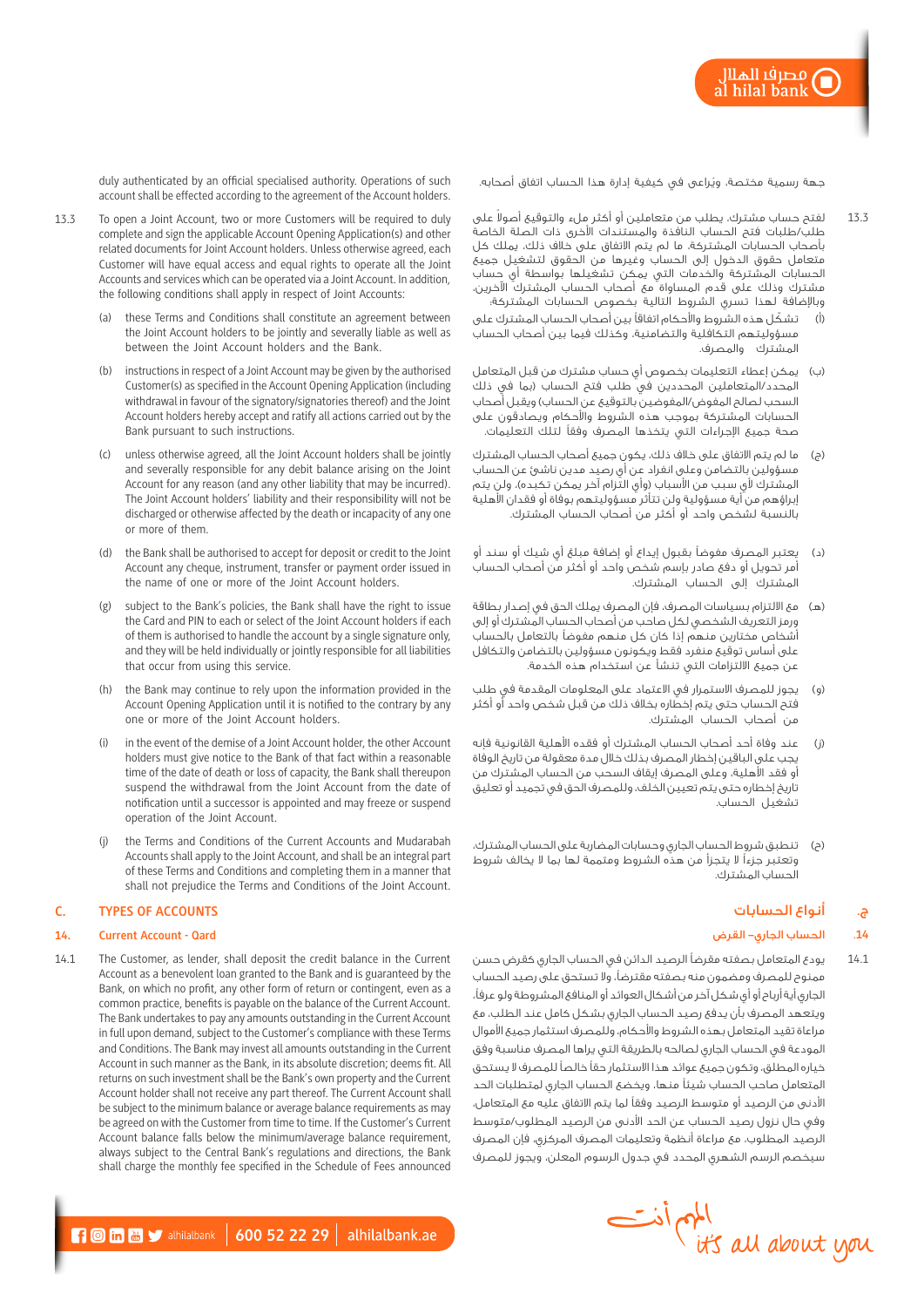فتح حسابات جارية بعمالت أجنبية يوافق عليها المصرف من وقت آلخر، وفي هذه الحالة، تسري على الحساب الجاري شروط وأحكام الحسابات بعمالت أجنبية وجميع الشروط واألحكام األخرى ذات الصلة.

- 14.2 يتم إجراء السحوبات من الحساب الجاري وفقاً للبند 3-3، تقبل الإيداعات في الحساب الجاري في جميع فروع المصرف داخل وخارج اإلمارات العربية المتحدة نقدًا أو بواسطة تحويالت أو شيكات مسحوبة على فروع المصرف أو على بنوك ّ محلية أو من خالل أجهزة الصراف اآللي التابعة للمصرف أو بأي طريقة أخرى يقبلها المصرف.
- 14.3 يملك المصرف الحق في رفض سداد أية أوامر دفع أو شيكات محررة على نماذج تختلف عن نماذج المصرف وذلك دون أية مسؤولية كانت على عاتق المصرف.
- 14.4 يلتزم المتعامل بتحرير الشيكات وإصدار األوامر والتعليمات باللغة العربية أو اإلنجليزية، ولن يقبل المصرف الشيكات واألوامر والتعليمات المحررة بأية لغة أخرى.
- 14.5 يملك المصرف الحق (دون أي التزام عليه) في المصادقة على قيمة الشيك أو السندات الأخرى القابلة للتداول) وفقاً لأحكام ومبادئ الشريعة الإسلامية والمسحوبة على الحساب الجاري حتى إذا كان هذا األمر سيؤدي إلى سحب مبالغ تزيد عن رصيد الحساب الجاري، ويتعهد المتعامل بسداد جميع المبالغ الزائدة عن الرصيد بشكل فوري بناء على طلب المصرف.
- 14.6 يملك المصرف الحق في رفض سداد قيمة الشيكات والسحوبات وأوامر الدفع المسحوبة على الحساب الجاري إذا كان الرصيد الدائن فيه غير كاف حتى إذا كان للمتعامل رصيد متوافر في أية حسابات أخرى لدى المصرف، ما لم يفوّض المتعامل المصرف خطيًا بتغطية مبلغ الشيكات أو أية مبالغ مسحوبة أخرى من أية حسابات أخرى للمتعامل لدى المصرف.
- 14.7 على المصرف أن يقبل من المتعامل أي طلب إليقاف سداد الشيكات في حال فقدانها أو إفالس المتعامل أو في أية ظروف أخرى كما هو مسموح به بموجب القانون أو كما يوافق عليه المصرف، لكن يلتزم المتعامل بتحمل أية خسائر وأضرار وتكاليف فعلية (بما في ذلك التكاليف القانونية) بسبب تلك الوقائع.
- 14.8 يلتزم المتعامل ببذل العناية األصولية لحماية دفتر الشيكات ويتحمل كامل المسؤولية بخصوص إصدار واستخدام أية شيكات ويعتبر مسؤولا فى جميع الحاالت التي تنشأ عن سرقة دفتر الشيكات أو إساءة استخدامه أو عن أي من الشيكات المتضمنة فيه بما في ذلك التزوير بغض النظر عما إذا تم ارتكاب حالة سوء الاستخدام المذكورة أعلاه من قبل أي موظف (موظفين) تابعين ِ للمتعامل أو من قبل أي شخص آخر، ويتحمل المتعامل جميع عواقب اإلخالل ويلتزم بتعويض المصرف والمحافظة على تعويضه من جميع النواحي، ويلتزم المتعامل بإخطار المصرف خطيًا وعلى الفور بفقدان أو سرقة أي شيك أو سند دفع وأن يعيد إلى المصرف أية شيكات وسندات دفع ومواد أخرى ذات صلة غير مستخدمة عند إغالق الحساب المعني أو أن يقوم بإتالفها، ولن يقدم المتعامل أيًا من دفاتر الشيكات إلى أي طرف ثالث، ويلتزم المتعامل بإبالغ المصرف خطيًا على الفور عند فقدان أو سرقة أي دفتر شيكات وفي حال عدم قيام المتعامل بإبالغ المصرف بذلك األمر، فإن المتعامل يتحمل جميع العواقب في حالة سوء استخدامه.
- 14.9 يملك المصرف الحق في رفض إصدار أي دفتر شيكات لصالح المتعامل دون ذكر أية أسباب.
- 14.10 يملك المصرف الحق في إغالق الحساب الجاري والعمل على وضع إسم المتعامل على الالئحة السوداء وفقًا للوائح المصرف المركزي النافذة من وقت آلخر.
- 14.11 يجب أن ال يزيد المبلغ اإلجمالي للشيكات المسحوبة على الحساب الجاري والتي لم يتم تقديمها للدفع حتى تاريخه في أي وقت عن الرصيد الدائن في الحساب الجاري والمتوافر للسحب، وليس على المصرف أي التزام للمصادقة على الشيكات المسحوبة مقابل دفعات لم تتم تسويتها أو مقاصتها في الحساب الجاري، ويحصل المصرف على رسم على أي شيك يتم إرجاعه دون صرف بسبب نقص األموال وعلى أي شيك يتم إيداعه للتحصيل قبل مدة من تاريخ استحقاقه وهي المدة المحددة من قبل المصرف وقت إيداع الشيك، وهو الرسم المحدد في جدول الرسوم مع مراعاة أنظمة وتعليمات المصرف المركزي.



in the Bank. The Bank may accept to open Current Account in Foreign Currency approved by the Bank from time to time, in such case, the Terms and Conditions of Accounts in Foreign Currencies and all other related terms shall apply on the Current Account.

- 14.2 Withdrawals from a Current Account shall be made in accordance with Clause 3.3. Deposits in the Current Account shall be accepted in all branches of the Bank in and outside the UAE by cash, transfers, cheques drawn on the Bank's branches or local banks or through the Bank's ATMs or in any other means approved by the Bank.
- 14.3 The Bank shall have the right to refuse to pay any payment orders or cheques written on forms other than the Bank's forms, without any responsibility whatsoever on the part of the Bank.
- 14.4 The Customer shall draw cheques and issue orders and instructions in Arabic or English languages. The Bank shall not accept cheques, orders and instructions written in any other language.
- 14.5 The Bank shall have the right, without any obligation, to honour the value of cheque or other negotiable instruments (in accordance with the rules and principles of the Islamic Shari'ah) drawn on the Current Account even if this were to cause the Current Account to be overdrawn. The Customer undertakes to pay all the due amounts in the Customer's overdrawn Current Account immediately upon the request of the Bank.
- 14.6 The Bank shall have the right to refuse to pay the value of the cheques, drawings and payment orders drawn on the Account if the balance is not sufficient, even if the Customer has credit balance in any other Accounts, unless the Customer has prearranged with the Bank in writing to cover the amount of cheques, or any other withdrawals from any of his current or saving accounts with the Bank.
- 14.7 The Bank shall accept from the Customer any stop payment of cheque in case it is lost or in case of the Customer's bankruptcy or in other circumstance as shall be allowed by law and agreed by the Bank. However, the Customer will bear any actual loss, damage and cost (including legal cost) due to these incidents.
- 14.8 The Customer shall take due care of the chequebook, and shall bear full responsibility and liability in respect of the issuance and use of any cheques and shall be responsible in all cases arising out of theft of the chequebook or the misuse thereof or of any of the cheques contained therein, including forgery, regardless of whether the aforementioned misuse was committed by any employee(s) of the Customer or by any other person. The Customer shall sustain all the consequences of the default and indemnify and hold the Bank harmless in all respects. The Customer will promptly notify the Bank in writing of the loss or theft of any cheque or payment instrument and will return to the Bank or destroy any unused cheque, payment instruments and related materials when the relevant Account is closed. The Customer shall not give any of the chequebooks to any third parties. The Customer shall immediately inform the Bank in writing, upon the loss or theft of a chequebook, in the absence of which otherwise the Customer shall bear all the consequences in cases of its misuse.
- 14.9 The Bank has the right to refuse issuing a chequebook to the Customer, without giving any reason.
- 14.10 The Bank has the right to close the Current Account and to cause the Customer's name to be blacklisted in accordance with the regulations of the Central Bank in force from time to time.
- 14.11 The total amount of cheques drawn on the Current Account but not yet presented for payment must not, at any time, exceed the available balances on the Current Account and available for withdrawal. The Bank is not obliged to honour cheques drawn against unrealised or uncleared payments into the Current Account. The Bank shall collect a charge, which is specified in the Schedule of Fees, on any cheque that is returned unpaid for lack of funds and on any cheque deposited for collection before a period of its due date which is the period specified by the Bank at the time of the deposit of the cheque taking into consideration the Central Bank's regulations and directions.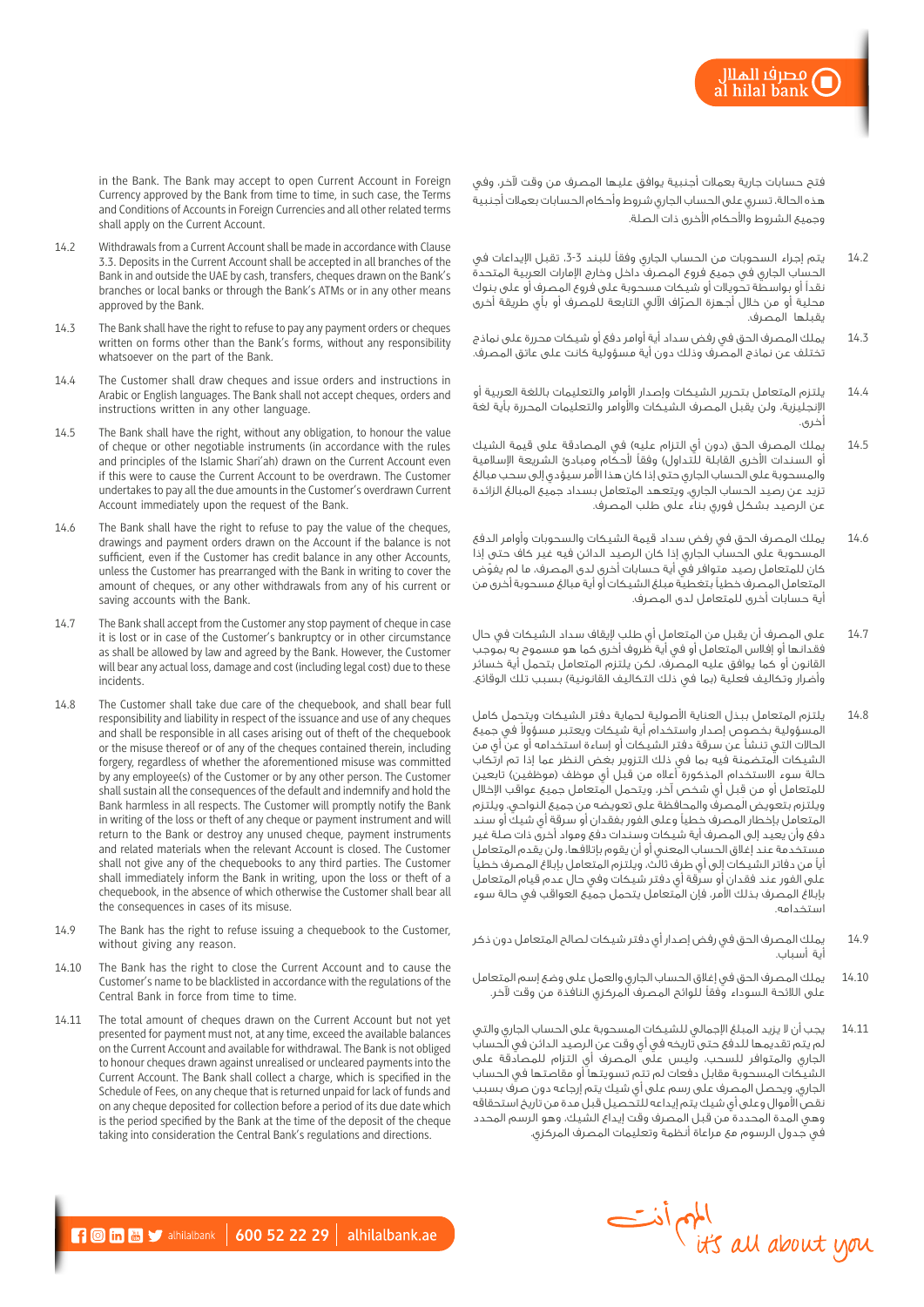# **.15** حسابات المضاربة

#### **15**.**1** الحسابات المؤهلة

تعتبر حسابات المضاربة التي تفي بمتطلبات الحد األدنى للرصيد أو الحد المتوسط للرصيد المتفق عليه مع المصرف الحسابات الوحيدة المؤهلة للحصول على أرباح من األرباح المحققة، وإلى الحد وطوال الفترة التي ال تفي فيها حسابات المضاربة بمتطلبات الحد األدنى للرصيد أو الحد المتوسط للرصيد، فإن تلك الحسابات:

- )أ( تفرض عليها الرسوم المحددة في جدول الرسوم المعلن؛ و
- (ب) لن يكون لها حق في أية عوائد مهما كانت طبيعتها (بما في ذلك الأرباح).

### **15.2** األحكام العامة لحسابات المضاربة

- )أ( ّ بموجب حساب المضاربة، يفوض المتعامل بصفته مالكًا لألموال )»رب المال») المصرف الذي قد قبل ذلك بصفته مضارباً («المضارب») باستثمار أموال المتعامل المودعة في حساب المضاربة («رأسمال المضاربة») استثمارًا مطلقًا في وعاء المضاربة المخصص أو وعاء المضاربة العام أو أي وعاء مضاربة آخر («وعاء المضاربة») بالطريقة التي يراها المضارب مناسبة وفق خياره المطلق وفقًا ألحكام ومبادئ الشريعة اإلسالمية، ويشكل رأسمال المضاربة المملوك للمتعاملين أصحاب حسابات المضاربة )»أصحاب حسابات المضاربة») رأسمال وعاء المضاربة («رأسمال وعاء المضاربة»)، وقد أذن رب المال للمضارب بخلط رأسمال المضاربة بأمواله من حقوق الملكية وأرصدة الحسابات الجارية وأرصدة الحسابات األخرى التي تأخذ حكم ً الحسابات الجارية وغيرها مما قد يكون المصرف موكال باستثماره.
- )ب( يشمل االستثمار جميع رأسمال المضاربة باستثناء ما يلزم لالحتياطي اإللزامي وما يلزم ألغراض السيولة، وفقًا لما هو محدد بتعليمات المصرف المركزي، وفي حال تم استثمار ما يلزم ألغراض السيولة وتحقق ربح نتيجة ذلك االستثمار، فإن الربح يعامل معاملة األرباح المحققة على رأسمال المضاربة.
- )ج( يمكن للمتعامل إجراء سحوبات من أي من حسابات المضاربة وفقًا للبند ،3.3 باستثناء حساب وديعة االستثمار الذي يخضع السحب منه ألحكام خاصة وفقًا لهذه الشروط واألحكام.
- )د( ال يضمن المصرف رأسمال المضاربة أو أرصدة حسابات المضاربة إال في حال التعدي أو التقصير أو مخالفة هذه الشروط واألحكام من قبل المصرف.
- )هـ( يفوض أصحاب حسابات المضاربة المصرف بتجنيب أرباح التمويالت أو االستثمارات التي تقرر هيئة الفتوى والرقابة الشرعية تجنيبها بسبب الخلل الشرعي في تنفيذ التمويل أو االستثمار لصرفها في الخيرات وفقًا لتعليما تها .
- يفوض أصحاب حسابات المضاربة المصرف بالإعفاء من أرباح أو مبالغ التمويالت، في الحاالت اإلنسانية التي تستدعي ذلك أو التي يكون لها أغراض تجارية بما في ذلك جوائز السداد المبكر، مما تقرّه في جميع األحوال هيئة الفتوى والرقابة الشرعية.

# **15.3** االستثمار وتوزيع األرباح

)أ( يستثمر المصرف رأسمال وعاء المضاربة في وعاء استثمار مشترك )»الوعاء العام«( الذي يتم فيه استثمار أموال مساهمي المصرف من حقوق الملكية وأرصدة الحسابات الجارية وأرصدة الحسابات األخرى التي تأخذ حكم الحسابات الجارية وقد يضاف إليها األموال التي تم توكيل المصرف باستثمارها على أساس الوكالة بالاستثمار (بحسب المطبق في المصرف)، حيث تنشأ علاقة مشاركة («المشاركة») بين هذه الأموال ورأسمال وعاء المضاربة، وتشكّل معاً رأسمال المشاركة («رأسمال المشاركة»).

(ب) لحساب وتوزيع الأرباح المحققة فإن المصرف يُعدُّ مركزاً مالياً (مع القوائم



#### **15. Mudarabah Accounts**

### **15.1 Qualifying Accounts**

Only Mudarabah Accounts which satisfy the minimum or the average balance requirements as agreed upon with the Bank shall be the Qualifying Accounts for receiving profits of the profits accrued. To the extent and for the period any Mudarabah Accounts do not meet the minimum balance or average balance requirements, such Accounts shall:

- (a) be subject to the charges and fees specified in the announced Schedule of Fees; and
- (b) not be entitled to any returns of whatsoever nature (including profit).

# **15.2 General Terms of Mudarabah Accounts**

- (a) Under a Mudarabah Account, the Customer as the owner of funds ("Rabal-Maal") authorises the Bank which accepted such authorisation as the "Mudarib" to invest the Customer's funds deposited in the Mudarabah Account ("Mudarabah Capital") through a designated Mudarabah pool or General Mudarabah pool or any other Mudarabah pool as may be determined by the Bank according to the rules and principles of Islamic Shari'ah in such manner as the Bank, in its absolute discretion, deems fit. The Mudarabah Capital owned by the holders of the Mudarabah Accounts ("Mudarabah Account Holders") in the Mudarabah pool capital («Mudarabah Pool Capital») and the owner of the funds has authorised the fund manager to mix the Mudarabah Capital with its own funds of the equity rights, balances of the of Current Accounts, other accounts deemed as Current Accounts and others in which the Bank is authorised to invest.
- (b) The investment shall include the whole Mudarabah Capital except such amount necessary for the obligatory reserve and for the purposes of cash liquidity as prescribed in the instructions of the Central Bank. If the amount necessary for the purposes of cash liquidity is invested and generated a profit, such profit shall be treated as profits accrued on the Mudarabah Capital.
- (c) The Customer may make withdrawals from any Mudarabah Accounts in accordance with Clause 3.3 except the Investment Deposit Account withdrawal of which is subject to specific conditions in accordance with these Terms and Conditions.
- (d) The Mudarabah Capital or credits of the Mudarabah Account shall not be warranted by the Bank unless in cases of Bank's negligence, infringement or otherwise violation of these Terms and Conditions.
- (e) The Mudarabah Account Holders authorise the Bank to retain the profits of finances or investments determined to be retained by the Fatwa and Shari'ah Supervisory Board due to Shari'ah noncompliance in the execution of the finance or investment to be dispensed in charity as per its instructions.
- The Mudarabah Account Holders shall authorise the Bank to provide exemption from the profits, financing amount in the philanthropies, if necessary, or for commercial purposes including the prizes for premature payment as may determine in all cases by the Fatwa and Shari'ah Supervisory Board.

#### **15.3 Investment and Allocation of Profits**

- (a) The Mudarabah Pool Capital shall be invested by the Bank in a joint investment pool the(«General Pool") on which the funds of Bank's shareholders in terms of equity rights, credits of Current Accounts and credits of other accounts deemed as Current Accounts and may include the funds authorised to be invested by the Bank on the basis of Investment Agency (as may be applicable in the Bank), a partnership relation («Partnership») is established between such funds and the Mudarabah Pool Capital and constitute together a («Partnership Capital»).
- (b) In order to calculate and allocate the realised profits, the Bank shall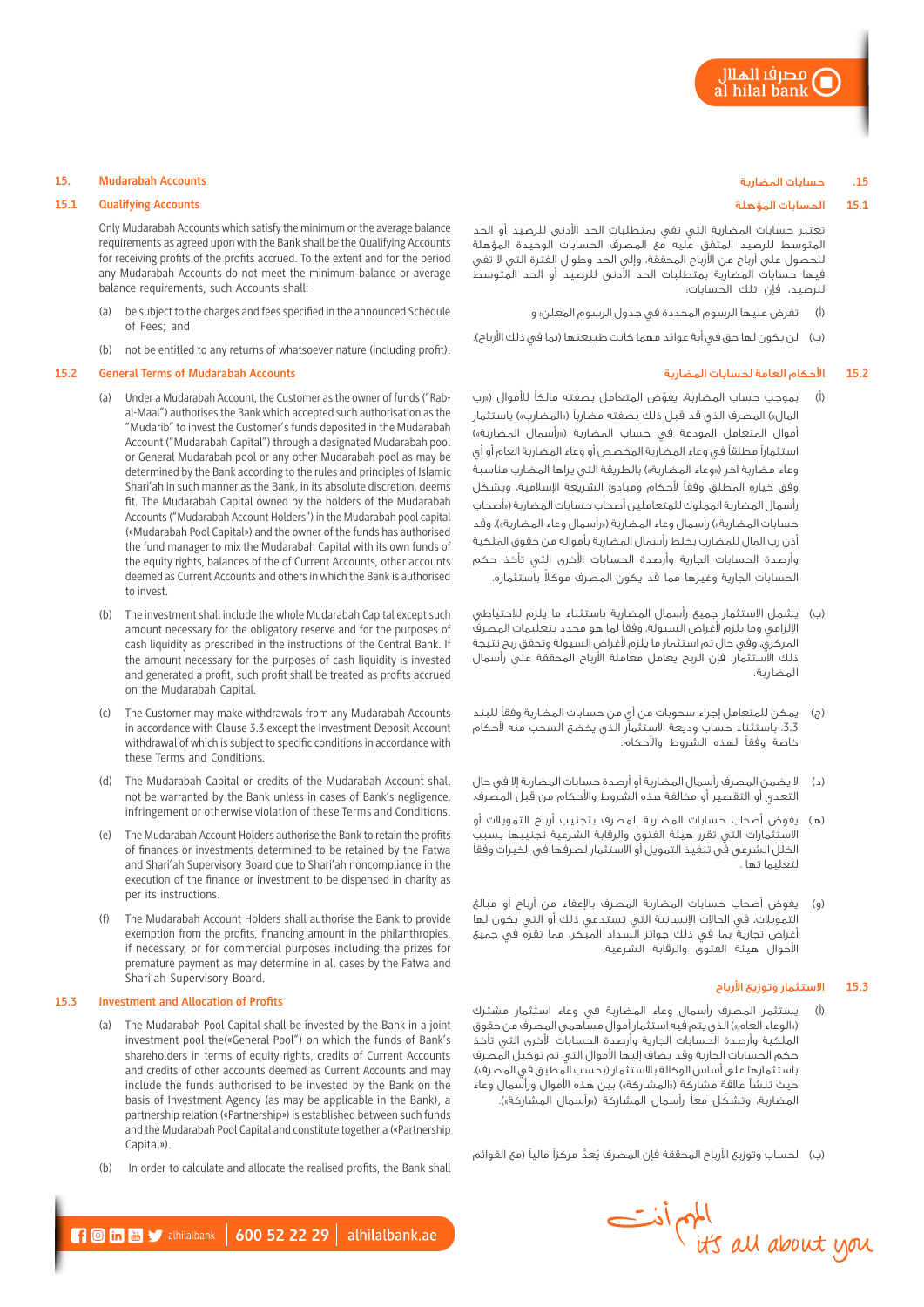المالية الأخرى اللازمة) للوعاء العام للفترة المطلوب حساب وتوزيع أرباحها ويتم ذلك على أساس التنضيض الحكمي (التقويم) للتحقق من سلامة رأسمال المشاركة ومن ثم رأسمال وعاء المضاربة وتحديد األرباح المحققة (إن وجدت) القابلة للتوزيع، ثم يتم توزيع الأرباح التي حققها الوعاء العام («أرباح الوعاء العام») بعد خصم النفقات والمصروفات (وفقاً للمطبق في المصرف فيما يتعلق بتوزيع النفقات والمصروفات بين الوعاء العام والمساهمين) كما يلي:

- )1( يتم توزيع أرباح الوعاء العام بين طرفي رأسمال المشاركة، بنسبة ما يملكه كل منهما في الوعاء العام وقت إعداد المركز المالي، بالنسبة والتناسب، أو بالطريقة األخرى المطبقة لدى المصرف )إن وجدت) وهي المبينة في الملحق.
- )2( يحصل المصرف بصفته مضاربًا على حصته من أرباح رأسمال وعاء المضاربة («أرباح المضاربة»)، وتتحدد تلك الحصة وفقاً للنسبة المئوية المحددة مسبقاً من أرباح المضاربة («حصة المضارب من الأرباح»).
- )3( بعد خصم حصة المضارب من أرباح المضاربة، فإن الباقي من أرباح المضاربة الذي يتحدد وفقًا للنسبة المئوية المحددة مسبقًا من أرباح المضاربة<sup>ً</sup> («حصة أصحاب حسابات المضاربة من الأرباح») يكون ألصحاب حسابات المضاربة بصفتهم أرباب مال )»أصحاب حسابات المضاربة»)، ويتم توزيع مبلغ أرباح أصحاب حسابات المضاربة، الذي يتحدد وفقًا لحصة أصحاب حسابات المضاربة من األرباح، بين أصحاب هذه الحسابات وفقًا للترجيحات أو األوزان المطبقة لدى المصرف («الترجيحات أو الأوزان») ووفقاً للوارد في البند 15.3..
- )4( يعلن المصرف حصة المضارب من األرباح وحصة أصحاب حسابات المضاربة من األرباح، والترجيحات أو األوزان المطبقة في مكان بارز في فروع المصرف وعلى موقعه اإللكتروني ويمكن الحصول عليها من المصرف، ويسري المعلن على جميع ما يتم فتحه من الحسابات بعد إعالنه، للمصرف الحق في تعديل حصة المضارب من األرباح وحصة أصحاب حسابات المضاربة من األرباح و/أو الترجيحات أو الأوزان من وقت لآخر (بعد الحصول على موافقة هيئة الفتوى والرقابة الشرعية) بالإعلان عن ذلك في مكان بارز في فروع المصرف وعلى موقعه اإللكتروني أو بإشعار خاص ألصحاب حسابات المضاربة، ويعتبر ذلك التعديل نافذًا عند بدء مدة حساب األرباح التي تلي ذلك اإلعالن أو اإلشعار مباشرة بشرط أن يتم اإلعالن أو اإلشعار قبل ثلاثين (30) يوماً مصرفياً على الأقل من بدء تلك المدة، ويعتبر المتعامل أنه قد قبل بالتعديل في حال لم يتسلم المصرف أي إشعار من المتعامل بخالف ذلك خالل مدة الثالثين يومًا المذكورة.
- )ج( يقر المتعامل بأنه ال يوجد في هذه الشروط واألحكام ما يمكن أن يفسر بحال من األحوال باعتباره ضمانًا أو تعهدًا من قبل المصرف بتحقيق أرباح أو ضمان تسديد أي مبلغ بشكل كامل أو جزئي بخصوص أرصدة حسابات المضاربة، ويدرك المتعامل أن جميع أرصدة حسابات المضاربة (بما فى ذلك الودائع الاستثمارية) عرضة لخسائر محتملة وأن تلك الخسائر يمكن أن تؤثر حتى على المبلغ الأساسي للأموال التي يودعها المتعاملون في حساب المضاربة.
- )د( سيتم حساب األرباح بالنسبة لحسابات التوفير على الحد األدنى للرصيد بخصوص مدة حساب األرباح الخاصة بحساب التوفير، أما بخصوص حساب التوفير برصيد متوسط فتحسب األرباح على أساس متوسط الرصيد الشهري لحساب التوفير بخصوص مدة حساب األرباح الخاصة بالحساب، ويجري الحساب بإحدى الطريقتين وفقًا للمطبق لدى المصرف والمعلن عند فتح الحساب، وتكون مدة حساب األرباح بالنسبة لحساب التوفير مدة شهر ميالدي تبدأ من اليوم األول للشهر التالي إليداع أول مبلغ عند أو

Information Service

make a balance sheet (with the other necessary financial statements) for the general pool for the period for which the profits are calculated and allocated on the basis of constructive liquidation (valuation) to ensure the soundness of the partnership capital and the realisation of Profit to be allocated, if any. The profits realised by the general pool («General Pool Profits») after deducting the fees and expenses (as may applicable in the Bank in relation to the allocation of fees and expenses among the general pool and shareholders shall be allocated as follows:

- the profits of the general pool shall be proportionately allocated amongst the depositors of the partnership capital as per the percentage share in the general pool owned by each depositor when the financial statement is made, or by the other manner applied by the Bank, if any, as shown in the Addendum
- (ii) The Bank shall, as Mudarib, obtain its share of the profits of the Mudarabah Pool Capital (the "Mudarabah Profit"). The share shall be determined in accordance with the predetermined percentage of the Mudarabah Profit («Mudarib's Profit Share «)
- (iii) after the deduction of the Mudarib's Profit Share from the Mudarabah Profit, the remaining sum of the Mudarabah Profit determined as per the predetermined percentage of the Mudarabah Profit ("Mudarabah Account Holders' Share in the Profit") shall be for the Mudarabah Account holders as fund owners ("Mudarabah Account Holders' Share in the Profit") and the Mudarabah Account Holders' Share in the Profit shall be distributed amongst the Mudarabah Account Holders as per the weightings applied by the Bank («Weightings») and in accordance with Clause 15.3.
- (iv) the updated and prevailing Mudarib's Profit Share, Mudarabah Account Holders' Share in the Profit and Weightings applicable to each Category will be displayed in the Bank's branches and website and may be obtained from the Bank or otherwise in accordance with the Bank's prevailing practices. The Bank reserves the right to vary the Mudarib's Profit Share and the Mudarabah Account Holders' Share in the Profit and/or the Weightings from time to time at its sole discretion (after obtaining the approval of the Fatwa and Shari'ah Supervisory Board) and shall announce the same in visible place in the Bank's branches and its website or by special notice to be served to the Mudarabah Account Holders. Such variation shall be deemed to be effective upon the commencement of the Profit Calculation Period immediately succeeding such variation provided that such announcement or notice shall be made prior to at least thirty (30) Banking Days of such period. The Customer shall be deemed to have accepted such variation if the Bank does not receive any notice to the contrary within the 30-day period mentioned above.
- (c) The Customer acknowledges that nothing in these Terms and Conditions shall be construed in any case as being a warranty or a representation by the Bank of any guaranteed profits, or any guaranteed repayment of any part or the entire portion, in respect of the Mudarabah Account Balances. The Customer is aware that all balance in the Mudarabah Accounts (including the Investment Deposits) are exposed to potential losses arising out of a potential loss and that such losses may even affect the principal amount of the funds deposited by the Customers in the Mudarabah Account.
- (d) In respect of the Savings Account, profits shall be calculated on the minimum balance for the relevant period of profits calculation of the Savings Account and shall in respect of an average balance Savings Account be calculated on the monthly average balance of the Savings Account for the relevant Profit Calculation Period of the account. The calculation shall be made using either method as applied and declared in the Bank at the time of opening the Account. The profit calculation period for the Savings Account shall be one (1) calendar month starting from the first day of the month succeeding the deposit of the first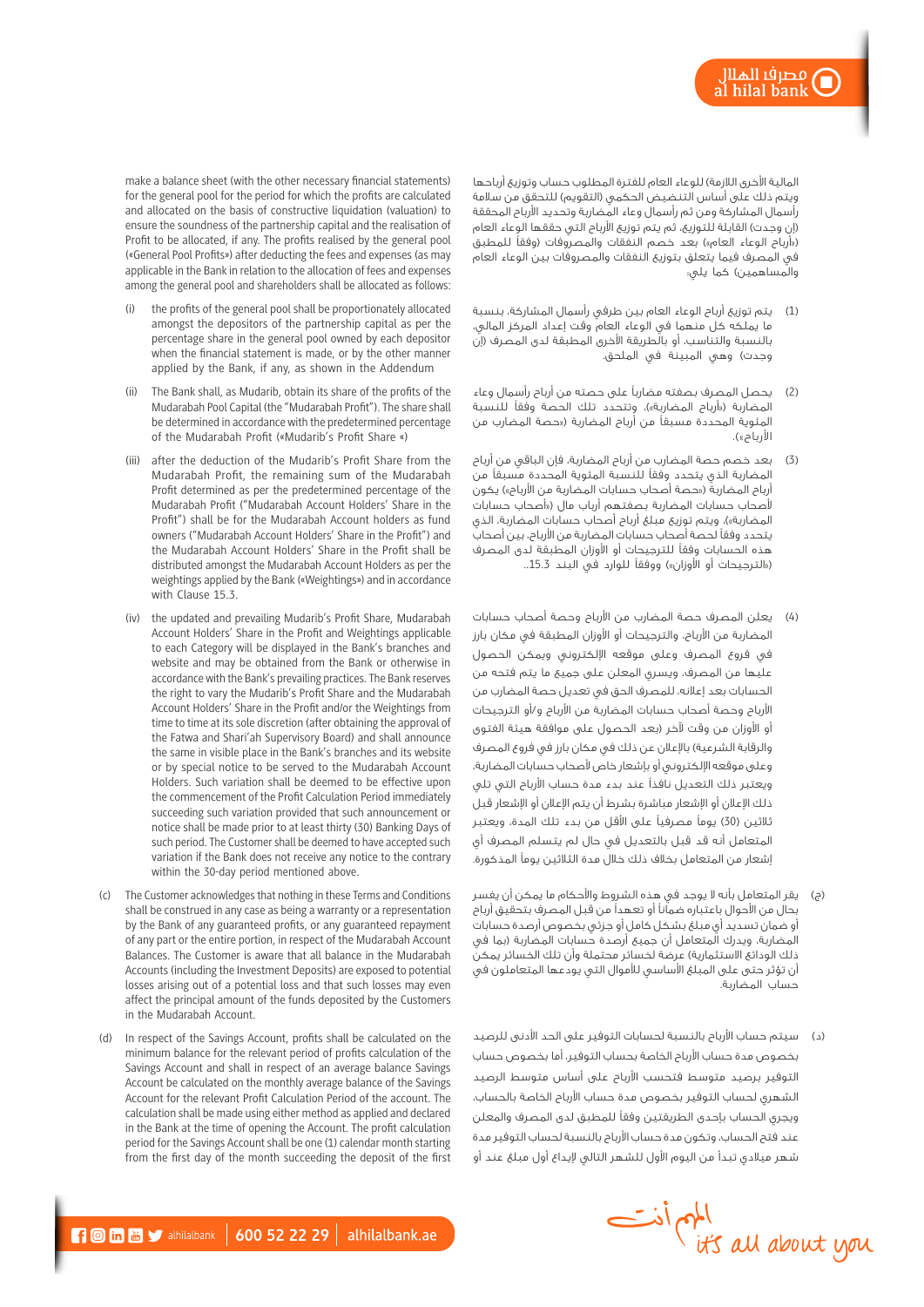بعد فتح الحساب، ما لم يتم هذا اإليداع في اليوم األول من الشهر الذي تم فيه فتح الحساب فتبدأ المدة عندئذ من ذلك اليوم؛

- )هـ( في حال قرر المصرف أن يدفع ألصحاب حسابات المضاربة أو بعضهم أكثر من الربح المستحق لهم وفقًا للربح المحقق، وذلك على سبيل التبرع من أرباح مساهمي المصرف ، فإن هذا التبرع ال يلزم المصرف بأن يقوم به في المستقبل مهما تكرر، وهو يبقى في جميع األحوال أمرًا اختياريًا للمصرف وفقًا لتقديره المطلق.
- )و( في حال إغالق حساب التوفير قبل تاريخ دفع األرباح النافذ، فإن المتعامل يوافق على أنه ال يحق له تسلم شيء من األرباح المحققة على رأسمال المضاربة بخصوص الشهر الذي تم فيه إغالق الحساب، ويوافق على أن يتسلم مبلغًا مساويًا لرصيد الحساب على أساس التخارج لذلك الشهر، أما األرباح التي تم حسابها عن الشهر أو األشهر السابقة للشهر الذي تم فيه إغالق الحساب ولم يتم دفعها للمتعامل بعد، فإنه يتم دفعها له عند إغالق الحساب، ويستثنى من ذلك ما للمتعامل في احتياطي مخاطر االستثمار أو احتياطي معدل األرباح التي تدخل في محل التخارج المذكور.
- )ز( يخول أصحاب حسابات المضاربة المصرف بأن يحتفظ )عند اللزوم( بجزء من حصة أرباح أصحاب حسابات المضاربة من األرباح المحققة والمستحقة التوزيع عليهم في احتياطي مخاطر االستثمار، وذلك بما ال يجاوز نسبة مئوية معينة من تلك الحصة، وهي النسبة المطبقة والمعلنة لدى المصرف (إن وجدت) بناء على اعتماد هيئة الفتوى والرقابة الشرعية لها، وذلك بغرض الحماية من الخسارة المستقبلية التي ال يسأل عنها المصرف والمحافظة على استقرار واستمرار توزيع األرباح على أصحاب حسابات المضاربة بشكل منتظم وفقًا لمعدالت السوق في المستقبل، وذلك بالضوابط اآلتية:
- -1 يبقى رصيد احتياطي مخاطر االستثمار حقًا ألصحاب حسابات المضاربة المالكين لحسابات مضاربة لدى المصرف في أي وقت من األوقات، وال يحق للمصرف أن يقتطع لنفسه شيئًا منه، وعند تصفية المصرف فإن رصيد االحتياطي المذكور يوزع على أصحاب حسابات المضاربة الموجودين في ذلك الوقت، وإن حصل وبقي منه شيء فإنه يصرف في الخيرات حسبما تحدده هيئة الفتوى والرقابة الشرعية.
- -2 عند توزيع رصيد احتياطي مخاطر االستثمار أو بعض منه بين أصحاب حسابات المضاربة فإن ذلك يتم وفقًا للترجيحات أو األوزان أو بالنسبة والتناسب أو بأي طريقة أخرى يتم االتفاق عليها بين المصرف والمتعامل عند فتح الحساب، وال يجوز أن يعطى حساب )أو فئة) أكثر مما يستحقه بموجب ذلك.
- -3 يمكن تيسيرًا لألمر أن يتم تكوين احتياطي فرعي لمخاطر االستثمار لكل نوع من أنواع حسابات المضاربة أو فئة من فئات حسابات المضاربة بالضوابط التي تقدمت.
- -4 يتم استثمار رصيد احتياطي مخاطر االستثمار لصالح هذا االحتياطي على أساس المضاربة بنفس شروط وأحكام حساب التوفير، وإذا تم تكوين احتياطي فرعي لكل نوع من أنواع حسابات المضاربة فإن رصيد االحتياطي يتم استثماره بنفس شروط وأحكام نوع الحساب الخاص به، وفي هذه الحالة تكون مدة االستثمار بالنسبة لحساب وديعة االستثمار مدة شهر.
- يخول أصحاب حسابات المضاربة المصرف بأن يحتفظ (عند اللزوم) بجزء من أرباح وعاء المضاربة (أرباح المضاربة) من الأرباح المحققة والمستحقة التوزيع على أصحاب حسابات المضاربة والمصرف في احتياطي معدل األرباح، وذلك بما ال يجاوز نسبة مئوية معينة من تلك األرباح، وهي النسبة المطبقة والمعلنة لدى المصرف (إن وجدت) بناء على اعتماد هيئة الفتوى والرقابة الشرعية لها، وذلك بغرض المحافظة على استقرار واستمرار توزيع األرباح على أصحاب حسابات المضاربة بشكل منتظم وفقًا لمعدالت السوق في المستقبل، وذلك بالضوابط اآلتية:



amount at or after the opening of the account. Unless such deposit is made in the first day of the month on which the account is opened, the period shall then commence of that day.

- (e) In cases where the Bank determines to pay to all or some Mudarabah Account Holders an amount higher than the profits due to them as per the achieved profits by way of donation of the Bank's Shareholders profits, such donation shall not obligate the Bank to make such donation in the future whatsoever the times of recurrence and shall in all cases remain optional for the Bank at its absolute discretion.
- (f) In cases where a Savings Account is closed prior to the applicable Profit Payment Date, the Customer agrees that it shall not be entitled to receive the profits accrued on the Mudarabah Capital for the relevant month in which the Account is closed and agrees to receive an amount equivalent to the account balance on Takharuj basis for that month. However, the profits calculated for the month(s) preceding the month in which the Account is closed and have not yet been paid to the Customer shall be paid upon the closure of the Account except for the amounts due to the Customer of the Investment Risk Reserves and Profit Equalisation Reserves included in the said Takharuj.
- (g) The Mudarabah Account Holders authorise the Bank, to retain, if required, a certain percentage of the Mudarabah Profit of the realised profits due to be allocated to in the Investment Risk Reserves but shall not exceed certain percentage of such share as the percentage applied and declared by the Bank, if any, upon approval by the Bank's Fatwa and Shari'ah Supervisory Board on the same, for the purposes of protecting against the future loss for which the Bank shall not be liable and maintaining the stability and sustainability of the regular allocation of the profits on the Mudarabah Account Holders as per the market rates in the future under the following controls:
	- 1- the balance of the Investment Risk Reserves shall always remain the right of the Mudarabah Account Holders owning the Mudarabah accounts in the Bank at any time and the Bank shall not have the right to deduct for itself any amount of this balance, and at the liquidation of the Bank the said reserve balance shall be allocated to the Mudaraba Accounts Holder existing at that time. If anything remained thereof, it shall be dispensed in charities as determined by the Fatwa and Shari'ah Supervisory Board.
	- 2- upon the allocation of the Investment Risk Reserves or any part thereof to the Mudarabah Account Holders, such allocation shall be made according to the Weightings or on pro rate bases or in any other manner as may have been agreed between the Bank and the Customer at the Account opening date, any accounts or category shall not receive more than what it deserves in accordance to that.
	- to facilitate the matter, it is allowable to establish a sub Investment Risk Reserve for each kind/type or category of the Mudarabah accounts according to the aforesaid roles.
	- 4- the Investment Risk Reserves balance shall be invested for such reserve on Mudarabah basis under the same Terms and Conditions of the Savings Account , if a sub reserve has been established for each type of the Mudarabah accounts, then the reserve balance shall be invested under the same Terms and Conditions of this account and in this case the Investment term for the Investment Deposit shall be one month.
- (h) The Mudarabah Account Holders shall authorise the Bank, to retain, if required, part of the Profit of the Mudarabah pool (Mudarabah Profits) of the realised profits due to be allocated to the Mudarabah Account Holders and the Bank in the Profit Equalisation Reserves but shall not exceed certain percentage of such profits which shall be the percentage applied and declared by the Bank, if any, upon approval by the Bank's Fatwa and Shari'ah Supervisory Board on the same, for the purposes of maintaining the stability and sustainability of the regular allocation of the profits on the Mudarabah Account Holders as per the market rates in the future under the following roles:

 $\blacksquare$   $\blacksquare$   $\blacksquare$   $\blacksquare$  alhilalbank | 600 52 22 29 | alhilalbank.ae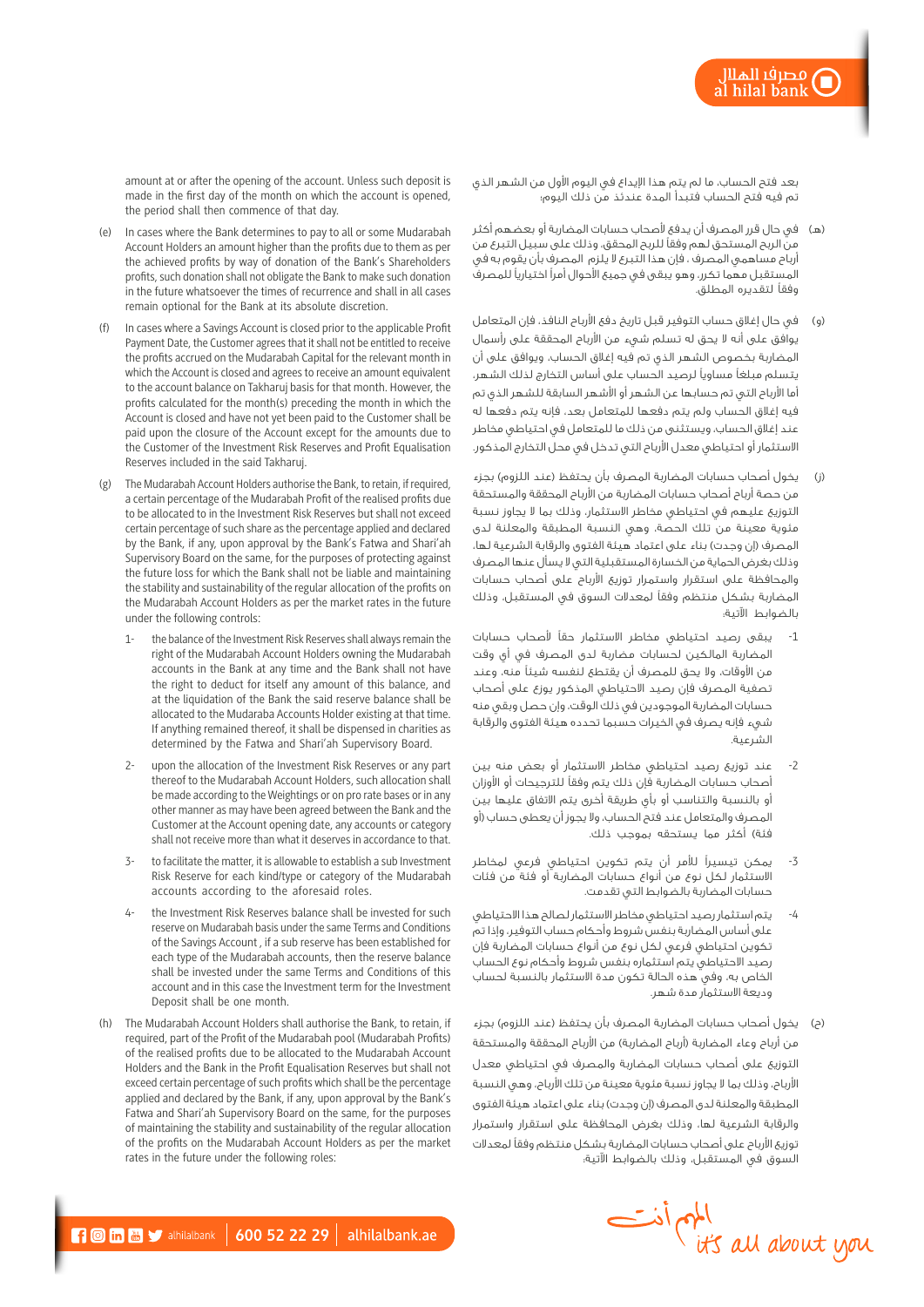- )1( يبقى رصيد احتياطي معدل األرباح حقًا ألصحاب حسابات المضاربة المالكين لحسابات المضاربة لدى المصرف (في أي وقت من الأوقات) والمصرف، وال يحق للمصرف أن يستأثر به لوحده، وفي حال تصفية المصرف فإن حصة أصحاب حسابات المضاربة في رصيد االحتياطي المذكور توزع على أصحاب حسابات المضاربة الموجودين في ذلك الوقت، وإن حصل وبقي منها شيء فإنه يصرف في الخيرات حسبما تحدده هيئة الفتوى والرقابة الشرعية.
- )2( يتم استثمار رصيد احتياطي معدل األرباح لصالح هذا االحتياطي على أساس المضاربة بنفس شروط وأحكام استثمار رأسمال المشاركة في الوعاء العام.
- )3( عند توزيع رصيد احتياطي معدل األرباح أو بعضًا منه فإن ذلك يتم وفقًا ألسس توزيع أرباح المضاربة.
- (ط) إذا تم حساب الأرباح ولم يتم دفعها إلى المتعامل وفقاً لهذه الشروط واألحكام، فإن المتعامل يخول المصرف باستثمارها بنفس شروط وأحكام الحساب الذي تتبعه بضمها عند حساب األرباح إلى رصيد الحساب.
- )ي( يفوض أصحاب حسابات المضاربة المصرف بإخراج زكاة رصيد احتياطي مخاطر االستثمار، وما يخصهم من رصيد احتياطي معدل األرباح، وصرفها ّ وفقًا لما تقره هيئة الفتوى والرقابة الشرعية.
- )ك( يجوز للمصرف وفق خياره الخاص تقييد/الحد من عدد السحوبات المسموح بها من خالل الفروع خالل أي شهر ميالدي من حساب التوفير وإذا كان عدد السحوبات أكبر من عدد السحوبات التي حددها المصرف، فإنه يجوز للمصرف تحصيل رسم الخدمة المحدد في جدول الرسوم على كل عملية سحب إضافية تزيد عن ذلك العدد.

# **15.4** شروط خاصة بحسابات ودائع االستثمار

- )أ( تسري األحكام العامة لحسابات المضاربة على حساب وديعة االستثمار، كما تسري الشروط اإلضافية اآلتية:
- )1( فيما يتعلق بأي حساب وديعة استثمار، فإن المتعامل يلتزم باختيار مدة استثمار محددة (أو أية فترات أخرى مقبولة لدى المصرف) بشرط أن يكون الحد األدنى لمدة االستثمار الثابتة شهرًا ميالديًا واحدًا؛
- )2( تحسب األرباح على حساب وديعة االستثمار على أساس األرباح المحققة وتدفع إلى المتعامل إما: (أ) في أول تاريخ دفع أرباح والذي يقع بعد نهاية مدة االستثمار مباشرة؛ أو
- )أ( في أول تاريخ دفع أرباح والذي يقع بعد نهاية مدة االستثمار مباشرة؛ أو
- )ب( في تواريخ دفع األرباح في مدد زمنية معينة وفقًا لما يتفق عليه المصرف مع المتعامل (إن وجد مثل هذا الاتفاق).
- )3( ما لم تصدر تعليمات بخالف ذلك من المتعامل إلى المصرف قبل خمسة عشر (15) يوماً مصرفياً من تاريخ انتهاء مدة الاستثمار، فإن الوديعة تتجدد تلقائيًا بنفس الشروط واألحكام، ويمكن للمتعامل أن يختار عند فتح حساب وديعة االستثمار إضافة الربح المحقق والموزع إلى الوديعة عند التجديد بحيث يستثمر معها أو عدم إضافته.
- )ب( تحدد مدة حساب األرباح بالنسبة لوديعة االستثمار وفقًا لما يطلبه المتعامل عند فتح حساب وديعة االستثمار ويوافق عليه المصرف، وهي في جميع األحوال تبدأ من اليوم المصرفي التالي إليداع مبلغ وديعة االستثمار.
- )ج( يحدد المصرف من وقت آلخر الحد األدنى لقبول فتح حساب وديعة االستثمار بالدرهم أو بالعمالت األخرى، وباستثناء حسابات ودائع االستثمار بالدرهم اإلماراتي، فإن المصرف ال يكون ملزمًا بتسديد الودائع عند



- 1. at all times, the balance of the Profit Equalisation Reserves shall remain the right of the Mudarabah Account Holders owning the Mudarabah Accounts and the Bank. The Bank shall not be the sole owner of such Profit Equalisation Reserves, and in case of liquidation of the Band, the said reserve Account shall be allocated to the Mudarabah Account Holders existing at that time. If anything remained thereof, it shall be dispensed in charities as should be determined by the Fatwa and Shari'ah Supervisory Board.
- 2. the Profit Equalisation Reserves balance shall be invested for such reserve on Mudarabah basis under the same Terms and Conditions of the investment of the Partnership Capital in the General Pool.
- 3. upon the allocation of the Profit Equalisation Reserves or any part thereof to the Mudarabah Account Holders, such allocation shall be made as per Mudarabah Profit allocation principles.
- (I) If the profits are calculated and not paid to the Customer in accordance with these Terms and Conditions, the Customer hereby authorises the Bank to invest such profits under the same Terms and Conditions of their respective account.
- The Mudarabah Account Holders shall authorise the Bank to pay the Zakat of the Investment Risk Reserves balance and their respective share in the Profit Equalisation Reserves balance and dispense the same as may be determined by the Fatwa and Shari'ah Supervisory Board.
- The Bank may at its discretion restrict/limit the number of withdrawals through the branches permissible during a calendar month from the Savings Account, and if the number of withdrawals exceeds the number of transactions specified by the Bank, then the Bank may collect a service charge specified in the Schedule of Fees for each additional withdrawal transaction exceeding such limit.

# **15.4 Special Terms of the Investment Deposit Accounts**

- (a) the General Provisions shall apply to the Investment Deposit Account and the following additional conditions shall also apply:
	- in relation to an Investment Deposit Account, the Customer shall select a fixed Investment Period (or such other periods approved by the Bank), provided that the minimum fixed Investment Period shall be one (1) calendar month;
	- (ii) the profit on the Investment Deposit Account shall be calculated based on the realised profit and shall be paid to the Customer either:
		- (a) on the first Profit Payment Date falling immediately after the expiry of the Investment Period; or
		- (b) on Profit Payment Dates at such certain intervals as may be mutually agreed to between the Customer and the Bank (if such agreement exists); and
	- (iii) unless otherwise instructed to the Bank by the Customer fifteen (15) Banking Days before the expiry of Investment Period, the deposit shall be renewed automatically on the same Terms and Conditions. The Customer may opt to, when opening the Investment Deposit Account, add the achieved and allocated profit to the deposit at the renewal to be invested with it and may opt not to add the same.
- (b) the profit calculation period for the investment deposit shall be determined as may be requested by the Customer when opening the Investment Deposit Account and approved by the Bank and shall in any case commence from the Banking Day following the deposit of the investment deposit funds.
- (c) the minimum limit for accepting the opening of an Investment Deposit Account in AED or other currencies shall be determined by the Bank from time to time. Except for the investment term of deposits in AED, the Bank is not bound to repay deposits upon liquidation or closure of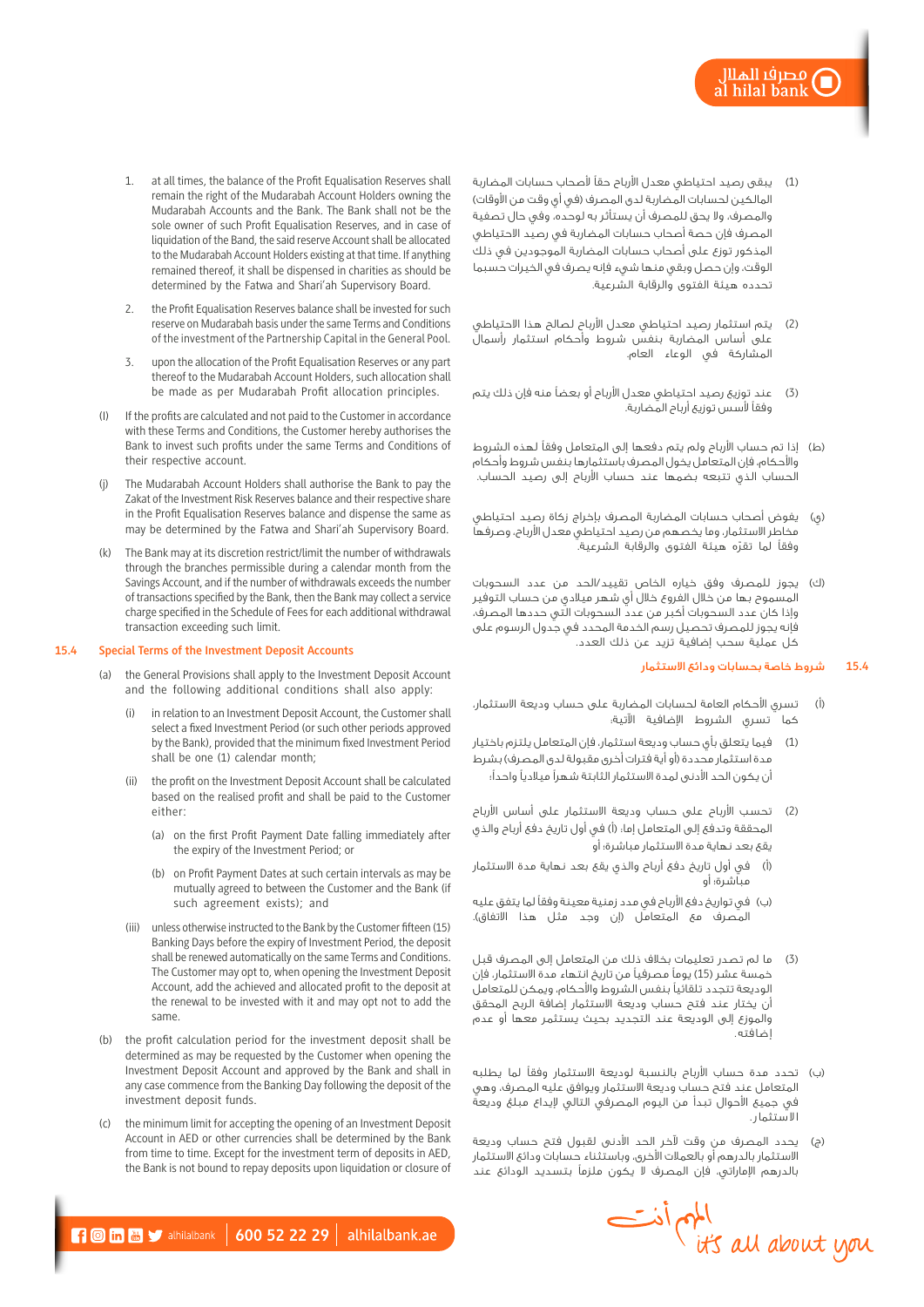تسييلها وإغالق حسابها بنفس عملة اإليداع لكنه يتعهد بالدفع بإصدار حوالة عند الطلب بنفس عملة اإليداع أو تحويل العملة المودعة وفق سعر الصرف السائد في تاريخ تسديد الوديعة.

- )د( المصرف غير ملزم بقبول طلب إغالق حساب وديعة االستثمار وتسييل وسحب الوديعة من قبل المتعامل قبل انتهاء مدة االستثمار الخاصة بها، وفي حاالت خاصة يمكن للمصرف السماح بتسييل وسحب الوديعة قبل انتهاء مدة االستثمار على أساس التخارج بمقابل تخارج يتم االتفاق عليه في وقته وفقًا لما يقبل به المصرف، وإذا كان قد تم حساب أرباح للوديعة للشهر أو األشهر السابقة للشهر الذي تم فيه التخارج ولم يتم دفعها إلى المتعامل بعد، فإنه يتم دفعها له عند التخارج من غير أن تدخل في ُ التخارج، ويستثنى من ذلك ما للمتعامل في احتياطي مخاطر االستثمار أو في احتياطي معدل الأرباح حيث يدخل ذلك في التخارج، ويجب في طلبات التسييل والسحب التي تساوي قيمتها مليون درهم أو أكثر أن يقوم المتعامل بإخطار المصرف بها قبل خمسة (5) أيام عمل من تاريخ التسييل.
- (ه) بشرط التقيد بما سبق، فإن تسييل وسحب الوديعة لا يكون إلا بشكل كامل، وال يقبل أن يكون جزئيًا، ويتم ذلك على أساس التخارج، وما يدفع إلى المتعامل عندئذ هو مقابل التخارج الذي يتم االتفاق عليه بين المتعامل والمصرف.

# **15.5** أنواع خاصة من حسابات المضاربة:

يمكن للمصرف أن يضيف أنواعًا خاصة به من حسابات المضاربة، بشرط بيان شروطها وأحكامها الخاصة في الملحق.

# )د( عمليات البطاقة

**.16** يسري هذا البند على استخدام البطاقة التي يصدرها المصرف ويسلمها إلى حامل البطاقة.

#### **16.1** إصدار البطاقات

- )أ( تعتبر جميع البطاقات ملكًا للمصرف، ويجب على حامل البطاقة إعادة جميع البطاقات على الفور إلى المصرف أو إلى وكيله بناء على طلب من المصرف أو من وكيله، ويحتفظ المصرف بحق سحب البطاقة وفق خياره المطلق و/أو إنهائها بإشعار مسبق في أية ظروف يراها مناسبة.
- )ب( يجوز أن يحضر حامل البطاقة لتسلمها أو أنه يتم إرسالها إليه على مسؤوليته بالبريد أو البريد السريع على العنوان الذي أخطر به المصرف.
- )ج( يلتزم حامل البطاقة عند تسلمها باالتصال بالمصرف أو إخطاره بالطريقة التي يحددها المصرف لتأكيد تسلم البطاقة وتفعيلها.
- )د( يشكل تأكيد تسلم البطاقة أو توقيعها أو استخدامها أو تفعيلها إثباتًا قاطعًا وملزمًا لتأكيد حامل البطاقة على التزامه بهذه الشروط واألحكام.
- )هـ( في حالة عدم رغبة حامل البطاقة بااللتزام بهذه الشروط واألحكام فإن عليه قص البطاقة إلى نصفين وإعادتهما إلى المصرف.
- )و( البطاقة غير قابلة للتحويل ويجب استخدامها حصريًا من قبل حامل البطاقة الذي يوافق على عدم الكشف عن رقم التعريف الشخصي أو رقم التعريف الهاتفي أو رمز التعريف بخدمة الرسائل النصية القصيرة إلى أي طرف من الغير، وال يجوز لحامل البطاقة رهنها كضمان ألي غرض كان.
- (ز) لن يكون المصرف مسؤولا عن أية ظروف تؤثر على استخدام البطاقة بما في ذلك ودون حصر:
	- )1( عدم قبول أي تاجر للبطاقة؛
	- )2( الطريقة التي يتم فيها اإلبالغ عن رفض قبول البطاقة؛



their Accounts in the same currency deposited, but undertakes payment by issuing a demand draft or transfer of the same currency deposited at the Prevailing Exchange Rate as on the day of repayment of the said deposit.

- (d) the Bank is not bound to accept the closure of the Investment Deposit Account liquidation and withdrawal of the deposit request from the Customer before the expiry of the Investment Period. In special cases the Bank may allow withdrawal of the deposit prior to the expiry of the investment period in consideration of Takharuj amount to then be agreed upon as may be accepted by the Bank. If the deposit profit was calculated for the month(s) preceding the month in which Takharuj is made and has not yet paid to the Customer, the same shall be paid to the Customer at the time of Takharuj except for such amounts due to the Customer in the Investment Risk Reserves or in the Profit Equalisation Reserves as the same shall be included in the Takharuj. The Customer shall, in the requests of liquidation and withdrawal of equal value of AED One (1) million or more, notify the Bank of such requests five (5) working days prior notice of the date of liquidation.
- (e) conditional upon compliance with the aforementioned, the liquidation and withdrawal of the deposit shall only be made in whole and is not acceptable to be partial and is made on the Takharuj basis and the amount paid to the Customer shall be the consideration of Takharuj as agreed upon between the Customer and the Bank.

# **15.5 Special Types of Mudarabah Accounts**

The Bank may add special types of Mudarabah Accounts provided that the Terms and Conditions of the same shall be specified in the Addendum.

#### **D. CARD TRANSACTIONS**

**16. This Clause applies to the use of a Card issued and provided by the Bank to a Cardholder.**

#### **16.1 Issuing of Cards**

- (a) All Cards are the property of the Bank. The Cardholder must immediately return all Cards to the Bank or its Agent upon request by the Bank or its Agent. The Bank reserves the right to withdraw the Card at its absolute discretion and/or terminate the Card with or without prior notice and in whatever circumstances it deems fit.
- (b) The Card may be collected by the Cardholder or sent by post or courier to the address notified to the Bank by the Cardholder at the risk of the Cardholder.
- (c) Upon receipt of the Card, the Cardholder shall contact or notify the Bank in the manner specified by the Bank to confirm receipt of and activate the Card.
- (d) Such confirmation of receipt, signature, use or activation of the Card shall constitute binding and conclusive evidence of the confirmation of the Cardholder to be bound by these Terms and Conditions.
- (e) In the event that the Cardholder does not wish to be bound by these Terms and Conditions, the Cardholder shall cut the Card in half and return both halves to the Bank.
- The Card is not transferable and shall be used exclusively by the Cardholder and the Cardholder agrees not to disclose the PIN, TIN or SMS PIN to any third party. The Card may not be pledged by the Cardholder as security for any purpose whatsoever.
- The Bank shall not be liable for any circumstances affecting the use of the Card including but not limited to:
	- (i) the failure of any merchant to accept or honour a Card;
	- (ii) the manner in which the refusal to accept the Card is communicated;
	- (iii) any machine, data processing system or transaction link malfunction, strike or dispute relating to the transfer of

 $\blacksquare$   $\blacksquare$   $\blacksquare$   $\blacksquare$  alhilalbank | 600 52 22 29 | alhilalbank.ae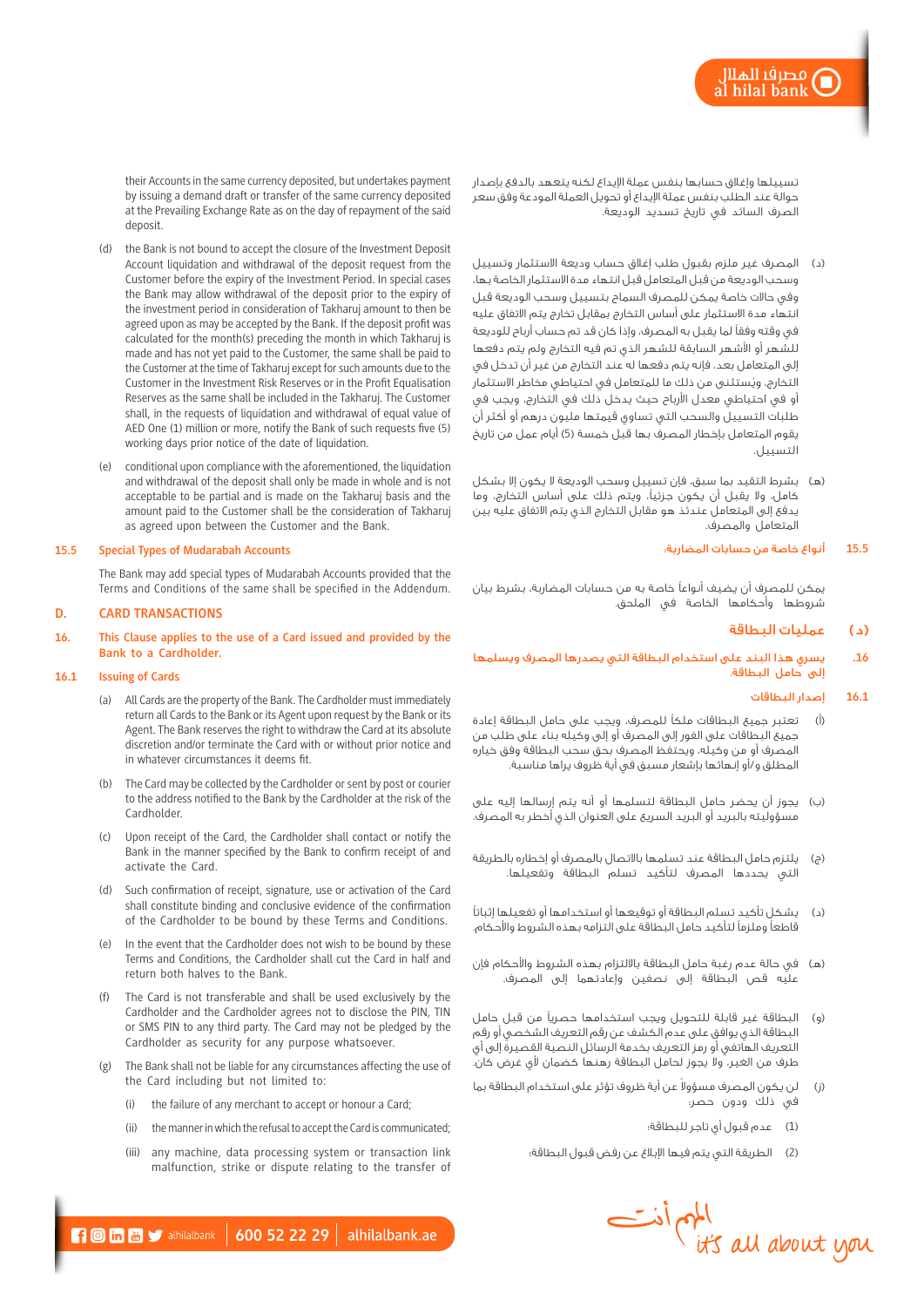funds, provision of information or the goods or services purchased;

- (iv) limitation of funds available through an ATM; or
- (v) the Bank declining to approve any Financial Transaction or purchase transaction which is proved to be contradicting or is repugnant to the rules and principles of Islamic Shari'ah.
- (h) The Bank shall not allow for any goods or services to be purchased by the Cardholder with the use of the Card for the express purpose of returning the same to the source from which they were purchased for obtaining a cash refund. However a Cardholder may return goods or services to the source from which they were purchased and obtain a re-credit to the Card Account if the Merchant's refund policy enables this.
- (i) The Cardholder shall only use the Card to pay for purchases or services that are acceptable as per the rules and principles of Islamic Shari'ah. The Cardholder is aware that certain purchases of goods or services, such as alcohol or the like, dealing in pork and pork-related products, gambling, pornography, firearms or other illegal materials or services, are prohibited under the rules and principles of Islamic Shari'ah. It is the Cardholder's responsibility to ensure that the Card is utilised to pay for goods and services which are not contrary, offensive or repugnant to the rules and principles of Islamic Shari'ah.
- The Cardholder accepts that the issue of the Cards by the Bank and the maintenance of the Account is governed by the rules and regulations of the Scheme and in the event of any dispute, a decision taken under the Scheme shall be final unless the Cardholder proves the contrary.
- (k) The Bank may at any time disclose details of the Cardholder or its Account to any Agent of the Bank for the purposes of processing a Card transaction or otherwise fulfilling the Bank's obligations with respect to the Scheme.
- (l) Cardholders shall be jointly and severally liable to the Bank under these Terms and Conditions if the Account is established in two or more names or if the Card is issued to two or more persons.

# **16.2 Use of Card, PIN and TPIN**

- (a) The Bank will provide a PIN and TPIN to be used in conjunction with the Card when effecting a transaction at an ATM or by PHONE-BANKING. The Cardholder must ensure that:
	- (i) all Cards are immediately signed using a ballpoint pen on receipt by the appropriate Cardholder;
	- (ii) all Cards are kept secure at all times;
	- (iii) the Cardholder memorises the PIN/TPIN issued for the Card and Phone-Banking and then immediately destroys the PIN/TPIN notification slip;
	- (iv) the PIN and TPIN are not made known to any other person and to change them regularly;
	- when the Cardholder changes the PIN/TPIN, they do not include any four numbers in sequence from the numbers printed on the front or reverse of the Card;
	- (vi) Cards are not used before or after the validity period stated on the Card or after any notification of cancellation or withdrawal of the Card by the Bank or its Agent; and
	- (vii) the Bank's record of any transaction effected in conjunction with a PIN or TPIN shall be binding on the Cardholder as to its consequence unless the Cardholder proves the contrary to what is mentioned in the records.
- (b) The Bank reserves the right at all times (with the settlement of the consequences on the fees collected for the services, if any) to:
- (3) حدوث أي خلل في أية آلة أو نظام معالجة بيانات أو جهاز ربط عمليات أو اإلضراب أو النزاع فيما يتعلق بتحويل األموال أو تقديم المعلومات أو البضائع أو الخدمات المشتراة؛ أو
	- )4( وضع قيود على األموال المتوفرة من خالل أي جهاز صراف آلي، أو
- )5( للمصرف أن يرفض منح الموافقة على أي عملية مالية أو أي عملية بيع في حال تبين له أن هذه العمليات تتعارض أو تتناقض مع أحكام ومبادئ الشريعة اإلسالمية.
- )ح( ال يسمح المصرف لحامل البطاقة شراء أية بضائع أو خدمات باستخدام َ البطاقة بغرض إرجاعها إلى من تم شراؤها منه بغرض الحصول على مبالغ نقدية، إال أنه يمكن لحامل البطاقة إعادة البضائع أو الخدمات إلى َمن تم شراؤها منه وإضافة قيمتها إلى رصيد حساب البطاقة إذا كانت سياسة اإلرجاع لدى التاجر تسمح بذلك.
- )ط( يلتزم حامل البطاقة باستخدامها فقط في دفع ثمن أو مقابل المشتريات أو الخدمات المقبولة وفقًا ألحكام ومبادئ الشريعة اإلسالمية والقانون، ويدرك حامل البطاقة أنه من المحظور عليه استخدام البطاقة في شراء بضائع أو خدمات معينة مثل الكحول وما في حكمه أو لحم الخنزير أو المنتجات المتعلقة بلحم الخنزير أو في القمار أو في شراء الصور أو األفالم اإلباحية أو األسلحة أو المواد أو الخدمات غير القانونية األخرى الممنوعة وفقًا ألحكام ومبادئ الشريعة اإلسالمية، ويتحمل حامل البطاقة مسؤولية التأكد من استخدام البطاقة في دفع ثمن أو مقابل البضائع أو الخدمات التي ال تخالف أحكام ومبادئ الشريعة اإلسالمية.
- )ي( يقبل حامل البطاقة أن إصدار البطاقات من قبل المصرف واالحتفاظ بالحساب يخضع لقواعد ولوائح البرنامج وفي حالة نشوء أي نزاع، فإن القرار المتخذ بموجب البرنامج يعتبر قرارًا نهائيًا ما لم يثبت حامل البطاقة عكس ذلك.
- )ك( يمكن للمصرف أن يكشف في أي وقت من األوقات عن تفاصيل حامل البطاقة أو حسابه إلى أي وكيل تابع للمصرف ألغراض معالجة أية عملية بواسطة البطاقة أو عدا ذلك تنفيذ التزامات المصرف بخصوص البرنامج.
- )ل( يكون حملة البطاقات مسؤولين بالتكافل والتضامن تجاه المصرف بموجب هذه الشروط واألحكام إذا كان الحساب مفتوحًا بإسمين أو أكثر أو إذا كانت البطاقة صادرة بأسماء شخصين أو أكثر.

# **16.2** استخدام البطاقة ورمز التعريف الشخصي ورمز التعريف الهاتفي

- )أ( يقدم المصرف رمز تعريف شخصي ورمز تعريف هاتفي الستخدامها مع ّ البطاقة عند تنفيذ أية عملية من خالل جهاز صراف آلي أو عن طريق الخدمات المصرفية عبر الهاتف، ويجب على حامل البطاقة التأكد مما يلي:
- )1( التوقيع على جميع البطاقات على الفور باستخدام قلم حبر ناشف ِ عند تسلمها من قبل حامل البطاقة المقصود؛
	- )2( المحافظة على سالمة جميع البطاقات في جميع األوقات؛
- )3( حفظ رمز التعريف الشخصي/رمز التعريف الهاتفي الصادر بخصوص البطاقة والخدمات المصرفية عبر الهاتف غيبًا وبعد ذلك إتالف قسيمة رمز التعريف الشخصي/رمز التعريف الهاتفي على الفور؛
- )4( عدم اطالع أي شخص آخر على رمز التعريف الشخصي ورمز التعريف الهاتفي، وتغييرهما باستمرار؛
- )5( في حالة قيام حامل البطاقة بتغيير رمز التعريف الشخصي/رمز التعريف الهاتفي، فيجب أال يتضمن الرمز أية أربعة أرقام متسلسلة من الأرقام المطبوعة على الجهة الأمامية أو الخلفية للبطاقة؛
- )6( عدم استخدام البطاقات قبل أو بعد سريان صالحياتها كما هو مذكور على البطاقة أو بعد أي إخطار بإلغائها أو سحبها من قبل المصرف أو وكيله؛ و
- )7( تعتبر سجالت المصرف بخصوص أية عملية منفذة باستخدام رمز التعريف الشخصي أو رمز التعريف الهاتفي ملزمة لحامل البطاقة فيما يتعلق بنتيجة تلك العملية ما لم يثبت حامل البطاقة عكس الوارد في تلك السجالت.
- (ب) يحتفظ المصرف بالحق في جميع الأوقات بما يلي (مع معالجة أثر ذلك على الرسوم المحصلة مقابلٌ الخدمة إن وجدت).

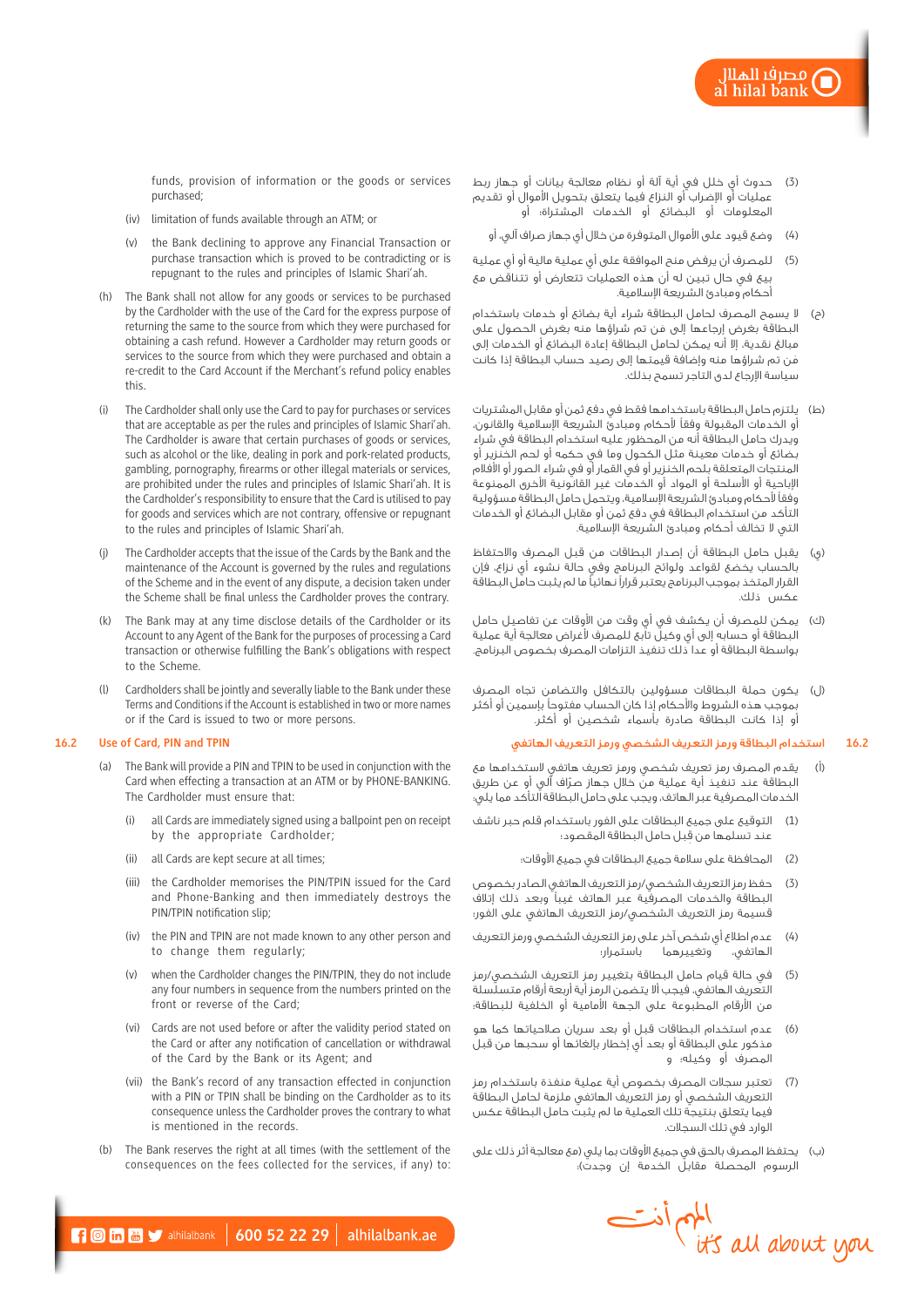- ِ مصرفًا الھلال al hilal bank
- )1( رفض منح التفويض بخصوص أية عملية شراء أو سحب مبالغ نقدية؛
	- )2( إلغاء أو تعليق الحق في استخدام أية بطاقة أو رمز التعريف الشخصي أو رمز التعريف الهاتفي بخصوص جميع الوظائف أو العمليات أو وظائف أو عمليات محددة؛ و
		- )3( رفض تجديد أو استبدال أية بطاقة.
	- (ج) لن يكون المصرف مسؤولا تجاه حامل البطاقة عن أية خسارة أو أضرار تنشأ عن أو نتيجة ممارسة المصرف ألي من حقوقه بموجب هذه الشروط واألحكام.

# **16.3** ّ استخدام أجهزة الصراف اآللي

- (أ) يكون حامل البطاقة مسؤولا عن جميع العمليات من خلال جهاز الصرّاف اآللي باستخدام البطاقة سواء تم تنفيذ تلك العمليات بعلم حامل البطاقة أو بتفويض منه أم ال )إال في حالة تسلم المصرف إشعارًا خطيًا بفقدان البطاقة مع تأكيده لذلك التسلم(.
- )ب( في غير حاالت التعدي أو التقصير أو مخالفة هذه الشروط واألحكام، فإن لمصرف لن يكون مسؤولا عن أية خسارة أو أضرار في حالة استخدام حامل ّ البطاقة أي جهاز صراف آلي أو خدمات مصرفية عبر الهاتف لتحويل األموال بين الحسابات أو دفع فواتير خدمات المرافق أو إلى أية هيئة أخرى والتي تحتفظ بترتيبات بهذا الشأن مع المصرف، ويعتبر حامل البطاقة مسؤوال لوحده عن:
- )1( تزويد المصرف بالتفاصيل الصحيحة بخصوص عملية تحويل األموال ورمز المستخدم/المتعامل/المرجع وأية تغييرات الحقة وفق الصيغة التي يحددها المصرف؛ و
	- )2( تسوية النزاعات مهما كانت طبيعتها مع المستفيد.
- )ج( في حال إجراء تحويل لألموال أو تقديم طلب دفع من قبل حامل البطاقة بعد انتهاء ساعات الدوام لدى المصرف في ذلك اليوم، يتم تنفيذ الطلب في اليوم المصرفي التالي.
- )د( ّ في حال إيداع حامل البطاقة مغلفًا ضمن جهاز الصراف اآللي أو شيكًا، فإن المصرف يعتبر متسلمًا لذلك المغلف أو الشيك لتنفيذ مضمونه في اليوم المصرفي التالي.
- )هـ( يمكن للمصرف الحد من العدد اإلجمالي للسحوبات من خالل أجهزة ّ الصراف اآللي خالل أية فترة وإبالغ المتعامل بذلك من وقت آلخر.

#### **16.4** ّ الحساب المتعلق بالبطاقة

يخصم المصرف من حساب حامل البطاقة مبلغ كل عملية شراء أو عملية تحويل أموال أو عملية سحب مبالغ نقدية، ويمكن أن يتصل التاجر أو أي شخص يتصرف بالنيابة عن نفسه أو بالنيابة عن التاجر بالمصرف للتأكد من أن المصرف سيمنح التفويض إلجراء عملية الشراء أو عملية سحب المبالغ النقدية المقترحة، وتعامل المشتريات أو السحوبات النقدية التي منح المصرف التفويض فيها على أنه تم قيدها في الرصيد المدين للحساب في تاريخ التفويض وسيتم تخفيض الرصيد المتوافر في الحساب على الفور حسب مبلغ الشراء أو السحب النقدي.

#### **16.5** التعامالت بالعمالت األجنبية

يتم تحويل مبلغ أية عملية شراء أو سحب مبالغ نقدية بأية عملة غير عملة البطاقة إلى عملة البطاقة وفق سعر الصرف السائد مضافًا إليه نسبة إضافية ِ وفقًا للمحدد من قبل المصرف والمعلن عنه في جدول الرسوم.

#### **16.6** الدفعات المتعلقة بالبطاقة

)أ( يجب على حامل البطاقة التأكد من توفر مبالغ كافية في الحساب، سواء في الرصيد المتوافر في الحساب أو في حد السحب على المكشوف الذي يوافق عليه المصرف وذلك لسداد المبالغ المحولة وثمن المشتريات ومبالغ السحوبات النقدية عند تنفيذ أية عملية باستخدام البطاقة، وإذا كان الحساب مسحوبًا منه على المكشوف ألي سبب من األسباب نتيجة ستخدام البطاقة، فإن المتعامل يكون مسؤولا عن تعويض العجز على الفور عن طريق سداد دفعة مباشرة أو تحويل المبالغ من أي حساب آخر يحتفظ به لدى المصرف، وفي حال عدم التقيد بهذا الشرط فإنه يحق للمصرف إلغاء البطاقة و/أو إجراء عملية تحويل لألموال بالنيابة عن المتعامل (إذا كان لديه أكثر من حساب واحد مفتوح لدى المصرف).



- (ii) cancel or suspend the right to use any Card, PIN or TPIN in respect of all or specific functions or transactions; and
- (iii) refuse to renew or replace any Card.
- (c) The Bank shall not be liable to the Cardholder for any loss or damage arising from or as a result of the Bank exercising any of its rights under these Terms and Conditions.

#### **16.3 Use of Automated Teller Machines (ATMs)**

- (a) The Cardholder shall be liable for all ATM transactions using the Card whether or not processed with the Cardholder's knowledge or authority (except after written notice of loss has been received and acknowledged by the Bank).
- (b) In other cases than the Bank's negligence, infringement or otherwise violation of these Terms and Conditions, the Bank shall not be liable for any loss or damage where the Cardholder uses an ATM or the Phone Banking to transfer funds between Accounts, pay utility organisations or any other Account or institution which maintains an arrangement with the Bank. The Cardholder shall be solely responsible and liable for:
	- (i) providing the Bank with the correct details for the funds transfer, any user/Customer/reference number and any subsequent changes in a form prescribed by the Bank; and
	- (ii) settling disputes of any nature with the Beneficiary.
- (c) If a funds transfer or payment request is made by the Cardholder after the Bank's end of day processing time, the request shall be auctioned on the next Banking Day.
- (d) If a Cardholder deposits an envelope or cheque in the ATM, they shall be deemed to have been received by the Bank for processing on the next Banking Day.
- (e) The Bank may limit total cashwithdrawals through ATMs from time to time during any period and advise the Customer accordingly.

### **16.4 Card Related Account**

The Bank shall debit to the Cardholder's Account the amount of each funds transfer transaction, purchase or cash withdrawal. The Bank may be contacted by a merchant or a person acting on its or the merchant's behalf to confirm that the Bank will authorise a proposed purchase or cash withdrawal. Purchases or cash withdrawals which are authorised by the Bank are treated as having been debited to the Account on the date of authorisation and will immediately reduce the credit available on the Account by the amount of the purchase or cash withdrawal.

#### **16.5 Foreign Currency Transactions**

The amount of any purchase or cash withdrawal in a currency other than in the Card billing currency shall be converted into the Card billing currency at the Prevailing Exchange Rate including an additional fee as determined and announced by the Bank in the Schedule of Fees.

#### **16.6 Card Related Payments**

(a) The Cardholder shall ensure that sufficient funds are available in the Account, whether a credit balance or an overdraft limit agreed by the Bank, for payment of funds transfer, purchases and cash withdrawals at the time of a transaction using the Card. If for any reason the Account is overdrawn by the use of the Card, the Customer shall be responsible for immediately making up the deficit by a direct payment or transfer of funds from any other Account maintained with the Bank. Failure to comply with this condition shall entitle the Bank to cancel the Card and/or make a transfer on the Customer's behalf (if more than one Account is maintained with the Bank).

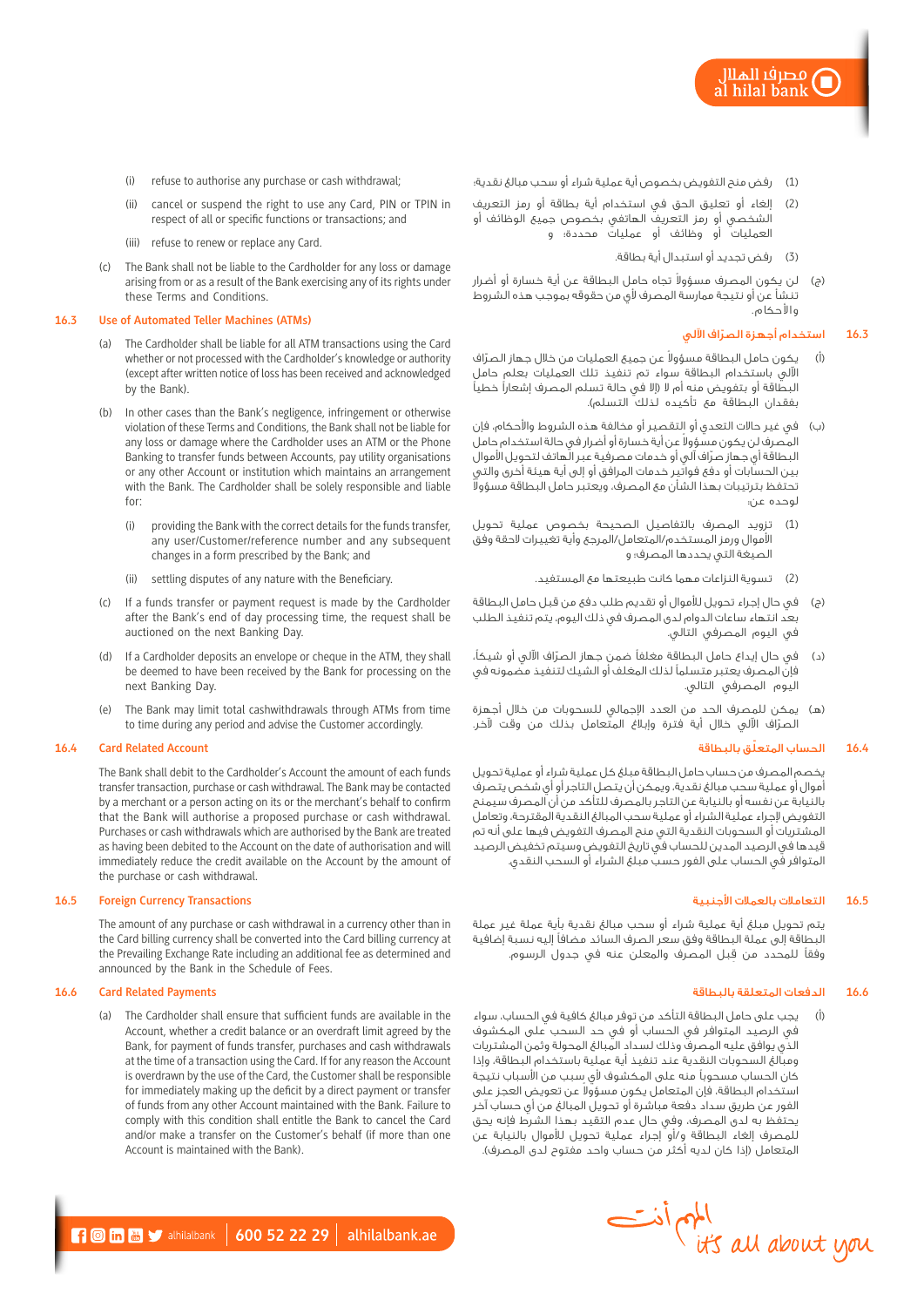- )ب( يلتزم حامل البطاقة بالتحقق من صحة جميع العمليات المدونة في أي كشف حساب وفي حالة وجود أي خالف أو نزاع، يلتزم بإبالغ المصرف بذلك الأمر خطياً خالل خمسة عشر (15) يوماً مصرفياً من تاريخ كشف الحساب وإثبات عدم صحة ذلك القيد، وفي حال عدم تسلم مثل ذلك اإلشعار من قبل المصرف، فإن جميع عمليات البطاقة تعتبر أن حامل البطاقة قد أكد عليها باعتبارها صحيحة، وإذا ثبت أن عملية الشراء المتنازع فيها صحيحة، فإن حامل البطاقة يلتزم بسداد األجور المحددة في جدول الرسوم باإلضافة إلى أية نفقات فعلية يتكبدها المصرف للتحقيق من ذلك التعامل أو الشراء المتنازع فيه، ودون المساس بما سبق ذكره، فإن حامل البطاقة يلتزم بإبالغ المصرف على الفور في حال وجود سبب الشتباهه بأي نشاط احتيالي أو غير قانوني أو مشبوه بخصوص البطاقة، وعند تسلم ذلك البالغ يحق للمصرف تعليق استخدام البطاقة بشكل مؤقت حتى إشعار آخر لحامل البطاقة.
- )ج( إذا طلب حامل البطاقة ذلك، فإن على المصرف تقديم نسخ من قسائم .<br>العمليات بعد تسعين (90) يوما مصرفيا من تاريخ العملية (مع التزام حامل البطاقة بدفع أجور ورسوم المصرف المحددة في جدول الرسوم عند تقديم الطلب).
- )د( ً تعتبر سجالت المصرف دليال قطعيًا على صحة أي تحويل لألموال أو عملية شراء أو عملية سحب مبالغ نقدية، ما لم يثبت حامل البطاقة عكس ذلك.
- )هـ( يلتزم المصرف بأن يضيف إلى الحساب أي مبلغ مرتجع مستحق لحامل لبطاقة وذلك عند تسلم قسيمة إعادة أموال صادرة أصولا أو أى دليل آخر ِ على إعادة المبلغ من قبل أي تاجر وذلك وفق نموذج مقبول لدى المصرف، ِ وال يجوز أن تكون أية مطالبة من قبل حامل البطاقة ضد أي طرف ثالث موضوع أي دفاع أو مطالبة بالتقابل ضد المصرف.

### **16.7** البطاقات اإلضافية

- )أ( بناء على طلب خطي من حامل البطاقة، يمكن للمصرف تقديم بطاقة فرعية إضافية ورمز تعريف شخصي إلى حامل البطاقة الفرعية، وتسري هذه الشروط واألحكام على استخدام تلك البطاقة ورمز التعريف لشخصي ويكون حامل البطاقة مسؤولا عن استخدامها كما لو كان يستخدم البطاقة اإلضافية بنفسه.
- )ب( لن تتأثر تعهدات ومسؤوليات والتزامات حامل البطاقة بأي شكل من األشكال نتيجة إصدار أية بطاقة فرعية أو بسبب أي نزاع أو مطالبة بالتقابل بينه وبين حامل البطاقة الفرعية، ويلتزم حامل البطاقة بتعويض المصرف ضد أية خسارة وأضرار والتزامات وتكاليف ومصاريف فعلية سواء كانت قانونية أو غير ذلك والتي يتكبدها المصرف بسبب عدم األهلية القانونية لحامل البطاقة الفرعية أو بسبب أي إخالل بهذه الشروط واألحكام من جانبه.

# **16.8** رسوم البطاقة

يحتفظ المصرف بالحق في تقاضي الرسوم واألجور من حامل البطاقة وهي الرسوم والأجور المحددة فتى جدول الرسوم المعلن وقت طلب الحصول على البطاقة أو الخدمة، وتشمل دون حصر ما يلي:

- )1( تقديم بطاقة جديدة؛
- (2) توفير مبلغ نقدي للسحب (لا على سبيل الاقتراض من المصرف)؛
- )3( أي طلب للحصول على نسخة من قسيمة العملية والتي يتم بالتالي التأكيد عليها كعملية بنية حسنة؛ و
	- )4( أي طلب للحصول على نسخة ثانية من أي كشف.
- (b) The Cardholder shall verify all transactions appearing on a Statement of Account and, in the event of any discrepancy or dispute advise the Bank in writing thereof within fifteen (15) Banking Days of the Statement of Account date and proves such entry to be incorrect. If no such notice is received by the Bank, all Card transactions shall be deemed to be confirmed by the Cardholder as correct. If the disputed transaction of purchase turns out to be genuine, the Cardholder shall pay the amount set out in the relevant Schedule of Fees together with any actual expenses incurred by the Bank in the investigation of such disputed transaction or purchase. Without prejudice to the foregoing, the Cardholder shall immediately report to the Bank if there is reason to suspect any fraudulent, illegal or suspicious activity with regard to the Card and the Bank shall, upon receipt of such report, be entitled to temporarily suspend the usage of the Card until further notification to the Cardholder.
- Upon the Cardholder's request, copies of transaction vouchers shall be provided by the Bank ninety (90) Banking Days after the transaction date (the Cardholder shall undertake to pay for the Bank's applicable fees and charges specified in the Schedule of Fees).
- (d) The Bank's records shall be considered as conclusive proof of the correctness of a funds transfer, purchase or cash withdrawal transaction unless the Cardholder proves the contrary.
- (e) The Bank shall credit the Account with the amount of any refund due to the Cardholder on receipt of a properly issued refund voucher or other verification of the refund by a merchant in a form acceptable to the Bank. No claim by a Cardholder against a third party may be the subject of a defense or counterclaim against the Bank.

### **16.7 Additional Cards**

- (a) On the written request of a Cardholder who is duly and properly authorised within the Account mandate, the Bank may supply an additional supplementary Card and PIN to a Supplementary Nominee. These Terms and Conditions shall apply to the use of such a Card and PIN, and the Cardholder shall be liable for its use as if the additional Card was used by him.
- (b) The undertakings, liabilities and obligations of the Cardholder shall not be affected and in any way by the issue of a supplementary Card and by any dispute or counterclaim the Cardholder and Supplementary Nominee may have against each other. The Cardholder shall indemnify the Bank against any actual loss, damage, liability, costs and expenses whether legal or otherwise incurred by the Bank by reason of any legal disability or incapacity of the Supplementary Nominee or any breach of these Terms and Conditions by the Supplementary Nominee.

# **16.8 Card Charges**

The Bank reserves the right to charge the Cardholder with the fees and charges specified in the announced Schedule of Fees upon request to obtain the Card or the Service. This may include, but is not limited to:

- (i) provision of a replacement Card;
- (ii) provision of a cash withdrawal (not a borrowing from the Bank);
- (iii) a request for a copy of a transaction voucher which is subsequently confirmed as a bona fide transaction; and
- (iv) a request for a duplicate copy of a statement page.

المهم أدنت<br>it's all about you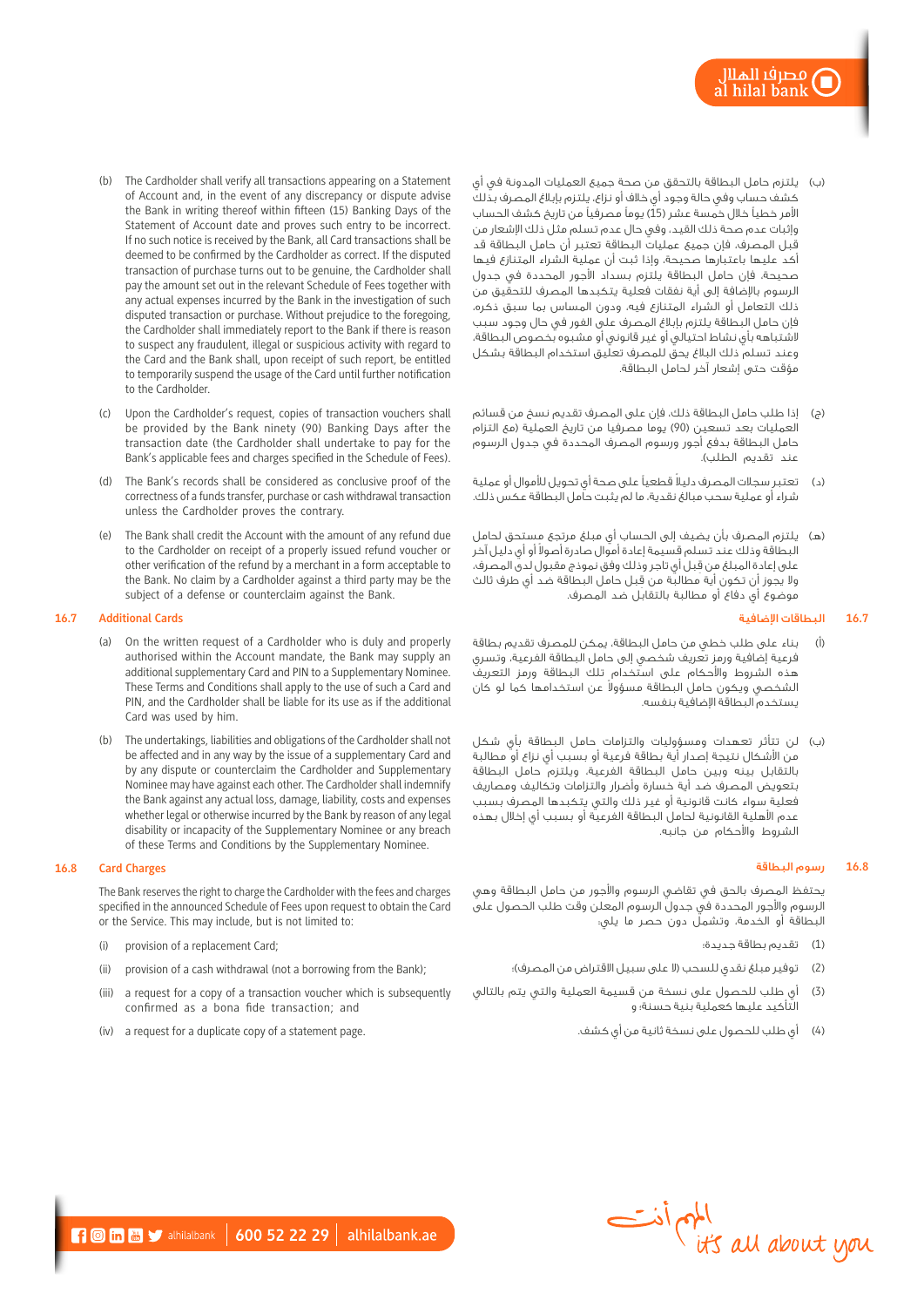### **16.9** فقدان وسرقة البطاقات

- )أ( يمكن للمصرف إصدار رمز تعريف شخصي و/أو رمز تعريف هاتفي إلى حامل البطاقة الستخدامه مع البطاقة عند تنفيذ أي عملية من خالل جهاز صرّاف الي او الخدمات المصرفية عبر الهاتف، ويوافق حامل البطاقة على<br>جواز إرسال رقم التعريف الشخصي/رقم التعريف الهاتفي إليه بالبريد على مسؤوليته، ويتحمّل حامل البطاقة مسؤولية كاملة تجاه المصرف<br>عن جميع تعاملات البطاقة المنفذة باستخدام رقم التعريف الشخصي/ رقم التعريف الهاتفي سواء تم ذلك بعلمه أو دون علمه.
- )ب( يلتزم حامل البطاقة ببذل جميع الجهود المعقولة لمنع فقدان البطاقة أو سرقتها وعدم الكشف عن رمز التعريف الشخصي أو رمز التعريف الهاتفي إلى أي طرف.
- )ج( في حالة فقدان أو سرقة أية بطاقة أو إذا أصبح رمز التعريف الشخصي أو رمز التعريف الهاتفي معروفًا لدى أي شخص غير حامل البطاقة أو حامل البطاقة الفرعية أو إذا أسيئ استخدام البطاقة أو رمز التعريف الشخصي أو رمز التعريف الهاتفى لأى سبب من الأسباب، فإنه يجب على حامل البطاقة إبالغ المصرف في أسرع وقت ممكن بذلك دون أي تأخير وتقديم بالغ إلى أقرب مركز شرطة عند حدوث أو اكتشاف ذلك الفقدان أو السرقة أو الكشف، وفي هذه الظروف، يحق للمصرف تعليق استخدام البطاقة بشكل مؤقت حتى إشعار آخر إلى حامل البطاقة، وبالتالي في حالة العثور على البطاقة، يجب على حامل البطاقة عدم استخدامها وبدلا من ذلك يجب عليه إعادتها إلى المصرف على الفور مقطوعة إلى نصفين عبر الشريط الممغنط.
- )د( دون المساس بالتزام حملة البطاقة باإلبالغ عن فقدانها أو سرقتها أو سوء استخدامها، فإن المطلوب من حامل البطاقة تقديم إشعار خطي إلى المصرف بخصوص فقدان أو سرقة البطاقة أو رمز التعريف الشخصي أو رمز التعريف الهاتفي فور حدوث ذلك، ويقوم المصرف بنية حسنة باتخاذ اإلجراءات الضرورية لمنع استخدام البطاقة عند تسلم ذلك اإلشعار، إال أن المصرف ال يتحمل أية مسؤولية حتى تسلم ذلك اإلشعار الخطي.
- يمكن للمصرف وبطلب من حامل البطاقة إصدار بطاقة بديلة عن أية بطاقة مفقودة أو مسروقة أو إصدار رمز تعريف شخصي أو رمز تعريف هاتفي جديد وفق هذه الشروط واألحكام أو وفق أية شروط أو أحكام أخرى قد يعتبرها المصرف مناسبة ويعلم بها حامل البطاقة عند تقديم ا لطلب .

# **16.10** المسؤولية عن استخدام البطاقة دون تفويض

- (أ) يعتبر حامل البطاقة مسؤولا عن أية خسائر تنشأ عن استخدام أي بطاقة أو رمز تعريف شخصي أو رمز تعريف هاتفي من قبل أي شخص غير مفوض قبل تسلم المصرف إشعارًا بفقدان أو سرقة البطاقة أو رمز التعريف الشخصي أو رمز التعريف الهاتفي وذلك وفقًا لهذا البند 17 ، كما يعتبر حامل البطاقة مسؤولاً عن جميع الخسائر التي يتعرض لها ِ المصرف والتي تنشأ عن استخدام أية بطاقة من قبل أي شخص أصبحت تلك البطاقة بحوزته بموافقة حامل البطاقة أو نتيجة إهماله.
- )ب( يلتزم حامل البطاقة بمساعدة المصرف أو وكيله في التحقيق بخصوص فقدان أو سرقة أية بطاقة أو احتمال سوء استخدامها أو بخصوص الكشف عن رمز التعريف الشخصي أو رمز التعريف الهاتفي وفي استرداد البطاقة، ويوافق حامل البطاقة على الكشف للمتعاملين عن أية معلومات ذات صلة فيما يتعلق بالحساب بخصوص ذلك التحقيق أو االسترداد.

### **16.11** المعلومات

- )أ( يمكن للمصرف تحليل معلومات معينة بخصوص العمليات في الحساب واستخدام تلك المعلومات إلبالغ حامل البطاقة بالمنتجات والخدمات والمزايا المتوفرة لحامل البطاقة.
- )ب( يمكن للمصرف مراقبة وتسجيل المكالمات الهاتفية بين حامل البطاقة والمصرف ووكيله، وتعتبر هذه التسجيالت الهاتفية ملكًا للمصرف وحده.
- )ج( يلتزم حامل البطاقة بإبالغ المصرف خطيًا وعلى الفور بخصوص أي تغيير في اسم حامل البطاقة و/أو عمله و/أو أرقام هاتف المنزل لديه وبظروفه المالية وبالعنوان الذي يجب إرسال المراسالت إليه.
- )د( يسمح حامل البطاقة للمصرف بالكشف عن معلومات متعلقة بحامل البطاقة بما في ذلك ودون حصر حساب حامل البطاقة إلى موظفي المصرف أو وكيله أو الجهات المرتبطة به أو فروعه أو المتنازل لهم من قبله أو وكالئه أو إلى أية أطراف أخرى مفوضة من المصرف.



#### **16.9 Lost and Stolen Cards**

- (a) The Bank may issue a PIN and/or TPIN for the Cardholder to be used in conjunction with the Card when effecting a transaction at an ATM or by Phone Banking. The Cardholder agrees that the PIN/TPIN may be sent by post to him/her at his/her own risk. The Cardholder shall be fully liable to the Bank for all Card transactions made with the PIN/TPIN whether with or without the knowledge of the Cardholder.
- (b) The Cardholder shall use all reasonable precautions to prevent the loss or theft of the Card and shall not disclose the PIN or TPIN to any party.
- If any Card is lost or stolen or if the PIN or TPIN becomes known to any person other than the Cardholder or Supplementary Nominee or the Card or the PIN or TPIN is for any other reason liable to be misused, the Cardholder must, as soon as possible, notify the Bank without delay and subsequently file a police report at the nearest police station where such loss or theft or disclosure occurred or was discovered. In such circumstances, the Bank shall be entitled to temporarily suspend the use of the Card until further notice to the Cardholder. If a Card is subsequently found it must not be used and instead must be returned to the Bank immediately cut in two across the magnetic stripe.
- (d) Without prejudice to the Cardholders' obligation to report the lost, stolen or misused Card, the Cardholder is required to notify the Bank in writing of any loss or theft of the Card, TPIN or PIN immediately following such loss or theft. The Bank shall in good faith take the necessary measures to prevent use of a Card on receipt of such notification. However, the Bank shall assume no responsibility until it has received such written notice.
- (e) The Bank may upon request from the Cardholder issue a replacement for any lost or stolen Card or a new PIN or TPIN on these Terms and Conditions or such other Terms and Conditions that the Bank may deem fit and shall notify the Cardholder of the same upon filling the application.

#### **16.10 Liability for Unauthorised Card Use**

- (a) The Cardholder shall be liable for any losses arising from the use of any Card, TPIN or PIN by any unauthorised person before the Bank receives notification of loss or theft of a Card, TPIN or PIN in accordance with this Clause 16. The Cardholder shall be liable for all losses to the Bank arising from the use of any Card by any person obtaining possession of that Card with the Cardholder's consent or where a Cardholder has been negligent.
- (b) The Cardholder shall assist the Bank or its Agent in the investigation of the loss, theft or possible misuse of a Card, or the disclosure of the PIN or TPIN and the recovery of a Card. The Cardholder consents to the disclosure to Agents of any relevant information concerning the Account in connection with such investigation or recovery.

#### **16.11 Information**

- (a) The Bank may analyse certain information about the transactions on the Account and may use the information to tell the Cardholder about products, services and benefits which may be appropriate to the Cardholder.
- (b) The Bank may monitor and record the Cardholder telephone calls to the Bank or to its Agent. Such telephone recordings shall be the sole property of the Bank.
- (c) The Cardholder shall advise the Bank in writing immediately in respect of any change to a Cardholder's name, business and/or home telephone numbers, financial circumstances and the address to which correspondences are sent.
- (d) The Cardholder permits the Bank to disclose information concerning the Cardholder including, but not limited to, the Account of the Cardholder to the Bank's employees agent, associates, branches, assignees, agents or other parties authorised by the Bank.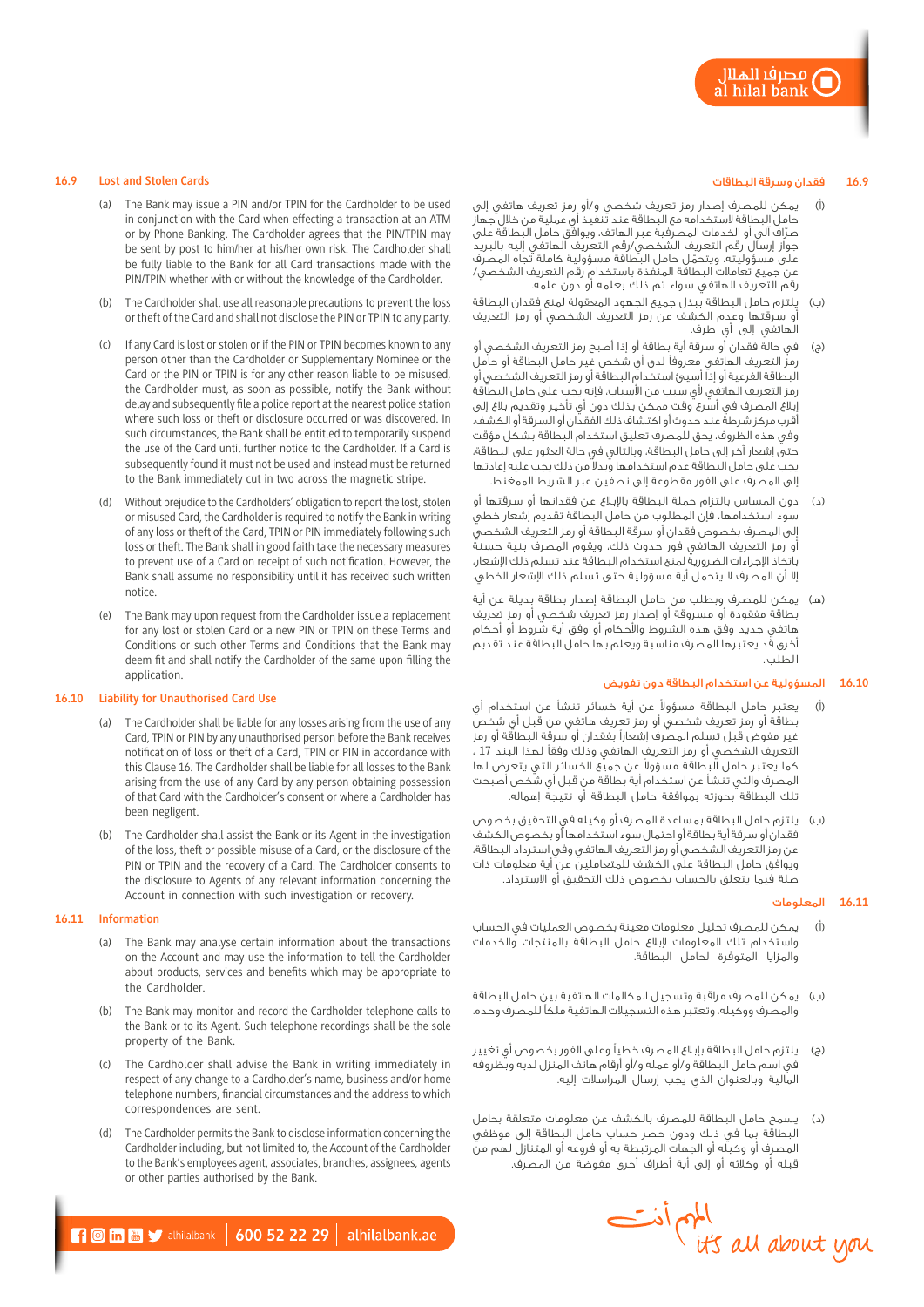(e) The Customer is hereby notified that the Bank might fix close circuit television (CCTV) recordings in its premises and authorises the Bank to capture and retain the Customer's image (by photo, video recording or other means) and to provide the same to the police, Central Bank or other authorities at any time without any approval by or notification to the Customer.

### **16.12 Additional Features**

- (a) The Bank may make available additional features to Cardholders subject to such Terms and Conditions as notified to the Cardholder from time to time.
- (b) The Bank may replace, remove, amend or vary any or all of the additional features. Any such changes shall be effective upon giving notice to the Cardholder.

## **16.13 Termination**

- (a) Either the Bank or the Cardholder may terminate the use or provision of a Card and the Account at any time on written notice to the other party. If either party exercises its right to terminate the use or provision of a Card then all Cards issued in respect of the Account must be returned to the Bank cut in two across the magnetic stripe.
- (b) The Account shall be closed only after the full payment of all charges and liabilities under the Account.
- (c) The Bank may terminate the Card and Account or demand payment or repayment of the outstanding balance on the Account at any time. Subject to the Bank's rights and powers under these Terms and Conditions, and until such termination takes place, the Bank shall provide renewed Cards to the Cardholder on expiry of the Card from time to time.
- (d) In the event of termination by the Bank any outstanding balance in the Account may be set-off by the Bank against any funds, encumbered, assets or securities of the Cardholder that are held by the Bank.

# **16.14 Indemnity**

The Cardholder shall indemnify the Bank against any actual liability, loss, charge, demand, damage, whether direct or indirect, proceedings, costs and expenses whether legal or otherwise which the Bank may incur by reason of infringement of these Terms and Conditions or any breach thereof by the Cardholder. All costs and expense in such regard may be debited to the Account and shall be payable to the Bank by the Cardholder in accordance with these Terms and Conditions.

# **16.15 General Provisions**

- (a) The failure or delay by the Bank to insist in any one or more instances upon the strict performance of the any of the provisions of these Terms and Conditions or to exercise any of its rights, powers, or privileges hereunder shall not be construed as a waiver or preclusion of any such provisions or the relinquishment of any such rights, powers or privileges which shall continue in full force and effect and any waiver by the Bank of breach of any of these Terms and Conditions shall not prevent the subsequent enforcement of them and shall not be deemed a waiver of any subsequent breach.
- (b) Any notice issued to Cardholders by the Bank as required within these Terms and Conditions shall be served by any means available to the Bank that ensures the delivery of the notice to the Cardholder and as permitted by law.
- (c) The Bank reserves the right to determine the priority of Card transactions against cheques presented or any other existing arrangements with the Bank.

(هـ) يقرّ المتعامل بعلمه بأن المصرف قد يقوم بتثبيت نظام دائرة تلفزيونية مغلقة في مقارّه كما يخوّل المصرف الحق في التقاط والاحتفاظ بصورة المتعامل (على شكل صورة فوتوغرافية أو بواسطة تسجيل فيديو أو بأية وسيلة أخرى)، كما يخوّله تقديمها إلى الشرطة أو المصرف المركزي أو السلطات الأخرى في أي وقت من الأوقات دون موافقة المتعامل أو إخطاره.

# **16.12** المزايا اإلضافية

- )أ( يمكن للمصرف تقديم مزايا إضافية إلى حملة البطاقة مع االلتزام بالشروط واألحكام التي يتم إخطار حامل البطاقة بها من وقت آلخر.
- )ب( يمكن للمصرف استبدال أو إلغاء أو تعديل أو تغيير بعض أو جميع المزايا اإلضافية، وتعتبر أية تغييرات نافذة بعد تقديم إشعار إلى حامل البطاقة.

### **16.13** اإلنهاء

- )أ( يمكن للمصرف أو حامل البطاقة إنهاء استخدام أو تقديم أية بطاقة وإنهاء استخدام الحساب في أي وقت من األوقات بناء على إشعار خطي إلى الطرف اآلخر، وفي حالة ممارسة أحد الطرفين حقه في إنهاء استخدام أو تقديم البطاقة، فإنه يجب إعادة جميع البطاقات المتعلقة بالحساب إلى المصرف مقطوعة إلى نصفين عبر الشريط الممغنط.
- )ب( يغلق الحساب فقط بعد سداد جميع الرسوم وااللتزامات بموجب الحساب.
- )ج( يمكن للمصرف إنهاء البطاقة والحساب أو طلب سداد أو تسديد الرصيد المستحق في الحساب في أي وقت من األوقات، مع االلتزام بحقوق وصالحيات المصرف بموجب هذه الشروط واألحكام، وحتى حدوث ذلك اإلنهاء، يلتزم المصرف بتجديد البطاقات إلى حامل البطاقة عند انتهاء مدتها وذلك من وقت آلخر.
- )د( في حالة اإلنهاء من قبل المصرف، يمكن للمصرف مقاصة أي رصيد مستحق في الحساب مقابل أية مبالغ أو أعباء أو أصول أو ضمانات لحامل البطاقة يحتفظ بها المصرف.

# **16.14** التعويض

يلتزم حامل البطاقة بتعويض المصرف ضد أية مسؤولية أو خسارة أو رسم أو مطالبة أو ضرر فعلي، سواء بشكل مباشر أو غير مباشر، وكذلك نفقات الدعاوى والتكاليف والمصاريف الفعلية سواء كانت قانونية أو غير ذلك والتي يتكبدها المصرف بسبب إخالل حامل البطاقة بهذه الشروط واألحكام. ويمكن قيد جميع التكاليف والمصاريف بهذا الخصوص على الحساب وتستحق السداد من حامل البطاقة إلى المصرف وفقًا لهذه الشروط واألحكام.

#### **16.15** األحكام العامة

- )أ( إن إخفاق أو تأخر المصرف في حالة واحدة أو أكثر عن اإلصرار على األداء الدقيق ألي من هذه الشروط واألحكام أو عدم ممارسته لسلطاته أو حقوقه أو امتيازاته بموجب هذه الشروط واألحكام لن يفسر على أنه تنازل أو تخل عن أي من تلك الشروط واألحكام أو السلطات أو الحقوق أو االمتيازات، ولن يمنع تنازل المصرف عن االعتراض عن اإلخالل بأي من هذه الشروط والأحكام من طلب تنفيذها لاحقاً ولن يعتبر ذلك تنازلا عن أي إخالل الحق.
- )ب( يجب تقديم أي إشعار صادر من المصرف إلى حاملي البطاقة كما هو مطلوب بموجب هذه الشروط واألحكام بأية وسيلة متوفرة لدى المصرف يتحقق بها وصول اإلشعار إلى حامل البطاقة وكما هو مسموح به بموجب القانون.
- )ج( يحتفظ المصرف بالحق في تحديد أولويات العمليات المنفذة بموجب البطاقة مقابل الشيكات المقدمة أو بالنسبة ألية ترتيبات أخرى قائمة مع ا لمصر ف .

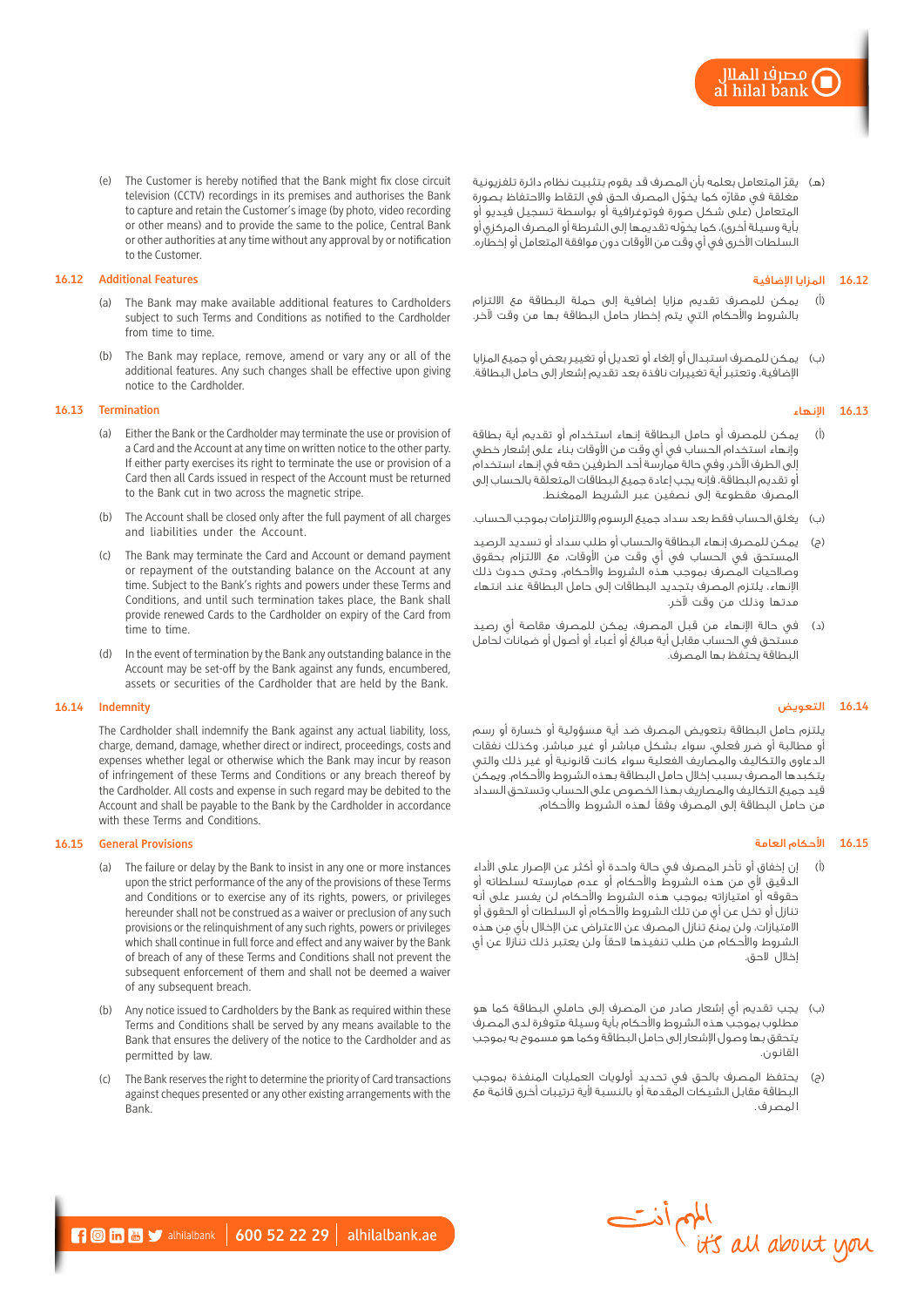# **16.16** االستثناء من المسؤولية

- )ا( فيما عدا حاالت التعدي أو التقصير أو مخالفة هذه الشروط واألحكام فإن المصرف ال يتحمل مسؤولية أية خسارة أو ضرر يتكبده أو يتعرض له حامل البطاقة بسبب رفض المصرف أو أي تاجر أو بنك آخر أو مؤسسة مالية أخرى ّ أو أي جهاز صراف آلي أو أي طرف آخر السماح بإجراء تعامل على البطاقة أو قبول البطاقة أو رقم البطاقة أو رقم التعريف الشخصي/رقم التعريف الهاتفي أو تقديم أو توفير السحوبات النقدية.
- )ب( ال يتحمل المصرف أية مسؤولية عن رفض أية تاجر أو مؤسسة عضو في فيزا/ماستركارد إنترناشيونال قبول البطاقة أو أي نقص أو عيب في ِ البضائع أو الخدمة المقدمة إلى حامل البطاقة من قبل أي تاجر أو عن أي إخالل من جانب تاجر بتعامالت البطاقة أو عدم أدائها، حسب الحالة.
- )ج( في حالة أي نزاع بين حامل البطاقة وأي تاجر أو بنك أو مؤسسة مالية أو أي شخص آخر، فإن مسؤولية حامل البطاقة الا تتأثر تجاه المصرف بأي شكل<br>شخص آخر، فإن مسؤولية حامل البطاقة الا تتأثر تجاه المصرف بأي شكل من األشكال بذلك النزاع أو بأية مطالبة متقابلة أو حق مقاصة قد يكون لحامل البطاقة ضد ذلك التاجر أو البنك أو المؤسسة المالية أو الشخص.
- )د( ال يتحمل المصرف أية مسؤولية بأي شكل من األشكال تجاه حامل البطاقة عن أية خسارة أو ضرر مهما كانت طبيعته يعزى إلى أو ينشأ عن أي انقطاع ّ أو عطل أو عيب في أي صراف آلي أو جهاز آخر أو نظام اتصاالت أو منشآت أو نظام معالجة بيانات أو وصلة إرسال أو أي نزاع صناعي أو نزاع آخر أو أي شيء أو سبب خارج عن نطاق سيطرة المصرف.
- (ه) لا يتحمل المصرف أية مسؤولية بأي شكل من الأشكال تجاه حامل البطاقة عن أية خسارة أو ضرر مهما كانت طبيعته يعزى إلى أو ينشأ عن استخدام البطاقة خارج اإلمارات العربية المتحدة ما دام ذلك يرجع إلى سبب يخرج عن نطاق سيطرة المصرف.

# )هـ( الخدمات المصرفية عبر الهاتف والهاتف المتحرك

.**17** تخضع جميع الخدمات المصرفية عبر الهاتف والهاتف المتحرك للشروط واألحكام الخاصة بالمصرف والمرفقة بطلب فتح الحساب، والتي يشترط قبول المتعامل بها للحصول على هذه الخدمات.

# )و( المعامالت المصرفية عبر اإلنترنت

18. تخضع جميع الخدمات المصرفية عبر الإنترنت للشروط والأحكام الخاصة بالمصرف والمدرجة في الموقع اإللكتروني للمصرف، والتي يشترط قبول المتعامل بها للحصول على الخدمات البنكية عبر االنترنت.

# )ز( خدمات الرسائل النصية القصيرة

19. تخضع خدمات الرسائل النصية القصيرة للشروط والأحكام الخاصة بالمصرف والمرفقة بطلب فتح الحساب والتي يشترط قبول المتعامل بها للحصول على خدمات الرسائل النصية القصيرة.

# )ح( صناديق اإليداع اآلمن

.20 للمصرف وفق خياره المطلق الحق في توفير خدمة صناديق اإليداع اآلمن إلى المتعاملين الذين يرغبون في االحتفاظ بأغراض ومستندات ضمن منطقة آمنة في المصرف، وتخضع هذه الخدمة للشروط واألحكام التي يحددها المصرف في عقد إجارة الصندوق لدى المصرف وإلى الرسوم ومبلغ الضمان المحددة في جدول الرسوم.

# (ط) أحكام متفرقة

# .**21** الكشف عن المعلومات

21.1 يوافق المتعامل بشكل غير قابل لإللغاء على أنه يحق للمصرف وفق خياره الخاص ولأي غرض من الأغراض (بما في ذلك منع الاحتيال وتدقيق الحسابات وتحصيل الديون أو إذا كان مطلوبًا من قبل أية هيئة حكومية أو تنظيمية مختصة) الكشف عن أية معلومات أو تفاصيل أو بيانات فيما يتعلق بالمتعامل و/أو الحسابات و/أو عمليات المتعامل مع المصرف أو الجهات المرتبطة به وفروعه أو أي وكالة ائتمان أو أي شخص يبرم عالقة تعاقدية مع المصرف حسب ما يعتبره المصرف مناسبًا دون إشعار المتعامل.



#### **16.16 Exclusion of Liability**

- (a) Except in cases of the Bank's negligence, infringement or otherwise violation of these Terms and Conditions, the Bank shall not be liable for any loss or damage howsoever incurred or suffered by the Cardholder by reason of the Bank or a merchant or other bank or financial institution or any ATM or other party refusing to allow a Card Transaction or accept the Card or the Card number or the PIN/TPIN or to extend or provide Cash Withdrawals.
- (b) The Bank shall not be responsible for the refusal of any merchant or member institution of Visa/MasterCard International to honour or accept the Card or for any defect or deficiency in the goods or service supplied to the Cardholder by any merchant or, where applicable, for any breach or nonperformance by a merchant of Card Transactions.
- (c) In the event of any dispute between the Cardholder and any merchant, bank, financial institution or any other person, the Cardholder's liability to the Bank shall not in any way be affected by such dispute or any counterclaim or right of set-off which the Cardholder may have against such merchant, bank or financial institution or person.
- (d) The Bank shall not be liable in any way to the Cardholder for any loss or damage of whatever nature due to or arising from any disruption or failure or defect in any ATM or other machine or communication system or facilities or data processing system or transmission link or any industrial or other dispute or anything or cause, whether beyond the control of the Bank.
- (e) The Bank shall not be liable in any way to the Cardholder for any loss or damage of whatever nature due to or arising from the use of the Card outside the UAE as long as this is due to a reason that is beyond the Bank's control.

### **E. PHONEBANKING & MOBILE BANKING**

17. The Phone Banking and Mobile Banking shall be subject to the Terms and Conditions of the Bank attached to the Account Application Form. Accepting of which, is a condition of utilising theses services.

### **F. INTERNET BANKING**

18. The Internet Banking shall be subject to the Terms and Conditions of the Bank displayed on the Bank's website. Accepting of which, is a condition of utilising the Internet Banking services.

### **G. SMS SERVICES**

19. The short message services ("SMS") shall be subject to the Terms and Conditions of the Bank attached to the Account Application Form. Accepting of which, is a condition of utilising short message services.

# **H. SAFETY DEPOSIT BOXES**

20. At its sole discretion, the Bank may render the Safety Deposit Box Service to Customers who wish to keep valuable physical items and documents stored within a secure area in the Bank. This service shall be subject to the Terms and Conditions of the lease agreement determined by the Bank and to the fees and deposit amount specified in the Schedule of Fees.

# **I. MISCELLANEOUS**

#### **21. Disclosure**

21.1 The Customer irrevocably agrees that the Bank may at its discretion and for any purpose (including for the purpose of fraud prevention, audit and debt collection, or if required by any competent government or regulatory body) share any information, details or data relating to the Customer and/or the Accounts and/or the Customer's transactions with the Bank or its affiliates or branches or any credit agency or any person who may enter into contractual relations with the Bank as the Bank may consider appropriate without notice to the Customer.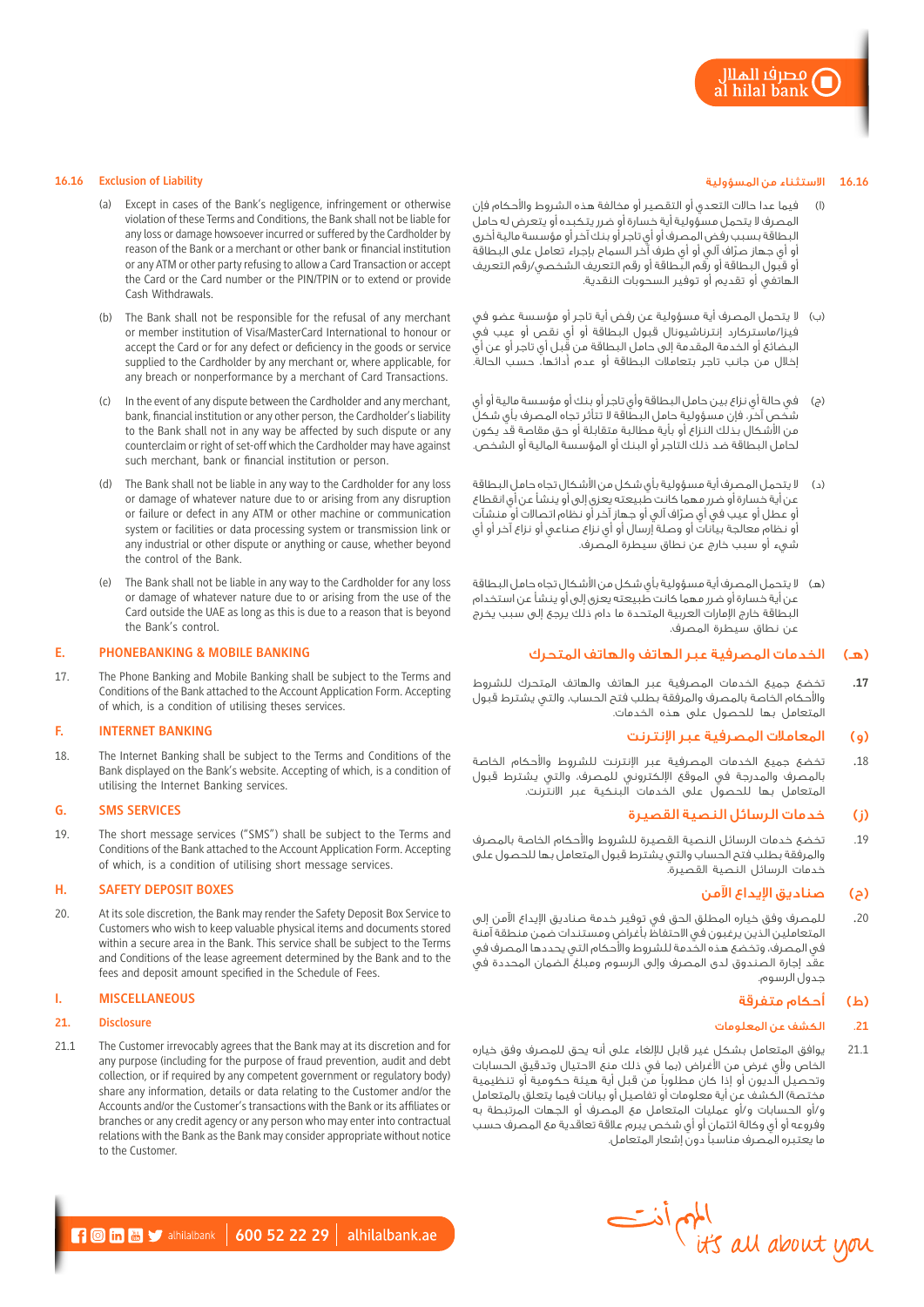- 21.2 يوافق المتعامل بشكل غير قابل لإللغاء على أنه يحق للمصرف التنازل عن أو التعاقد من الباطن مع أي طرف ثالث بخصوص تقديم أي جزء من الخدمات المقدمة إلى المتعامل، ويبقى المصرف مسؤولا تجاه المتعامل عن أية خسائر ّ أو أضرار قابلة للتعويض والتي يتكبدها المتعامل أو يتعرض لها نتيجة إهمال أو إخالل أو تقصير ذلك الطرف الثالث.
- 21.3 في حالة وفاة المتعامل، تعتبر أقساط أي تمويل ممنوح إلى المتعامل (إن وجدت) مستحقة فور اً ويجمد الحساب ولن يتم سداد أية مبالغ بإسم المتعامل المتوفى حتى يتسلم المصرف أمرًا رسميًا من المحكمة المختصة بذلك الخصوص وبالتالي يعتبر المصرف مسؤولا فقط اعتباراً من تاريخ إخطاره بتلك الوفاة.
- 21.4 هيكن للمصرف فتح حسابات (كما يعتمدها المصرف من وقت لآخر وفق ا لقواعد وأنظمة المصرف المركزي والقوانين الاتحادية والمحلية) للقاصرين بموجب توقيع من الولي أو الوصي القانوني حتى يبلغ القاصر سن الرشد، وعندها يحق لذلك القاصر تشغيل الحساب المعني بنفسه دون الحاجة إلى أي موافقة من الولي أو الوصي أو أي جهة أخرى.
- 21.5 على المصرف أن يحتفظ بصورة طبق األصل من المراسالت والبرقيات والفواتير التي يرسلها أو يصدرها بخصوص العمليات المالية، وعليه أيضًا االحتفاظ بجميع ما يرد إليه من مراسالت وبرقيات وفواتير وغيرها من المستندات التي تتصل بالعمليات المالية بما في ذلك أصول الشيكات التي قد يكون مطلوبًا من المصرف بموجب الأعراف المصرفية الاحتفاظ بها، ويكون الاحتفاظ بهذه الأوراق بطريقة منظمة تسهل معها المراجعة لمدة خمس سنوات من تاريخ تصديرها ّ أو ورودها، وبعد التاريخ سالف الذكر، فإن المتعامل يخول المصرف بإتالف جميع الوثائق المذكورة دون أي مسؤولية على المصرف.

### 21.6 السرية واإلفصاح عن المعلومات

يفوض صاحب الحساب بموجبه وبصورة غير قابلة للنقض وبصورة غير مشروطة المصرف لإلفصاح عن أي معلومات ذات صلة، والمعامالت الداخلية والخارجية المتعلقة بالحساب، وتفاصيل مبلغ المعاملة، وتفاصيل المستفيدين، واستخدام الحساب، والبيانات والشؤون المالية ألي صاحب حساب، إلى أي طرف آخر حسبما يراه المصرف مناسبًا بناء على تقديره المطلق، بما في ذلك على سبيل المثال ال الحصر وبدون اإلخالل بعمومية ما سبق ذكره آنفًا إلى أي تاجر أو بنك مشارك أو مؤسسة مالية أو مصرف اإلمارات المركزي ومكتب المعلومات االئتمانية أو أي من فروع المصرف على الصعيد العالمي والشركات ذات الصلة والتابعة أو أي عضو في شبكة دولية حسب ما يكون عليه الحال أو إلى أي شخص أو منشأة أو سلطة حسبما يعتبره المصرف مناسبًا بناء على تقديره وحده.

### **.22** إغالق الحسابات

- 22.1 يملك المصرف الحق في القيام في أي وقت من األوقات ووفق خياره الخاص وبموجب إشعار خطي للمتعامل، بإغالق أي حساب وطلب تسويته بشكل فوري.
- 22.2 دون المساس بحق المصرف المذكور أعاله، يحق للمصرف إغالق الحساب الجاري دون الحاجة لتقديم إشعار إلى المتعامل في حالة إصدار األخير أية شيكات دون ٍ رصيد كاف في الحساب.
- 22.3 عند إغالق الحساب الجاري، يجب على المتعامل أن يعيد أية شيكات غير مستخدمة فيما يتعلق بالحساب إلى المصرف، وسيبرئ المصرف ذمته تجاه المتعامل بإصدار حوالة مصرفية بمبلغ الرصيد الدائن المتبقي في الحساب بعد خصم أية رسوم وأجور ومصاريف فعلية أخرى يتكبدها المصرف فيما يتعلق بإغالق الحساب وإرسال حوالة بالبريد إلى المتعامل، وإذا كان رصيد الحساب مدينًا، فإن المتعامل يلتزم بأن يدفع إلى المصرف على الفور المبلغ المستحق من المتعامل وذلك عند تسلم اإلشعار من المصرف بخصوص إغالق الحساب.
- 22.4 يحظر مصرف الهالل استخدام الحساب الشخصي في أي نشاط تجاري، وأي انتهاك من هذا القبيل قد يؤدي إلى إنهاء عالقة المتعامل مع المصرف
- 22.5 يحتفظ مصرف الهالل بالحق في إغالق حساب المتعامل إذا ظل بال رصيد لمدة 120 يومًا أو أكثر. سيتم إخطار المتعامل قبل إغالق الحساب بـ60 يومًا على رقم الهاتف المحمول المسجل لدى المصرف..



- 21.3 In case of the death of the Customer, the installment of any financing facility extended to the Customer (if any) shall become immediately due and payable and the Account shall be frozen and no amounts in the name of the deceased Customer's shall be released unless a formal order by the competent court is received by the Bank to this effect, and the Bank shall only be responsible therefore from the date on which it has been notified about the death.
- 21.4 The Bank may open such Accounts (as may be approved by the Bank from time to time in accordance with the Central Bank rules and regulations and applicable federal and local laws) for minors under the signature of his natural guardian or legal guardian until the minor reaches the age of majority, whereupon such minor shall be entitled to operate the relevant Account in his own right without the need for any consent of the natural guardian or legal guardian or any party.
- 21.5 The Bank shall keep duplicate of the correspondences, telegraphs and invoices sent or issued in respect of the financial transactions and shall also keep all incoming correspondences, telegraphs, invoices and other documents relating to the financial transactions including the original cheques that may be required to be kept and maintained by the Bank in accordance with the banking common practices and the same shall be kept in such organised manner that facilitates auditing every 5 years from the date of issuance of incoming thereof. After the above date, the Customer shall authorise the Bank to destroy the said documents without any liability on the part of the Bank.
- 21.6 Confidentiality and Disclosure of Information

The account holder hereby irrevocably and unconditionally authorises the Bank to disclose any information relating to the Account, inward and outward transactions into the account, details of the transaction amount, details of the beneficiaries, , the use of the account, the particulars and the financial affairs of any account holder to any third party as the Bank deems fit in its absolute discretion including without prejudice to the generality of the foregoing to any Merchant, participating bank, financial institution, the UAE Central Bank, the credit information bureau(s) or any of the Bank's branches worldwide and related or affiliated concerns or any Member of the International Network as the case may be or to any person or concern or authority as the Bank may, in its sole discretion, deem appropriate.

### **22. Closure of Account**

- 22.1 The Bank shall have the right at any time in its discretion, and with notice to the Customer, to close any Account and to request immediate settlement thereof.
- 22.2 Without prejudice to the Bank's aforesaid right, the Bank shall be entitled to close the Account without notice to the Customer if the Customer issues any cheques with insufficient funds in the Account.
- 22.3 Upon closure of the Current Account, any unused cheques relating to the Account must be returned by the Customer to the Bank. The Bank will discharge its liability to the Customer by issuing and mailing to the Customer a postal draft in the amount of the credit balance remaining in the Account after deducting any actual charges, fees and other expenses incurred by the Bank in relation to the closure of the Account. If there is debit balance in the Account, the Customer shall immediately pay the Bank the amount due from the Customer upon receipt of the Bank's advice of the closure of the Account.
- 22.4 Al Hilal Bank prohibits personal account usage for any business related activity. Any such violation may result in the termination of the relevant Client's relationship.
- 22.5 Al Hilal Bank reserves the right to close the customer account if remained non funded for 120 days or more. Customer will be notified 60 days in advance on the registered mobile number before the account is closed.

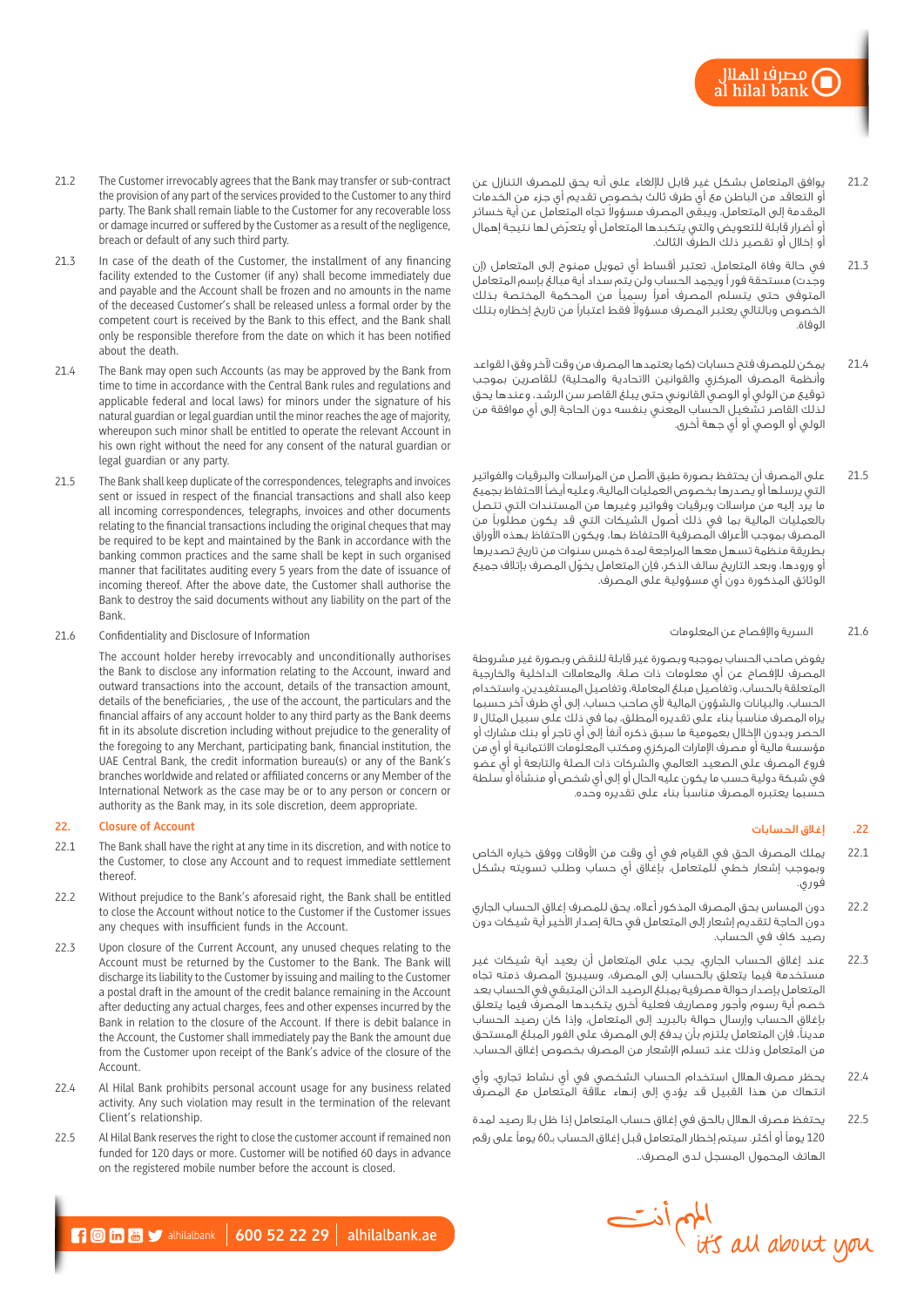# **.23** عدم التنازل

في حال عدم تنفيذ المصرف في أي وقت من األوقات أي بند أو التزام مبين في هذه الشروط واألحكام بشكل كامل أو في حالة تأخر المصرف في تنفيذه، لا يعتبر ذلك التنفيذ الجزئى أو التأخر في التنفيذ تنازلا عن حقه أو تخلياً عن تنفيذه بشكل كامل في وقت الحق.

# **.24** معلومات المتعامل

- 24.1 تعتبر دفاتر وسجالت وحسابات المصرف قطعية وملزمة، وتعتبر أية شهادة أو ً وثيقة مطبوعة أو كشف حساب صادر عن المصرف دليال نهائيًا وقطعيًا ضد المتعامل بخصوص صحتها في أية دعوى قضائية أو غير ذلك، وهذا ما لم يثبت المتعامل عكس الوارد في تلك السجالت.
- 24.2 يقر المتعامل ويوافق على أنه يمكن تسجيل المكالمات الهاتفية الصادرة عن أو التي يتسلمها وذلك لحماية مصلحة المتعامل والمصرف.
- 24.3 ّ يقر المتعامل ويوافق على أنه يمكن للمصرف االحتفاظ أو تحويل أو معالجة أو تخزين بياناته ومعلوماته وسجالته بصيغة إلكترونية أو على ميكروفيلم أو طرق أخرى (بما في ذلك في مراكز معالجة البيانات وقواعد البيانات خارج الإمارات العربية المتحدة) كما يوافق على أن الرسائل والبرقيات ورسائل التلكس والفاكس والمايكروفيلم واألشرطة والنسخ المطبوعة من الكمبيوتر والصور الضوئية التي يعرضها المصرف كمقتطفات من ملفاته أو دفاتره أو سجالته أو حساباته دليل قطعي على صحة مضمونها.
- 24.4 ّ يقر المتعامل ويوافق على أنه يمكن للمصرف استخدام خدمات أطراف من الغير وأنه يمكن بذلك للطرف الثالث االطالع على دفاتر وسجالت المصرف بما في ذلك المعلومات بخصوص المتعامل والحساب، وسيقوم الطرف الثالث بالتوقيع على عقد للمحافظة على السرية مع المصرف لضمان مصلحة المتعامل وفقًا لمتطلبات المصرف المركزي.
- 24.5 يوافق المتعامل بشكل غير قابل لإللغاء على ما يقوم به المصرف و/أو مسؤولوه و/أو موظفوه و/أو وكالؤه من الكشف بأية طريقة مهما كانت عن أية معلومات فيما يتعلق بالمتعامل وحسابه المفتوح لدى المصرف )بما في ذلك ودون حصر األرصدة المتوافرة والودائع لدى المصرف وتاريخ الحساب والمعلومات الأخرى المتعلقة بالمتعامل) وفق ما يعتبره المصرف و/أو مسؤولوه و/أو موظفوه و/أو وكالؤه مناسبًا وبخيارهم المطلق، ويشمل ذلك أيضًا:
- )أ( أيًا من مكاتبه التمثيلية أو الشركات الفرعية التابعة له أو الجهات المرتبطة به أو فروعه في أي اختصاص قضائي وأية شركات ذات صلة تابعة للمصرف؛
- (ب) مقدمي الخدمات بما في ذلك الأشخاص الذين كلّفهم المصرفِ بمهام تشغيلية والتي يمكن أن ينخرط بها المصرف تنفيذًا ألي من أعماله أو عملياته (بما في ذلك ودون حصر أجهزة الصرّاف الآلي أو مقّدمو الشبكات الآخرون) داخل أو خارج الإمارات العربية المتحدة والذين يكون عليهم االلتزام بالسرية تجاه المصرف؛
	- )ج( أي ضامن أو راهن من الغير أو مقدم ضمان؛
- )د( ّ أي محامين أو محاسبين أو مستشارين مختصين آخرين يتصرفون عن المصرف و/أو الوكالء والمقاولين المستقلين؛
- )هـ( أية هيئة تنظيمية أو مالية أو إشرافية أو حكومية في أي اختصاص قضائي.
- (و) أي شخص (أشخاص) آخرين يعتبر المصرف أن في مصلحته الكشف لهم عن تلك المعلومات.

لن يقدم المتعامل أية مطالبة ويتنازل عن الحق في تقديمها ضد المصرف بخصوص أية خسارة أو ضرر أو إصابة يتعرض المتعامل لها أو يدعيها نتيجة مثل ذلك الكشف أو اإلبالغ.

# **.25** القوة القاهرة

25.1 ِ يقتصر االلتزام بدفع أية مبالغ مودعة لدى المصرف على دفعها من قبل الفرع لذي تم فتح الحساب فيه، ولن يكون المصرف مسؤولا عن عدم قدرته على سدادها من خالل ذلك الفرع بسبب القيود على التحويل أو الصرف أو المصادرة أو التحويل غير الطوعي أو حاالت الحرب أو الحرب األهلية أو األسباب المشابهة



### **23. Non- Waiver**

If the Bank does not at any time exercise the full implementation of any clause or obligation set out in this Terms and Conditions, or if the Bank delays the implementation thereof, the same shall not be considered to be a waiver of its right or abandonment of the full implementation at a subsequent time.

# **24. Customer's Information**

- 24.1 The Bank's books, records and accounts shall be conclusive and binding. Any certificate, printout or Statement of Account issued by the Bank shall be final and conclusive evidences against the Customer of the correctness thereof in any legal proceedings or otherwise, unless the Customer proves the contrary to what is mentioned in the records.
- 24.2 The Customer acknowledges and accepts that telephone calls by or to the Bank may be recorded for the protection of the interest of the Customer and the Bank.
- 24.3 The Customer acknowledges and agrees that the Bank may maintain, transfer, process and store its data, information and records in electronic form, on microfilm or other methods (including in processing centres and databases outside of the UAE) and further agrees that the messages, cables, telexes, fax, microfilms, tapes, computer printouts and photocopies, which may be exhibited by the Bank as an extract from its files, books, records or accounts shall constitute conclusive evidence of the genuineness of the contents thereof.
- 24.4 The Customer acknowledges and agrees the Bank may utilise the services of third party contractors and that any such third party may have access to the Bank's books and records including information regarding the Customer and the Account. However, the third party should sign confidentiality agreement with the Bank to safeguard the Customer's interest as per specifications of the Central Bank.
- 24.5 The Customer irrevocably consents to the disclosure and reporting by the Bank, its officers, employees and/or agents, in any whatsoever, of the disclosure of any information relating to the Customer and its account relationship with the Bank (including without limitation, credit balances and deposits with the Bank, account history and other Customer related information) as the Bank, its officers, employees, and/or agents may in their absolute discretion deem fit, including:
	- (a) the Bank's head office, any of its representative offices, subsidiaries, affiliates and branch in any jurisdiction and any related corporations of the Bank;
	- (b) service providers including persons to whom the Bank has outsourced any operational functions which may be engaged by the Bank to carry out any of the Bank's businesses or operations (including without limitation, ATM or other network providers) within or outside of the UAE and are under a duty of confidentiality to the Bank;
	- (c) any guarantor, third party pledger or security provider;
	- (d) any legal advisors or accountants or other professional advisors acting for the Bank and/or agents and independent contractors;
	- (e) any regulatory, fiscal, supervisory or governmental authority in any jurisdiction; and/or
	- (f) any other person(s) which the Bank considers, is in its interest to make such disclosure.

The Customer will not assert any claim, and waives any right to assert any claim, against the Bank for any loss, damage or injury suffered or alleged as a result of any such disclosure or reporting.

# **25. Force Majeure**

25.1 The obligation to pay any amounts deposited with the Bank is limited to payment by the branch at which the Account is maintained. The Bank shall not be liable for its inability to pay from such branch due to restrictions on

 $\blacksquare$   $\blacksquare$   $\blacksquare$  alhilalbank | 600 52 22 29 | alhilalbank.ae